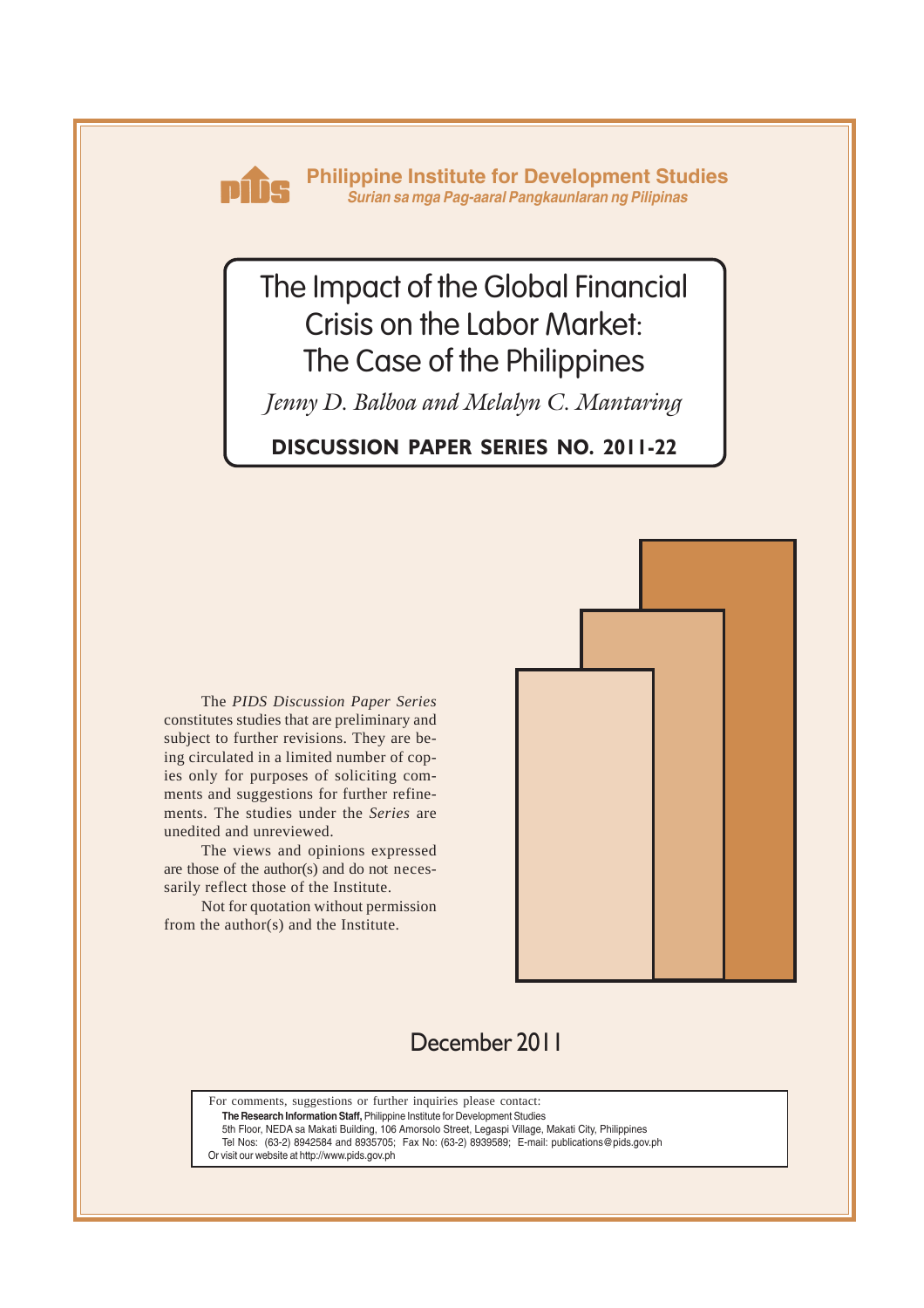# **The Impact of the Global Financial Crisis on the Labour Market: The Case of the Philippines**\*

*Jenny D. Balboa and Melalyn Mantaring* 

August 13, 2010

l

<sup>\*</sup> This paper is part of the Human Resource Impacts of the Global Economic Crisis Project , an APEC funded project under the APEC Human Resource Development Working Group (HRDWG)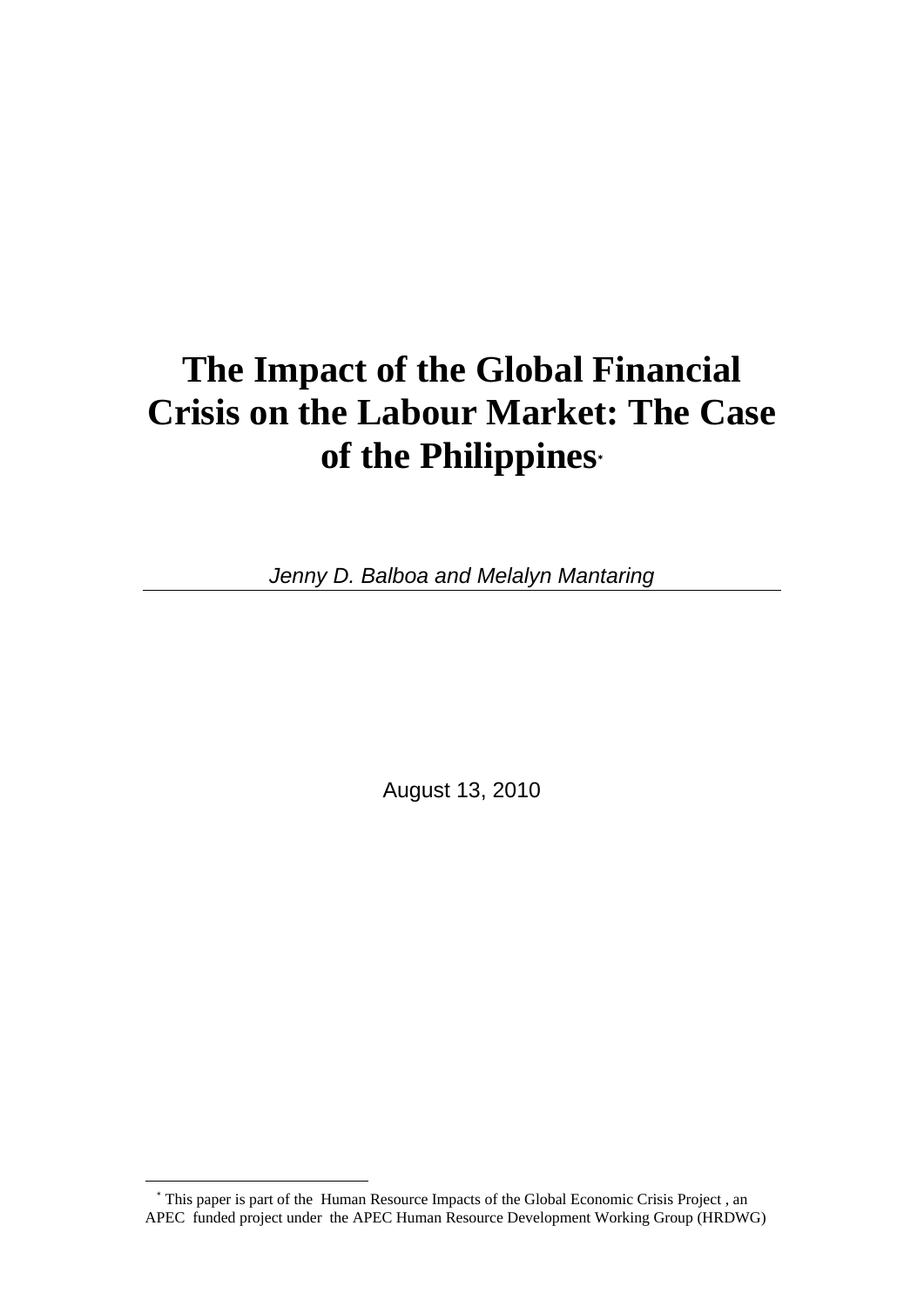Despite the limited direct channel of transmission of the global financial crisis in the Philippines, the crisis took a toll in employment, wages and take-home pay, particularly in the manufacturing sector. There was also a reported higher poverty incidence and hunger in the country at the peak of the impact of the crisis in 2008, and there are projections of higher poverty incidence in 2010.

Displaced workers mostly came from the Manufacturing Sector. Among its subsectors, electronics suffered hardest with close to 9,000 displaced workers in 55 establishments. This figure comprises 2.1 percent of total employment in the Electronics industry. The second largest number of retrenchment was found in the Mining industry with 5,359 workers affected, followed by Garments with 4,117 displaced workers.

A reported 5,332 Overseas Filipino Workers (OFWs) were reported to be affected and displaced by the crisis. More than 4000 workers, or close to 80 percent of this figure, were OFWs in Taiwan working in the electronics, metal works and semiconductor industry. Displaced workers in Korea mostly come from the electronics sector. Fifteen seafarers were displaced in US as a result of bankruptcy in companies. A number of construction workers were also retrenched due to suspension of construction projects in countries like the Kingdom of Saudi Arabia, Macau and Russia.

The Philippine government responded to the crisis with a detailed Economic Resiliency Plan (ERP). The ERP is a comprehensive plan that seeks to ensure stable growth, save and create jobs, provide assistance to the most vulnerable sectors (i.e. the poorest of the poor, returning overseas Filipino workers, and workers in export industries), ensure low and stable prices, and improve competitiveness in preparation for the global economic rebound.

With regard to job preservation and expansion of social protection programs, various projects and programs had been implemented. To save and create jobs, the ERP's response is a comprehensive livelihood and emergency employment program (CLEEP). CLEEP is a government nationwide effort to protect the most vulnerable sectors from the effects of reduced or lost income resulting from global economic crisis by providing emergency employment and funding and supervising livelihood projects. Beneficiaries include, but are not limited to the poor, returning expatriates, workers in the export industry, and out-of-school youths.

The impact to export firms and their workers, as well as the OFWs, had been anticipated and prompted the government to take the necessary actions. However, while the government was keen to respond and develop the appropriate strategy, the fragile fiscal situation posed as a binding constraint in creating a strong and sustainable fiscal stimulus package. The government committed to a P330 billion package (\$6.3 billion). However, critics of the plan said that the government does not really have sufficient funds to commit to a package this large, given the large deficit and weak fiscal position.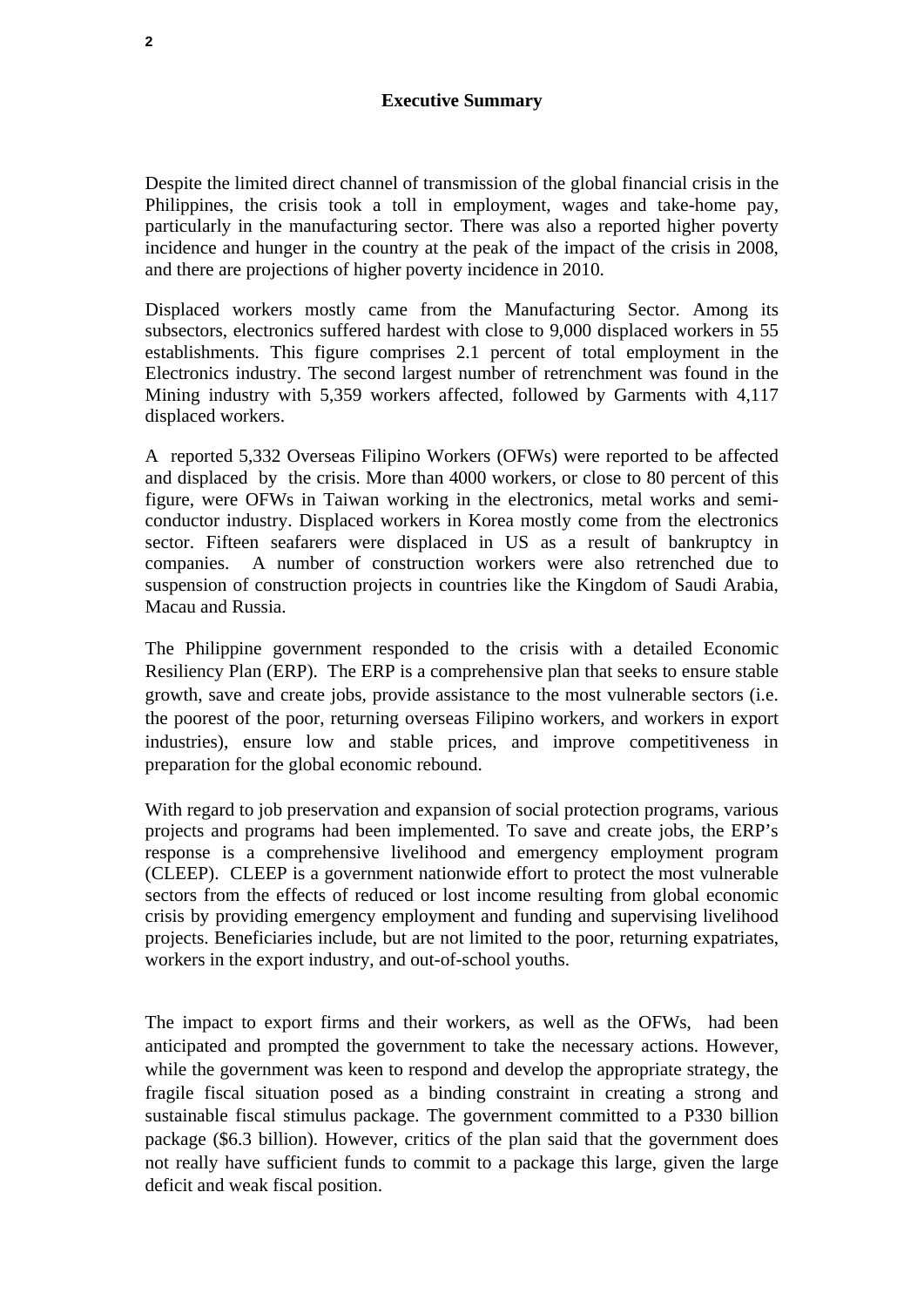On the bright side, programs aimed at job creation and social protection yielded modest results. CLEEP and similar programs were able to create 375,000 new jobs by the last quarter of 2009. While these are mostly short term, low income jobs, this is compensated by increase in percentage wage of workers from 51 percent to 55 percent. Moreover, the government continuously provided assistance to displaced workers through legal assistance, emergency employment, livelihood, skills training, job referral and job placement.

The crisis highlighted the structural constraints in the Philippine economy. It also showed the weakness in the manufacturing sector, which was in the eye of the storm during the crisis and pushed the most number of people to unemployment. Hence, the government should come up with policies that will help this sector and formulate policies that will improve employment generation without compromising the sector's efficiency and productivity. Moreover, the government should continue to carry out policies that will address other pressing issues such as the mismatch between education and employment opportunities, making the workforce more responsive to the labor market, high supply of labor and insufficiency of jobs, and protection of Overseas Filipino Workers. The government should also continue to pursue policies that will promote growth that create employment and reduce poverty, and continue to address other important issues that affect the country's economic performance, particularly high population growth, corruption and support to small and medium enterprises.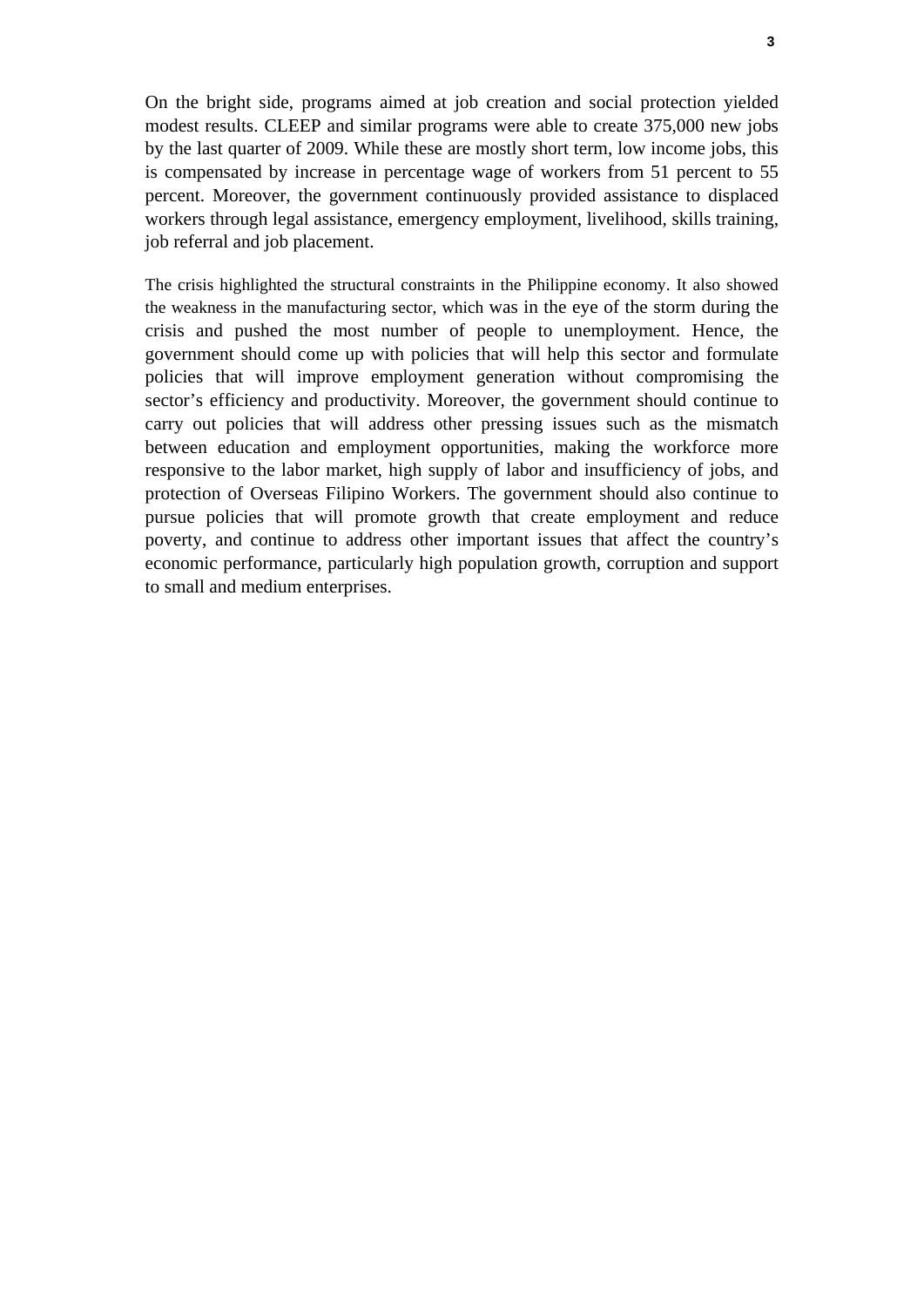| 1. The Philippines                                                                             | 1  |
|------------------------------------------------------------------------------------------------|----|
| Recent Performance of the Economy and Labor Market                                             | 1  |
| Introduction                                                                                   | 1  |
| <b>Structure of Employment</b>                                                                 | 5  |
| General Impact of the Global Recession                                                         | 11 |
| General Policy Response to the Impacts of the Recession                                        | 15 |
| Impacts on the Labor Market and Interventions in Response to the Crisis                        | 17 |
| Impacts of the Recession on the Labor Market                                                   | 17 |
| <b>Labor Market Interventions</b>                                                              | 25 |
| <b>Key Assessments</b>                                                                         | 29 |
| Brief Assessment of the Programs and Lessons Learned for the Philippine<br><b>Labor Market</b> |    |
| Lessons for the Philippine Labor Market                                                        | 32 |
| References                                                                                     | 33 |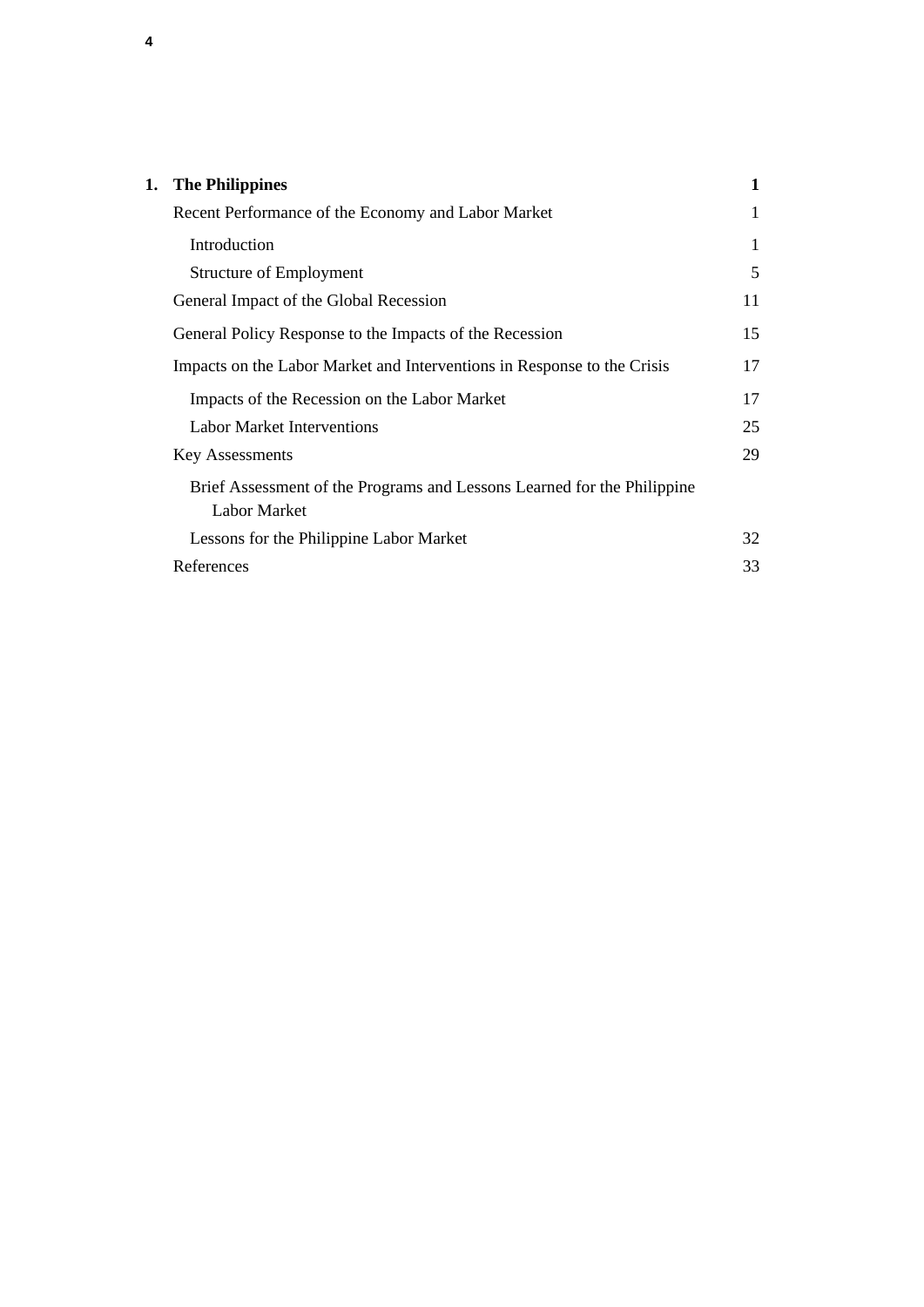# **1. The Philippines**

# **Recent Performance of the Economy and Labor Market**

### **Introduction**

l

The Philippine economy has been growing at a much slower pace than other middle-income economies in East Asia. In the 1990s until early 2000, while ASEAN economies were experiencing growth of 4–7 percent as a result of increasing regional integration, liberalized trade and investment regimes, and improved trade and investment facilitation, the Philippine economy grew much more slowly, at 3 percent (Table 1-1).

The economy experienced boom and bust cycles as a result of political crises and natural and manmade disasters. Several studies also attribute the country's failure to achieve sustainable economic growth to deep structural constraints on the economy, such as political instability, lack of investment in infrastructure and social services, lack of a coherent industrialization policy, and an indecisive population management program.

Economic growth fell to 1.8 percent in 2001, following a period of political instability and a people power uprising that led to the ouster of Estrada. The economy started to pick up in 2002 with a growth rate of 4.4 percent and enjoyed much more robust growth by the mid-2000s, peaking in 2007 at 7.1 percent. Per capita GDP increased as well, at 5 percent during this period. Remittances from overseas Filipino workers (OFWs) helped drive economic growth in 2007 by driving consumption and ensuring a steady inflow of foreign exchange. Remittances have been consistently increasing and could be considered the economy's lifesaver (DevPulse 2008).

The services sector has the biggest share among sectors in total GDP; its share has been increasing for years and now makes up almost half of total GDP. Industry and agriculture represents 30 percent and 20 percent of GDP, respectively, but overall shares in GDP had been declining in the past decades as the services sector continues to grow. (Table 1-2 ).

<sup>&</sup>lt;sup>1</sup> Jenny D. Balboa, Supervising Research Specialist and Melalyn C. Mantaring, Project Development Officer IV, Philippine Institute for Development Studies/Philippine APEC Study Center Network. The authors would like to acknowledge the excellent research assistance provided by Ms. Rebysarah Tambaoan and Ms. Ma. Bernadette Agna. The usual disclaimer applies.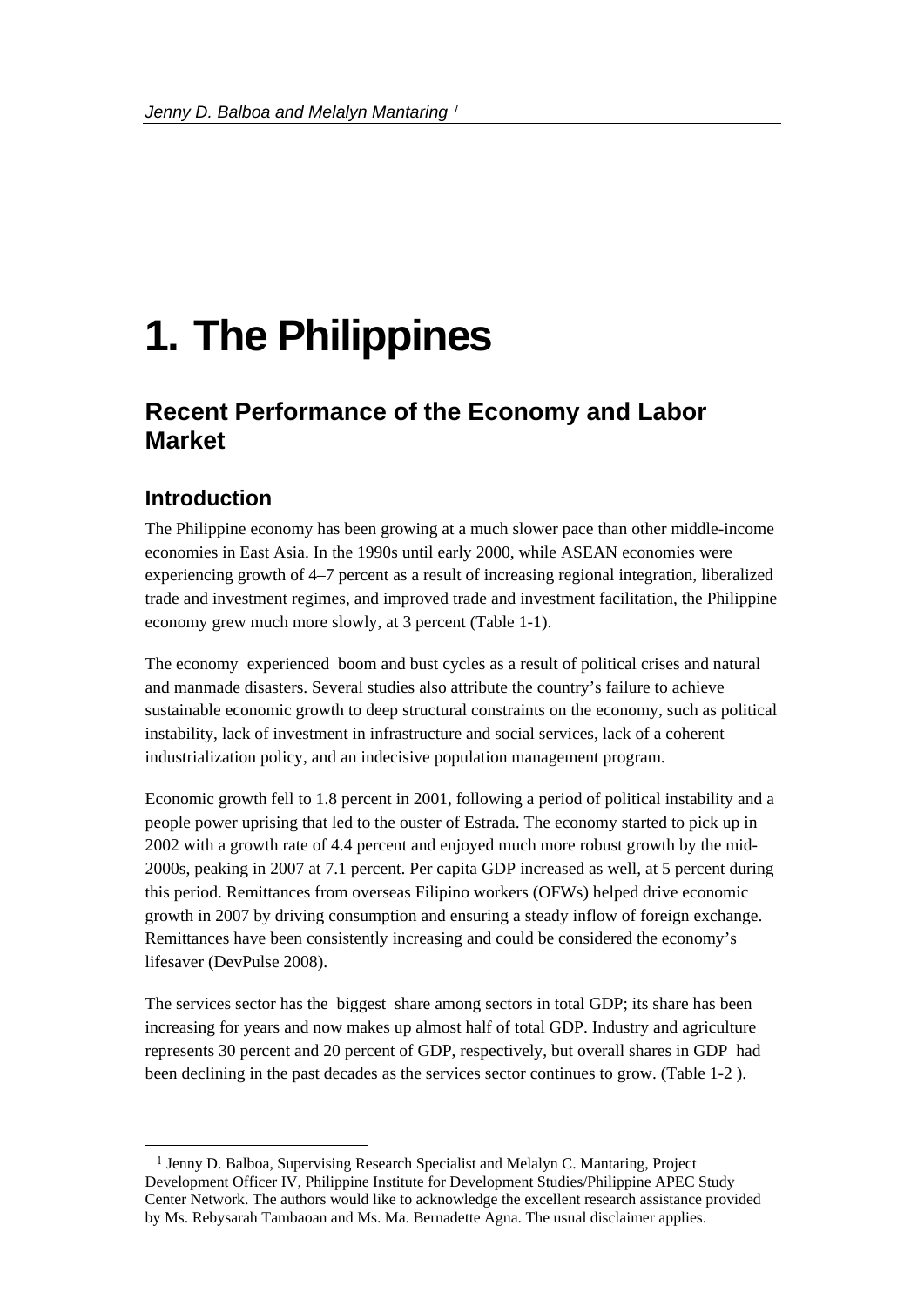*Annual Percentage Change in Real Philippine GDP*

|                                                         |                                          |                |      |      |                        |      |                                  |      |        |        | <b>Projections</b> |      |
|---------------------------------------------------------|------------------------------------------|----------------|------|------|------------------------|------|----------------------------------|------|--------|--------|--------------------|------|
|                                                         | Average<br>1991-2000                     | 2001           | 2002 | 2003 | 2004                   | 2005 | 2006                             | 2007 | 2008   | 2009   | 2010               | 2011 |
|                                                         | 9.8<br><b>EMERGING ASIA</b> <sup>A</sup> |                |      |      |                        |      |                                  |      |        |        |                    |      |
| Newly<br>industrialized<br>Asian economies <sup>b</sup> | 6.1                                      | 1.2            | 5.8  | 3.2  | 5.9                    | 4.8  | 5.8                              | 5.7  | 1.8    | $-0.9$ | 5.2                | 4.9  |
| Developing Asia <sup>c</sup>                            | 7.4                                      | 5.8            | 6.9  | 8.2  | 8.6                    | 9.0  | 9.8                              | 10.6 | 7.9    | 6.6    | 8.7                | 8.7  |
|                                                         |                                          | <b>ASEAN 5</b> |      |      |                        |      |                                  | 6.3  | 4.7    | 1.7    | 5.4                | 5.6  |
| Indonesia                                               | 4.0                                      | 3.6            | 4.5  | 4.8  | 5.0                    | 5.7  | 5.5                              | 6.3  | 6.0    | 4.5    | 6.0                | 6.2  |
| Malaysia                                                | 7.1                                      | 0.5            | 5.4  | 5.8  | 6.8                    | 5.3  | 5.8                              | 6.2  | 4.6    | $-1.7$ | 4.7                | 5.0  |
| Philippines                                             | 3.0                                      | 1.8            | 4.4  | 4.9  | 6.4                    | 5.0  | 5.3                              | 7.1  | 3.8    | 0.9    | 3.6                | 4.0  |
| Thailand                                                | 4.4                                      | 2.2            | 5.3  | 7.1  | 6.3                    | 4.6  | 5.1                              | 4.9  | 2.5    | $-2.3$ | 5.5                | 5.5  |
| Vietnam                                                 | 7.6                                      | 6.9            | 7.1  | 7.3  | 7.8                    | 8.4  | 8.2                              | 8.5  | 6.2    | 5.3    | 6.0                | 6.5  |
|                                                         |                                          |                |      |      | <b>NORTH EAST ASIA</b> |      |                                  |      |        |        |                    |      |
| China                                                   | 10.4                                     | 8.3            | 9.1  | 10.0 | 10.1                   | 10.4 | 11.6                             | 13.0 | 9.6    | 8.7    | 10.0               | 9.9  |
| Japan                                                   | 1.3                                      | 0.2            | 0.3  | 1.4  | 2.7                    | 1.9  | 2.0                              | 2.4  | $-1.2$ | $-5.2$ | 1.9                | 2.0  |
| Korea                                                   | 6.1                                      | 4.0            | 7.2  | 2.8  | 4.6                    | 4.0  | 5.2                              | 5.1  | 2.3    | 0.2    | 4.5                | 5.0  |
|                                                         |                                          |                |      |      |                        |      | OTHER ADVANCED ECONOMIES IN ASIA |      |        |        |                    |      |
| Singapore                                               | 7.6                                      | $-2.4$         | 4.2  | 3.8  | 9.2                    | 7.6  | 8.7                              | 8.2  | 1.4    | $-2.0$ | 5.7                | 5.3  |
| Australia                                               | 3.4                                      | 2.1            | 3.9  | 3.2  | 3.6                    | 3.2  | 2.6                              | 4.7  | 2.4    | 1.3    | 3.0                | 3.5  |
| New Zealand                                             | 2.9                                      | 2.6            | 4.9  | 4.1  | 4.4                    | 3.2  | 1.0                              | 2.8  | $-0.1$ | $-1.6$ | 2.9                | 3.2  |
|                                                         |                                          |                |      |      |                        |      |                                  |      |        |        |                    |      |
| <b>United States</b>                                    | 3.3                                      | 0.8            | 1.8  | 2.5  | 3.6                    | 3.1  | 2.7                              | 2.1  | 0.4    | $-2.4$ | 3.1                | 2.6  |
| World                                                   | 3.1                                      | 2.2            | 2.9  | 3.6  | 4.9                    | 4.5  | 5.1                              | 5.2  | 3.0    | $-0.6$ | 4.2                | 4.3  |

*a All economies in Developing Asia and the Newly Industrialized Asian Economies* 

*b Newly industrialized Asian economies: Hong Kong SAR, Korea, Singapore, Taiwan Province of China* 

*c Developing Asia: Bangladesh, Bhutan, Cambodia, China, Fiji, India, Indonesia, Kiribati, Lao People's Democratic Republic, Malaysia, Maldives, Myanmar, Nepal, Pakistan, Papua New Guinea, Philippines, Samoa, Solomon Islands, Sri Lanka, Thailand, Tonga, Vanuatu, Vietnam Source: World Economic Outlook (WEO), April 2009 and April 2010* 

#### Table 1-2

*Philippines GDP by Industrial Origin at Constant 1985 Prices*

|             | Average<br>1990-2000 | 2001   | 2002 | 2003 | 2004                            | 2005 | 2006 | 2007 | 2008 | 2009   |
|-------------|----------------------|--------|------|------|---------------------------------|------|------|------|------|--------|
| Real GDP    | 2.9                  | 1.8    | 4.4  | 4.9  | 6.4                             | 5.0  | 5.3  | 7.1  | 3.8  | 0.9    |
|             |                      |        |      |      | <b>SECTOR GROWTH</b>            |      |      |      |      |        |
| Agriculture | 1.7                  | 3.7    | 4.0  | 3.8  | 5.2                             | 2.0  | 3.8  | 4.8  | 3.2  | 0.1    |
| Industry    | 2.7                  | $-2.5$ | 3.9  | 4.0  | 5.2                             | 3.8  | 4.5  | 6.8  | 5.0  | $-2.0$ |
| Services    | 3.8                  | 4.3    | 5.1  | 6.1  | 7.7                             | 7.0  | 6.5  | 8.1  | 3.3  | 3.2    |
|             |                      |        |      |      | <b>SECTOR SHARE TO REAL GDP</b> |      |      |      |      |        |
| Agriculture | 21.4                 | 20.2   | 20.1 | 19.8 | 19.6                            | 19.1 | 18.8 | 18.4 | 18.3 | 18.1   |
| Industry    | 29.4                 | 34.0   | 33.8 | 33.5 | 33.1                            | 32.8 | 32.5 | 32.4 | 32.8 | 31.8   |
| Services    | 49.2                 | 45.9   | 46.1 | 46.7 | 47.3                            | 48.2 | 48.7 | 49.2 | 48.9 | 50.0   |

*Source: ADB Key Economic Indicators 2009, updates from ADO 2010*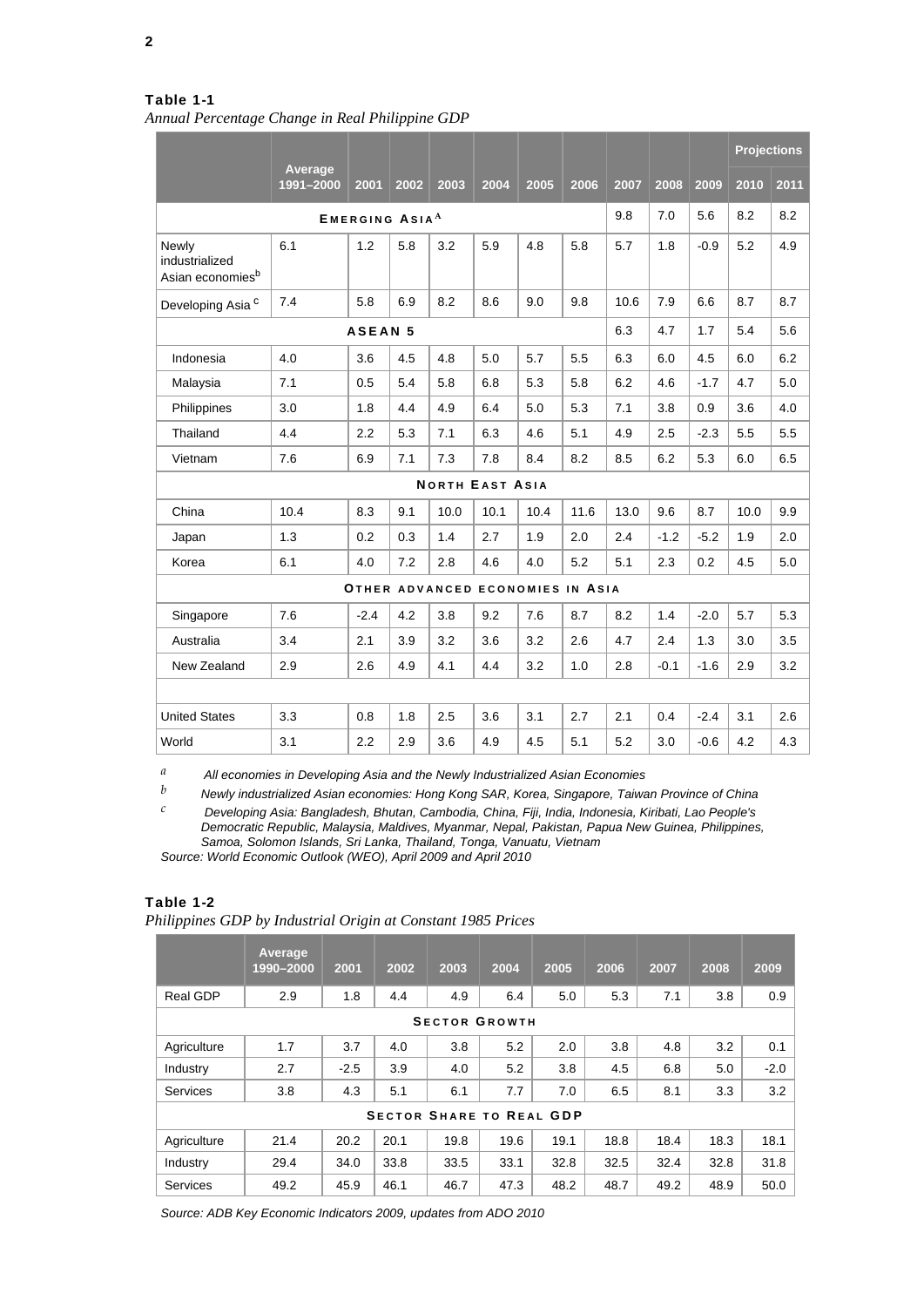Partly as a response to lack of employment opportunities in the Philippines, many Filipinos work abroad. As of 2008an estimated 8.2- million Filipinos were working abroad: 3.6 million were temporary workers, 3.9 million were permanent residents, and 0.7 million were irregular workers(Figure 1-1. Remittances from overseas workers have also risen rapidly and reached US\$14 billion in 2007 (Aldaba and Hermoso 2010) (Figure 1-2).

### Figure 1-1

*Stock Estimate of Overseas Filipinos (in Million, 2008)* 



*Commission on Filipino Overseas (http://www.cfo.gov.ph/pdf/statistics/Stock%202008.pdf, date accessed Aug. 10, 2010)* 

#### Figure 1-2

*Remittances to Philippines 1975–2007, US\$ million*



*Source: Aldaba and Hermoso (2010), citing Philippine Migration and Development Statistical Almanac (2009)* 

The economy is driven largely by private consumption expenditures (PCE), which make up almost 70 percent of GDP. The large PCE is attributable to increasing remittances from overseas workers. Meanwhile, total government consumption declined in the early 2000, falling below 10 percent of GDP from 2005 to 2008, to increase again in 2009 as a result of fiscal stimulus measures implemented by the government to respond to the crisis. Gross capital formation had also declined since 2001 as a result of declining investments in the country. Exports of goods and services continue to make up the largest chunk of GDP, but also showed a decline in the past decade. From 49.2 percent of GDP in 2001, exports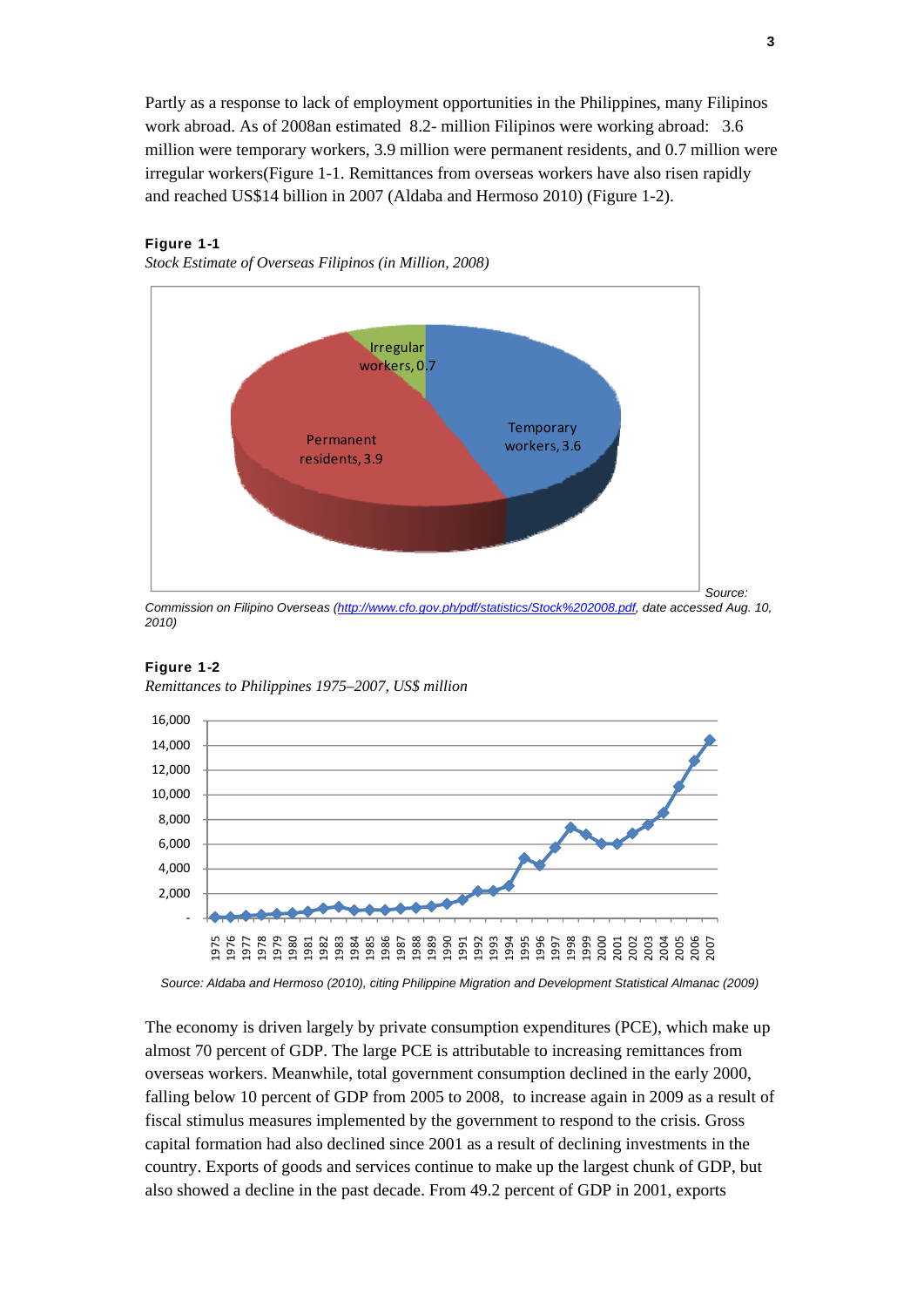dropped to 42 percent by 2007. The crisis years further weakened growth of exports as demand from top export destinations, the United States and Japan, declined (Table 1-3).

### Table 1-3

*Philippine GDP by Expenditure Shares at Current Market Prices (in billion pesos)*

|                                           | 2001   | 2002   | 2003   | 2004                                                                  | 2005   | 2006   | 2007   | 2008   | 2009    |
|-------------------------------------------|--------|--------|--------|-----------------------------------------------------------------------|--------|--------|--------|--------|---------|
| Expenditure on<br>GDP                     | 3631.5 | 3963.9 | 4316.4 | 4871.6                                                                | 5444.0 | 6031.2 | 6647.3 | 7423.2 | 7669.1  |
| Private<br>consumption                    | 2565.0 | 2751.0 | 2988.2 | 3346.7                                                                | 3772.2 | 4229.5 | 4611.9 | 5281.1 | 5,675   |
| Government<br>consumption                 | 444.8  | 456.9  | 477.4  | 492.1                                                                 | 527.0  | 589.9  | 653.8  | 716.5  | 814     |
| Gross fixed<br>capital formation          | 651.3  | 698.1  | 726.9  | 784.1                                                                 | 783.4  | 846.7  | 977.2  | 1089.7 | 1099.9  |
| Increase in<br>stocks                     | 37.8   | 2.1    | $-0.3$ | 31.9                                                                  | 10.6   | 28.7   | 45.2   | 41.8   | $-29.1$ |
| Exports of goods<br>and services          | 1785.2 | 1991.3 | 2142.0 | 2481.0                                                                | 2589.7 | 2850.9 | 2826.6 | 2736.3 | 2401.6  |
| Less: Imports of<br>goods and<br>services | 1899.4 | 2010.5 | 2398.4 | 2659.0                                                                | 2816.2 | 2893.2 | 2810.2 | 2872.6 | 2341.6  |
| Statistical<br>discrepancy                | 46.7   | 74.9   | 380.5  | 394.8                                                                 | 577.3  | 378.7  | 342.8  | 430.4  | 49.5    |
|                                           |        |        |        | <b>STRUCTURE OF DEMAND</b><br>PERCENT OF GDP AT CURRENT MARKET PRICES |        |        |        |        |         |
| Private<br>consumption                    | 70.6   | 69.4   | 69.2   | 68.7                                                                  | 69.3   | 70.1   | 69.4   | 71.1   | 74.0    |
| Government<br>consumption                 | 12.2   | 11.5   | 11.1   | 10.1                                                                  | 9.7    | 9.8    | 9.8    | 9.7    | 10.6    |
| Gross domestic<br>capital formation       | 19.0   | 17.7   | 16.8   | 16.7                                                                  | 14.6   | 14.5   | 15.4   | 15.2   | 14.3    |
| Exports of goods<br>and services          | 49.2   | 50.2   | 49.6   | 50.9                                                                  | 47.6   | 47.3   | 42.5   | 36.9   | $-0.4$  |
| Imports of goods<br>and services          | 52.3   | 50.7   | 55.6   | 54.6                                                                  | 51.7   | 48.0   | 42.3   | 38.7   | 31.3    |
| Statistical<br>discrepancy                | 1.3    | 1.9    | 8.8    | 8.1                                                                   | 10.6   | 6.3    | 5.2    | 5.8    | 30.5    |

*Source: ADB Key Economic Indicators 2009, updates from ADO 2010* 

FDI inflow to the Philippines has had a mixed performance. It plummeted in 2001 and 2003 following the ouster of Estrada but climbed steadily after 2004, peaking in 2007, only to fall again in 2008 (Figure 1-3).

Comparing Philippine FDI performance with those of other middle-income countries in ASEAN, Philippine performance pales in comparison, except to that of Indonesia. Most recently, Vietnam overtook the Philippines in terms of FDI inflows (Figure 1-4).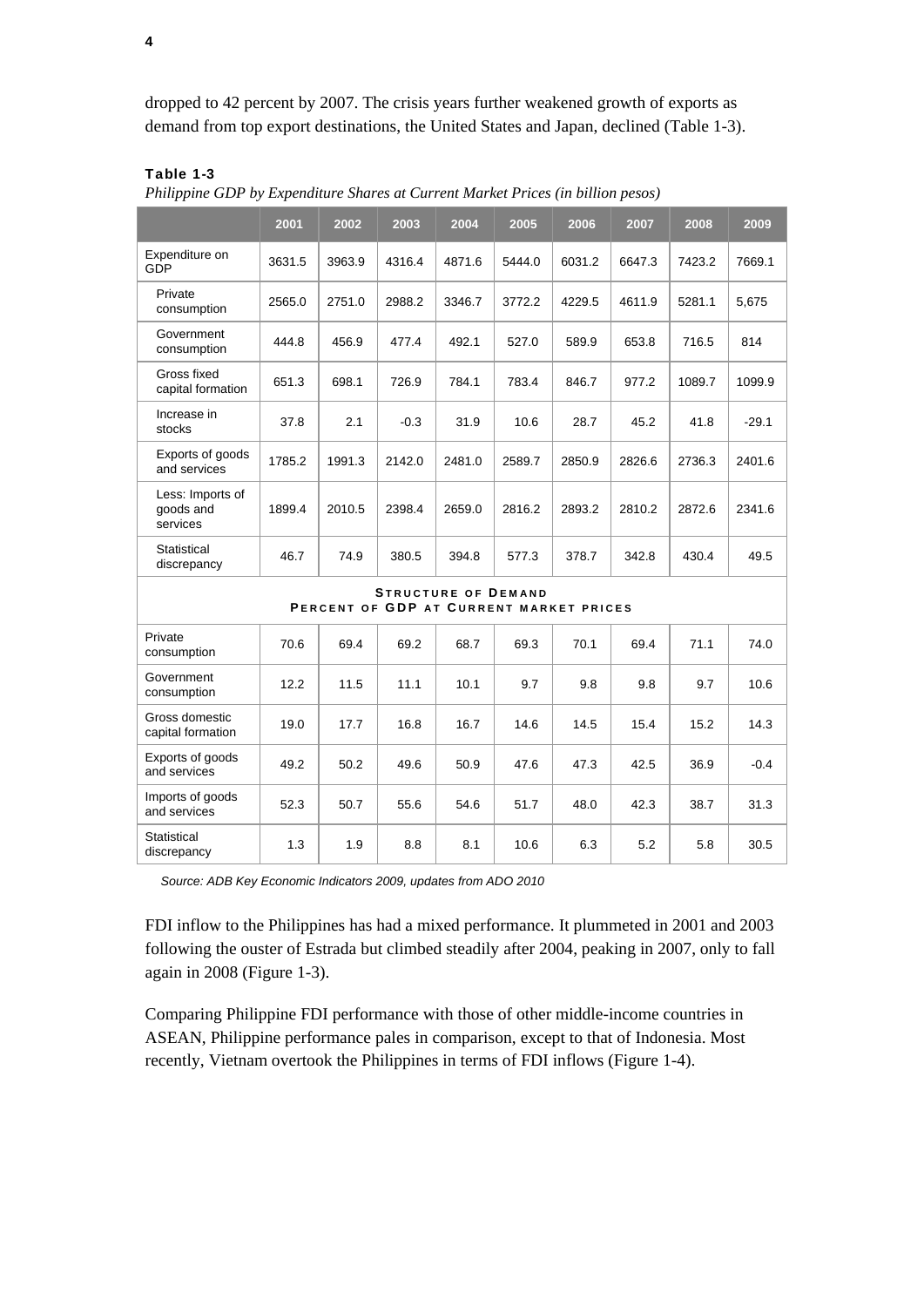Figure 1-3 *Net FDI Inflow to the Philippines 1999–2008* 



Figure 1-4 *Foreign Direct Investment, ASEAN Countries*



*Source: ASEAN* 

### **Structure of Employment**

The employment rate increased in 2005 and 2006. The growth rate is higher than those of other countries in the region but has not been sufficient to quell the high unemployment rate. Studies attribute this to the increasing population and the rise in the labor force participation rate. Labor force participation declined slightly in 2005 but increased again in 2006 (Table 1-4). Men have a higher employment-to-population ratio, at 72 percent, than women's 45 percent. Among men, the age group 35–44 reported the highest employment to population ratio, while the age group 45–54 has the highest ratio among women. For both sexes combined, the age group 45–54 has the highest employment ratio, followed by the age group 35-44. (Table 1-5)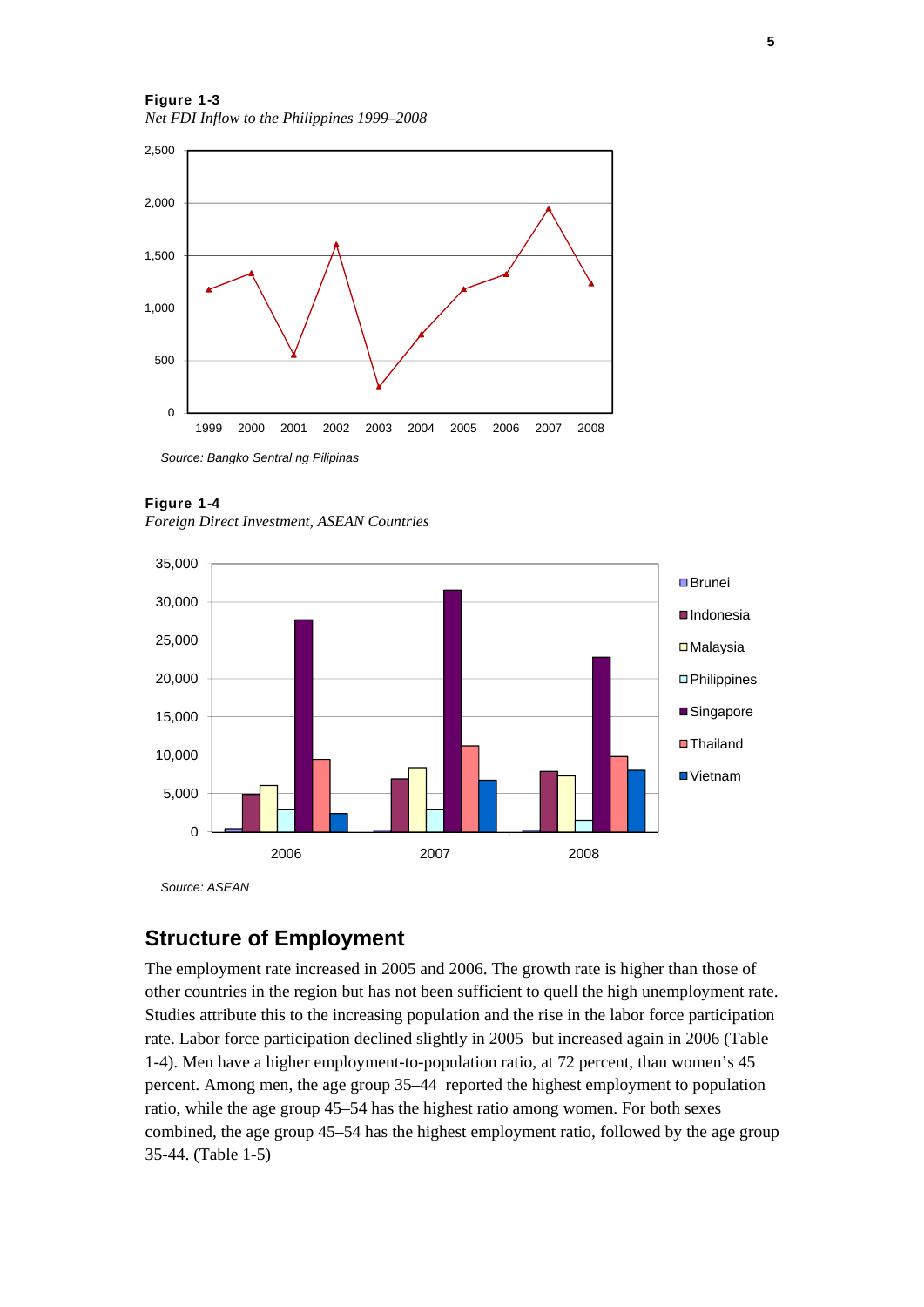*Philippine Labor Force Survey* 

|                                    | <b>Oct-02</b> | <b>Oct-03</b> | Oct-04 | $Oct-05$ | $Oct-06$ |
|------------------------------------|---------------|---------------|--------|----------|----------|
| Total 15 yrs old and over (in 000) | 51,280        | 52,299        | 53,562 | 54,797   | 55,989   |
| Labor Force (in 000)               | 33,678        | 35.078        | 35,619 | 35.496   | 35,806   |
| Labor Force Participation Rate (%) | 65.7          | 67.1          | 66.5   | 64.8     | 64.0     |
| Employment (in '000)               | 30,119        | 31,524        | 31,733 | 32,876   | 33,185   |
| Employment Rate (%)                | 89.4          | 89.9          | 89.1   | 92.6     | 92.7     |

*Notes: Estimates are preliminary and may change Source: National Statistics Office* 

### Table 1-5

*Philippines Employment-to-Population Ratio by Age Group and Sex, 2002–2008(percent)*

| <b>Age Group and Sex</b> | 2002            | 2003 | 2004 | 2005 | 2006            | 2007  | 2008 |
|--------------------------|-----------------|------|------|------|-----------------|-------|------|
| <b>Both sexes</b>        | 59.7            | 59.1 | 59.5 | 59.4 | 59.1            | 59.3  | 58.9 |
| $15 - 19$ years          | 29.5            | 28.2 | 29.2 | 28.8 | 28.6            | 28.3  | 27.2 |
| $20 - 24$ years          | 53.1            | 52.9 | 52.6 | 52.8 | 51.9            | 52.3  | 51.7 |
| $25 - 34$ years          | 68.5            | 67.7 | 67.5 | 67.6 | 67.5            | 67.9  | 67.6 |
| $35 - 44$ years          | 75.6            | 75.1 | 75.1 | 75.3 | 75.6            | 75.8  | 75.9 |
| 45-54 years              | 75.8            | 75.7 | 75.7 | 75.4 | 75.9            | 76.3  | 76.3 |
| 55-64 years              | 67.1            | 66.0 | 66.3 | 65.7 | 65.5            | 65.9  | 65.5 |
| 65 years and Over        | 39.0            | 38.4 | 38.3 | 38.8 | 37.74           | 38.14 | 37.2 |
| Not Reported             | $***$           | 38.1 | 41.7 | 20.0 | 20.0            | 18.2  | 15.0 |
| Men                      | 72.9            | 73.2 | 74.2 | 73.4 | 72.7            | 72.9  | 72.8 |
| $15 - 19$ years          | 36.7            | 35.3 | 37.0 | 36.0 | 35.7            | 35.3  | 34.2 |
| $20 - 24$ years          | 63.5            | 64.9 | 65.7 | 64.9 | 63.9            | 64.0  | 64.0 |
| $25 - 34$ years          | 86.2            | 86.5 | 87.4 | 86.8 | 85.9            | 86.1  | 86.5 |
| $35 - 44$ years          | 92.4            | 92.8 | 92.6 | 92.0 | 91.8            | 92.0  | 92.5 |
| $45 - 54$ years          | 90.4            | 90.7 | 90.2 | 89.6 | 89.1            | 89.6  | 90.1 |
| 55-64 years              | 80.4            | 79.7 | 79.4 | 78.3 | 77.5            | 78.0  | 77.7 |
| 65 years and Over        | 51.7            | 51.1 | 50.4 | 50.7 | 49.4            | 49.8  | 48.9 |
| Not Reported             | $^{\star\star}$ | 42.9 | 50.0 | 33.3 | 25.0            | 20.0  | 16.7 |
| Women                    | 46.6            | 45.2 | 44.9 | 45.5 | 45.6            | 45.9  | 45.2 |
| $15 - 19$ years          | 21.5            | 20.7 | 21.1 | 21.4 | 21.4            | 21.2  | 20.1 |
| $20 - 24$ years          | 41.3            | 39.9 | 38.9 | 40.1 | 39.6            | 40.0  | 38.8 |
| $25 - 34$ years          | 50.7            | 48.8 | 47.7 | 48.4 | 49.1            | 49.6  | 48.9 |
| $35 - 44$ years          | 59.2            | 57.9 | 57.9 | 58.9 | 59.2            | 59.5  | 59.3 |
| $45 - 54$ years          | 62.0            | 61.3 | 61.5 | 61.5 | 62.5            | 63.0  | 62.4 |
| 55-64 years              | 54.9            | 53.3 | 53.6 | 53.6 | 53.9            | 54.2  | 53.8 |
| 65 years and Over        | 28.8            | 28.3 | 28.1 | 28.6 | 28.4            | 28.9  | 27.9 |
| Not Reported             | $\blacksquare$  | 26.7 | 18.8 | 33.3 | $^{\star\star}$ | 14.3  | 8.3  |

*Notes: The ratio was computed by dividing total employed to total household population 15 years old over and multiplied by 10 on the basis of averages of four survey rounds (January, April, July and October).Data for 2002–2005 were calculated using population projections based on the 1995 Census of Population;. 2006–2008 data were calculated using population projections based on the 2000 Census of Population.*

 *\*\* Less than 0.05 percent.* 

*Source of basic data: National Statistics Office, Labor Force Survey.*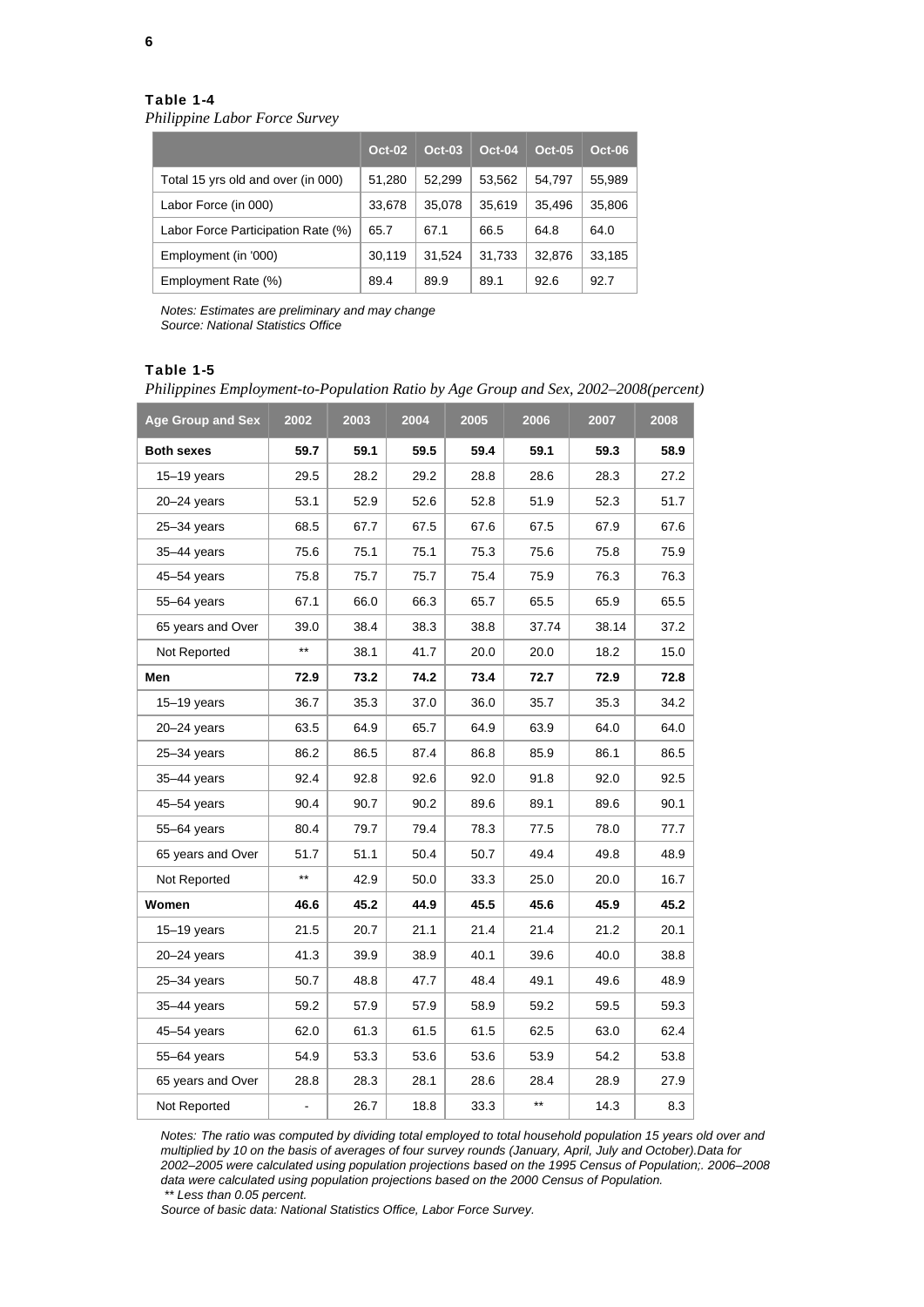Agriculture remains the main source of employment among men, followed by wholesale and retail trade and transport, storage and communication. Among women, wholesale and retail trade is the main source of employment, followed by agriculture, hunting and forestry and private households with employed persons (Table 1-6).

### Table 1-6

*Philippines Employed Persons by Major Industry Group and Sex, 2002–2008, thousands*

| <b>Major Industry Group and Sex</b>                                                                      | 2002   | 2003       | 2004   | 2005   | 2006   | 2007   | 2008   |  |  |  |  |  |
|----------------------------------------------------------------------------------------------------------|--------|------------|--------|--------|--------|--------|--------|--|--|--|--|--|
| <b>BOTH SEXES</b>                                                                                        |        |            |        |        |        |        |        |  |  |  |  |  |
| All Industries                                                                                           | 30,062 | 30,635     | 31,613 | 32,313 | 32,636 | 33,560 | 34,089 |  |  |  |  |  |
| Agriculture, Hunting and Forestry                                                                        | 9,963  | 9,956      | 10,013 | 10,234 | 10,254 | 10,342 | 10,604 |  |  |  |  |  |
| Fishing                                                                                                  | 1,159  | 1,264      | 1,368  | 1,394  | 1,428  | 1,444  | 1,426  |  |  |  |  |  |
| Mining and quarrying                                                                                     | 113    | 104        | 118    | 123    | 139    | 149    | 158    |  |  |  |  |  |
| Manufacturing                                                                                            | 2,869  | 2.941      | 3,061  | 3,077  | 3,053  | 3,059  | 2,926  |  |  |  |  |  |
| Electricity, gas and water supply                                                                        | 117    | 112        | 120    | 117    | 128    | 135    | 130    |  |  |  |  |  |
| Construction                                                                                             | 1,596  | 1,683      | 1,700  | 1,708  | 1,677  | 1,778  | 1,834  |  |  |  |  |  |
| Wholesale and retail trade; repair of motor<br>vehicles, motorcycles and personal and<br>household goods | 5,613  | 5,601      | 5,872  | 6,147  | 6,202  | 6,354  | 6,446  |  |  |  |  |  |
| Hotels and restaurants                                                                                   | 693    | 750        | 806    | 861    | 887    | 907    | 953    |  |  |  |  |  |
| Transport, storage and communications                                                                    | 2,162  | 2,310      | 2,427  | 2,451  | 2,483  | 2,599  | 2,590  |  |  |  |  |  |
| Financial intermediation                                                                                 | 312    | 303        | 328    | 341    | 344    | 359    | 368    |  |  |  |  |  |
| Real Estate, renting and business activities                                                             | 544    | 639        | 690    | 734    | 783    | 885    | 953    |  |  |  |  |  |
| Public administration and defense;<br>compulsory social security                                         | 1.442  | 1,415      | 1,491  | 1,481  | 1,485  | 1,551  | 1,676  |  |  |  |  |  |
| Education                                                                                                | 935    | 926        | 938    | 978    | 999    | 1,035  | 1,071  |  |  |  |  |  |
| Health and social work                                                                                   | 348    | 371        | 361    | 375    | 359    | 373    | 392    |  |  |  |  |  |
| Other community, social and personal<br>service activities                                               | 881    | 861        | 835    | 775    | 801    | 849    | 833    |  |  |  |  |  |
| Private households with employed persons                                                                 | 1,313  | 1,399      | 1,487  | 1,517  | 1,612  | 1,740  | 1,729  |  |  |  |  |  |
| Extraterritorial organizations and bodies                                                                | 3      | 2          | 2      | 1      | 2      | 2      | 1      |  |  |  |  |  |
|                                                                                                          |        | <b>MEN</b> |        |        |        |        |        |  |  |  |  |  |
| All Industries                                                                                           | 18,306 | 18,873     | 19,646 | 19,910 | 20,013 | 20,542 | 20,959 |  |  |  |  |  |
| Agriculture, hunting and forestry                                                                        | 7,114  | 7,182      | 7,316  | 7,393  | 7,382  | 7,437  | 7,667  |  |  |  |  |  |
| Fishing                                                                                                  | 1,091  | 1,175      | 1,272  | 1,294  | 1,327  | 1,327  | 1,317  |  |  |  |  |  |
| Mining and quarrying                                                                                     | 100    | 96         | 107    | 109    | 125    | 135    | 146    |  |  |  |  |  |
| Manufacturing                                                                                            | 1,541  | 1,593      | 1,692  | 1,660  | 1,653  | 1,684  | 1,623  |  |  |  |  |  |
| Electricity, gas and water supply                                                                        | 98     | 93         | 99     | 98     | 108    | 112    | 110    |  |  |  |  |  |
| Construction                                                                                             | 1,570  | 1,649      | 1,670  | 1,672  | 1,648  | 1,742  | 1,798  |  |  |  |  |  |
| Wholesale and retail trade; repair of motor<br>vehicles, motorcycles and personal and<br>household goods | 2,115  | 2,165      | 2,306  | 2,452  | 2,465  | 2,526  | 2,566  |  |  |  |  |  |
| Hotels and restaurants                                                                                   | 306    | 332        | 358    | 395    | 402    | 409    | 436    |  |  |  |  |  |
| Transport, storage and communications                                                                    | 2,062  | 2,198      | 2,307  | 2,318  | 2,329  | 2,428  | 2,426  |  |  |  |  |  |
| Financial intermediation                                                                                 | 133    | 133        | 147    | 143    | 148    | 156    | 156    |  |  |  |  |  |
| Real Estate, renting and business activities                                                             | 348    | 439        | 478    | 501    | 508    | 578    | 624    |  |  |  |  |  |
| Public administration and defense;<br>compulsory social security                                         | 893    | 884        | 943    | 934    | 927    | 950    | 1,023  |  |  |  |  |  |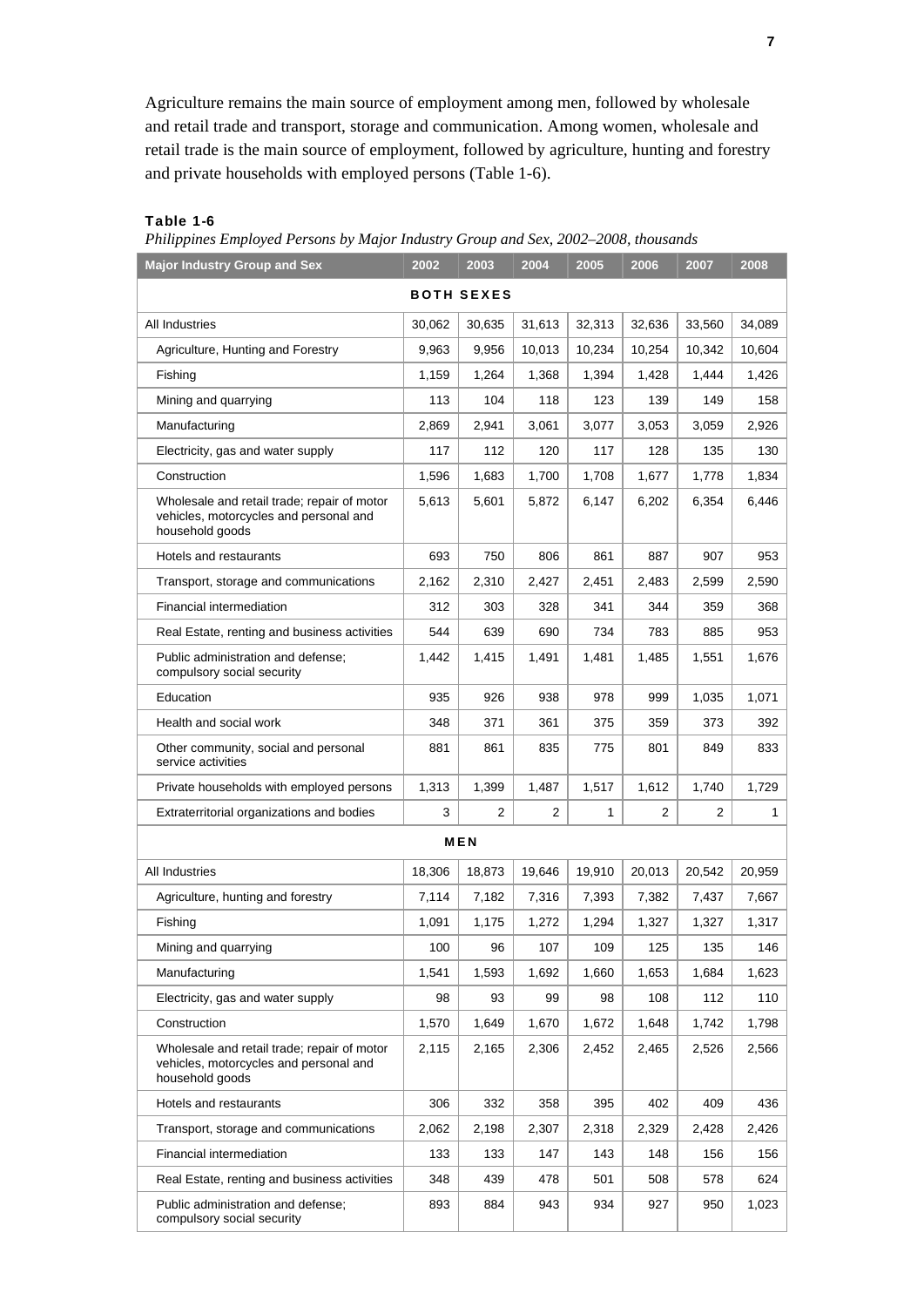| <b>Major Industry Group and Sex</b>                                                                      | 2002   | 2003           | 2004   | 2005         | 2006    | 2007           | 2008   |
|----------------------------------------------------------------------------------------------------------|--------|----------------|--------|--------------|---------|----------------|--------|
| Education                                                                                                | 231    | 226            | 231    | 236          | 249     | 259            | 269    |
| Health and social work                                                                                   | 102    | 91             | 96     | 97           | 99      | 101            | 114    |
| Other community, social and personal<br>service activities                                               | 415    | 420            | 418    | 381          | 406     | 435            | 426    |
| Private households with employed persons                                                                 | 186    | 199            | 209    | 228          | 239     | 262            | 262    |
| Extraterritorial organizations and bodies                                                                | 1      | 1              | 1      | 1            | 1       | $\overline{2}$ | 1      |
|                                                                                                          |        | WOMEN          |        |              |         |                |        |
| All Industries                                                                                           | 11,756 | 11,762         | 11,968 | 12,403       | 12,622  | 13,018         | 13,130 |
| Agriculture, hunting and forestry                                                                        | 2,849  | 2,774          | 2,697  | 2,842        | 2,872   | 2,905          | 2,937  |
| Fishing                                                                                                  | 67     | 89             | 95     | 100          | 101     | 117            | 110    |
| Mining and quarrying                                                                                     | 13     | 8              | 11     | 14           | 14      | 14             | 12     |
| Manufacturing                                                                                            | 1,328  | 1,348          | 1,369  | 1,417        | 1,400   | 1,375          | 1,304  |
| Electricity, gas and water supply                                                                        | 18     | 19             | 21     | 19           | 21      | 23             | 20     |
| Construction                                                                                             | 26     | 35             | 30     | 36           | 29      | 36             | 37     |
| Wholesale and retail trade; repair of motor<br>vehicles, motorcycles and personal and<br>household goods | 3.498  | 3,436          | 3,567  | 3,695        | 3,738   | 3,828          | 3.881  |
| <b>Hotels and Restaurants</b>                                                                            | 387    | 419            | 449    | 466          | 484     | 498            | 518    |
| Transport, Storage and Communications                                                                    | 100    | 113            | 120    | 132          | 154     | 170            | 165    |
| <b>Financial Intermediation</b>                                                                          | 178    | 171            | 181    | 198          | 196     | 203            | 212    |
| Real estate, renting and business activities                                                             | 196    | 200            | 212    | 234          | 275     | 307            | 329    |
| Public administration and defense;<br>compulsory social security                                         | 549    | 531            | 548    | 548          | 558     | 601            | 653    |
| Education                                                                                                | 704    | 700            | 707    | 742          | 750     | 776            | 802    |
| Health and social work                                                                                   | 246    | 280            | 266    | 279          | 260     | 272            | 277    |
| Other community, social and personal<br>service activities                                               | 466    | 441            | 417    | 394          | 397     | 415            | 407    |
| Private households with employed persons                                                                 | 1,127  | 1,200          | 1,278  | 1.289        | 1,374   | 1,478          | 1,467  |
| Extraterritorial organizations and bodies                                                                | 2      | $\overline{2}$ | 1      | $\mathbf{1}$ | $\star$ | 1              | 1      |

*Notes: Details may not add up to totals because of rounding.* 

Data were averages of four survey rounds (January, April, July and October); 2002-2005 data were calculated using population projections based on the *1995 Census and 2006–2008 data were calculated using population projections based on the 2000 Census* 

*\* Less than 500.* 

*Source: National Statistics Office, Labor Force Survey.* 

 Unemployment rate increased in the early 2000 years while the economy was experiencing a slump as a result of political instability and accountability issues in the government, and also partly as a result of a slowing down of the economy in the aftermath of the Asian Financial Crisis. Unemployment dropped as the economy recovered in 2007, but increased in 2008 with the onslaught of the global financial crisis (Figure 1-5).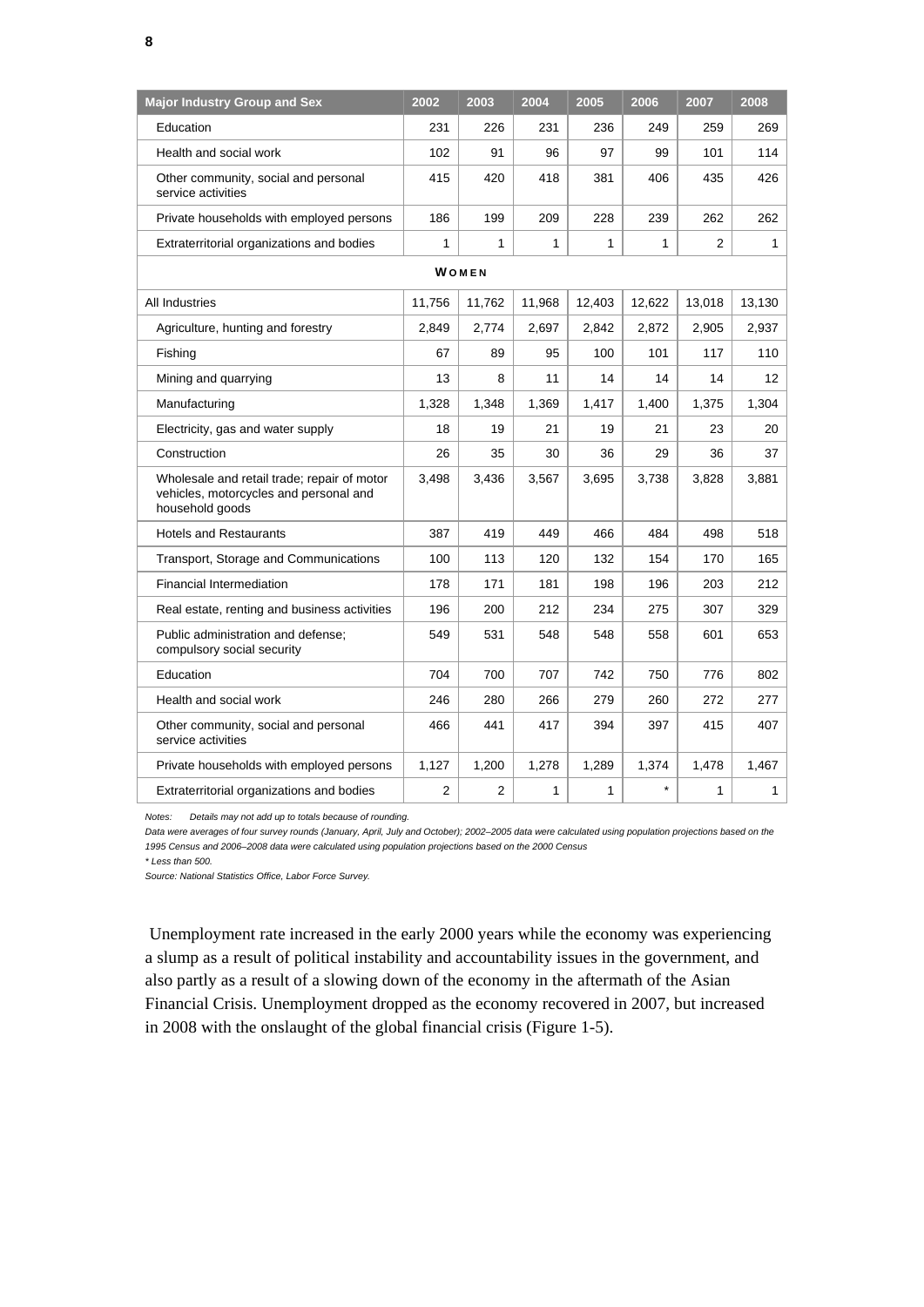Figure 1-5 *Philippine GDP and Unemployment Rate*



*Source: ADB (www.adb.org/stat)* 

High unemployment is a problem that has haunted the country for decades. The Philippine unemployment rate at 11 percent is the highest in East Asia from 2003-2005. Unemployment somehow declined in 2006 and 2007 (Table 1-7). A feature of the local labor structure is higher unemployment among college graduates than among those who finished only elementary and high school education or those who did not go to formal schools. Unemployment among college graduates is consistently at the double-digit level, with a slight improvement in 2007. Unemployment is higher among male college graduates than among women college graduates (Table 1-8).

| <b>Country</b> | 2003 | 2004 | 2005 | 2006 | 2007 |
|----------------|------|------|------|------|------|
| China          | 4.3  | 4.2  | 4.2  | 4.1  | 4.0  |
| Hong Hong      | 7.9  | 6.8  | 5.6  | 4.8  | 4.0  |
| Indonesia      | 9.5  | 9.9  | 11.2 | 10.3 | 9.1  |
| Malaysia       | 3.6  | 3.5  | 3.5  | 3.4  | 3.1  |
| Philippines*   | 11.3 | 11.8 | 11.5 | 8.0  | 7.3  |
| Singapore      | 4.0  | 3.4  | 3.1  | 2.7  | 2.1  |
| South Korea    | 3.6  | 3.7  | 3.7  | 3.5  | 3.2  |
| Taiwan         | 5.0  | 4.4  | 4.1  | 3.9  | 3.9  |
| Thailand       | 2.2  | 2.1  | 1.8  | 1.5  | 1.4  |

### Table 1-7

|  | Unemployment Rates in East Asia, 2003-2007 |  |  |  |
|--|--------------------------------------------|--|--|--|
|  |                                            |  |  |  |

Source: Aldaba and Hermoso, 2010, citing ADB Outlook 2008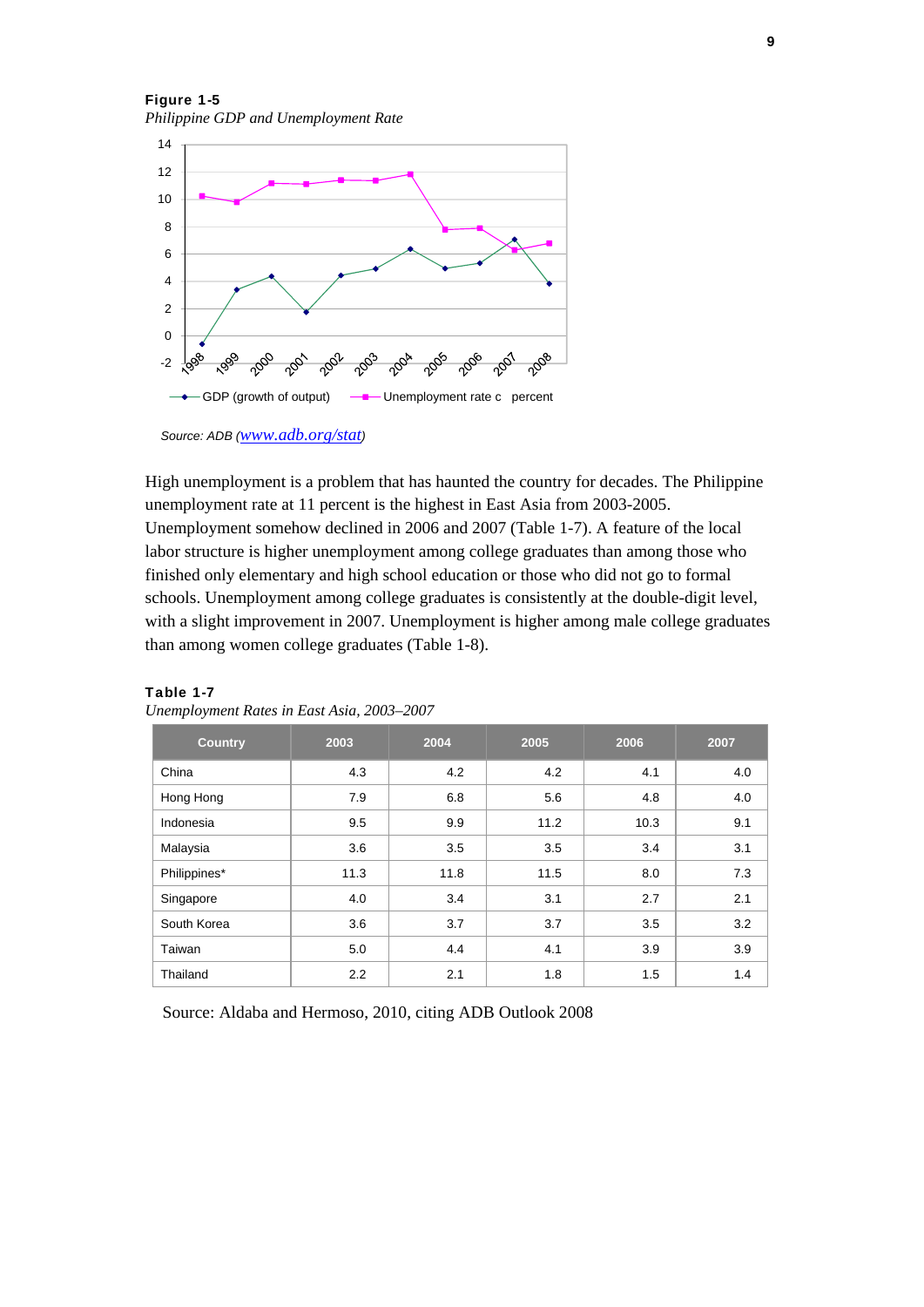10

### Table 1-8

*Philippines Unemployment Rate by Highest Grade Completed and Sex, 2002–2008, percent*

|                    |       |       |      |               | 2005a |      |      |      |      |                          |
|--------------------|-------|-------|------|---------------|-------|------|------|------|------|--------------------------|
|                    | 2002  | 2003  | 2004 | Jan           | Apr.  | Jul. | Oct. | 2006 | 2007 | 2008                     |
| <b>BOTH SEXES</b>  | 11.4  | 11.4  | 11.8 | 11.3          | 8.3   | 7.7  | 7.4  | 8.0  | 7.3  | 7.38                     |
| No grade completed | 9.3   | 10.3  | 12.2 | 12.5          | 3.5   | 2.1  | 2.5  | 2.8  | 2.6  | 2.16                     |
| Elementary         | 6.7   | 7.0   | 7.4  | 7.3           | 4.1   | 3.4  | 3.4  | 3.8  | 3.5  | 3.32                     |
| Undergraduate      | 6.3   | 6.7   | 7.0  | 7.2           | 3.5   | 3.1  | 2.9  | 3.3  | 3.2  | 3.10                     |
| Graduate           | 7.1   | 7.2   | 7.8  | 7.4           | 4.7   | 3.7  | 3.9  | 4.3  | 3.8  | 3.53                     |
| High school        | 13.2  | 12.9  | 13.4 | 12.7          | 9.6   | 9.1  | 8.8  | 9.4  | 8.7  | 8.56                     |
| Undergraduate      | 12.3  | 12.2  | 12.7 | 11.2          | 8.3   | 7    | 7.4  | 7.6  | 7.1  | 6.86                     |
| Graduate           | 13.7  | 13.4  | 13.9 | 13.5          | 10.4  | 10.3 | 9.5  | 10.4 | 9.5  | 9.43                     |
| College            | 15.4  | 15.0  | 15.2 | 14.2          | 11.7  | 11.3 | 10.5 | 11.2 | 10.1 | 10.58                    |
| Undergraduate      | 16.7  | 15.9  | 16.1 | 15.1          | 12.7  | 11.6 | 10.9 | 12.2 | 11.1 | 11.74                    |
| Graduate & higher  | 14.2  | 14.1  | 14.3 | 13.4          | 10.7  | 11   | 10.2 | 10.3 | 9.2  | 9.51                     |
| Not reported       | $***$ | $***$ |      |               |       |      |      |      |      |                          |
| <b>MEN</b>         | 11.1  | 11.0  | 11.5 | 11.2          | 8.3   | 7.6  | 7.4  | 8.2  | 7.5  | 7.56                     |
| No grade completed | 7.3   | 8.6   | 9.9  | 10.2          | 2.9   | 1.8  | 2    | 2.6  | 2.8  | 2.49                     |
| Elementary         | 6.6   | 6.8   | 7.3  | 7.1           | 4.4   | 3.5  | 3.7  | 4.2  | 3.9  | 3.72                     |
| Undergraduate      | 6.1   | 6.4   | 6.7  | 7.2           | 3.7   | 3.1  | 3.1  | 3.7  | 3.5  | 3.38                     |
| Graduate           | 7.2   | 7.1   | 7.8  | 7.1           | 5.2   | 3.9  | 4.3  | 4.8  | 4.3  | 4.07                     |
| High school        | 13.1  | 12.6  | 12.9 | 12.3          | 9.6   | 9    | 8.8  | 9.6  | 8.8  | 8.67                     |
| Undergraduate      | 12.8  | 12.3  | 12.5 | 11.4          | 8.9   | 7.3  | 7.6  | 8.2  | 7.7  | 7.46                     |
| Graduate           | 13.3  | 12.8  | 13.2 | 12.9          | 10    | 9.9  | 9.4  | 10.4 | 9.4  | 9.35                     |
| College            | 15.7  | 15.5  | 15.9 | 15.7          | 12.5  | 12.1 | 11.2 | 12.4 | 11.1 | 11.49                    |
| Undergraduate      | 15.7  | 15.2  | 15.9 | 15.4          | 12.9  | 11.6 | 10.9 | 12.5 | 11.4 | 11.73                    |
| Graduate & higher  | 15.6  | 16.0  | 16.0 | 16.0          | 11.8  | 12.7 | 11.5 | 12.2 | 10.8 | 11.17                    |
| Not reported       | $***$ |       |      |               |       |      |      |      |      |                          |
| <b>WOMEN</b>       | 11.8  | 11.9  | 12.4 | 11.4          | 8.2   | 7.8  | 7.3  | 7.6  | 7.0  | 7.09                     |
| No grade completed | 12.6  | 13.2  | 16.1 | 16.6          | 4.6   | 2.5  | 3.5  | 2.8  | 2.8  | 1.57                     |
| Elementary         | 6.9   | 7.4   | 7.6  | 7.5           | 3.6   | 3.3  | 2.9  | 2.9  | 2.8  | 2.54                     |
| Undergraduate      | 6.9   | 7.3   | 7.6  | 7.2           | 3     | 3.2  | 2.5  | 2.5  | 2.6  | 2.45                     |
| Graduate           | 6.9   | 7.4   | 7.7  | 7.8           | 4.1   | 3.3  | 3.2  | 3.3  | 3.0  | 2.58                     |
| High school        | 13.4  | 13.6  | 14.3 | 13.3          | 9.5   | 9.4  | 8.8  | 9.2  | 8.5  | 8.34                     |
| Undergraduate      | 11.3  | 12.1  | 12.9 | 10.7          | 7.1   | 6.5  | 7    | 6.5  | 6.0  | 5.68                     |
| Graduate           | 14.6  | 14.3  | 15.0 | 14.6          | 10.9  | 10.9 | 9.7  | 10.5 | 9.7  | 9.57                     |
| College            | 15.1  | 14.4  | 14.2 | 12.6          | 10.8  | 10.4 | 9.8  | 9.9  | 9.0  | 9.57                     |
| Undergraduate      | 18.2  | 17.1  | 16.2 | 14.7          | 12.2  | 11.6 | 11   | 11.7 | 10.6 | 11.76                    |
| Graduate & higher  | 13.1  | 12.7  | 13.0 | 11.3          | 9.8   | 9.6  | 9.1  | 8.7  | 8.0  | 8.18                     |
| Not reported       |       |       | -    | $\frac{1}{2}$ |       |      |      | -    |      | $\overline{\phantom{a}}$ |

*aThe NSO adopted the new (ILO) definition of unemployment in the LFS questionnaire starting with April 2005. http://www.bles.dole.gov.ph/2009%20Publications/2009%20Gender%20Stat/statistical%20tables/C hapter%205%20-%20Unemployment/Table%205.7.xls*

*Notes: Details may not add up to totals because of rounding.* 

 *Labor force is the sum of all employed persons and unemployed persons.* 

 *Data were averages of four survey rounds (January, April, July and October).* 

 *Unemployment rate is the ratio of the total unemployed persons to the total labor force multiplied by 100. Data for 2002–2005 were calculated using projections based on the 1995 census; data for 2006– 2008 were calculated using projections based on the 2000 census.*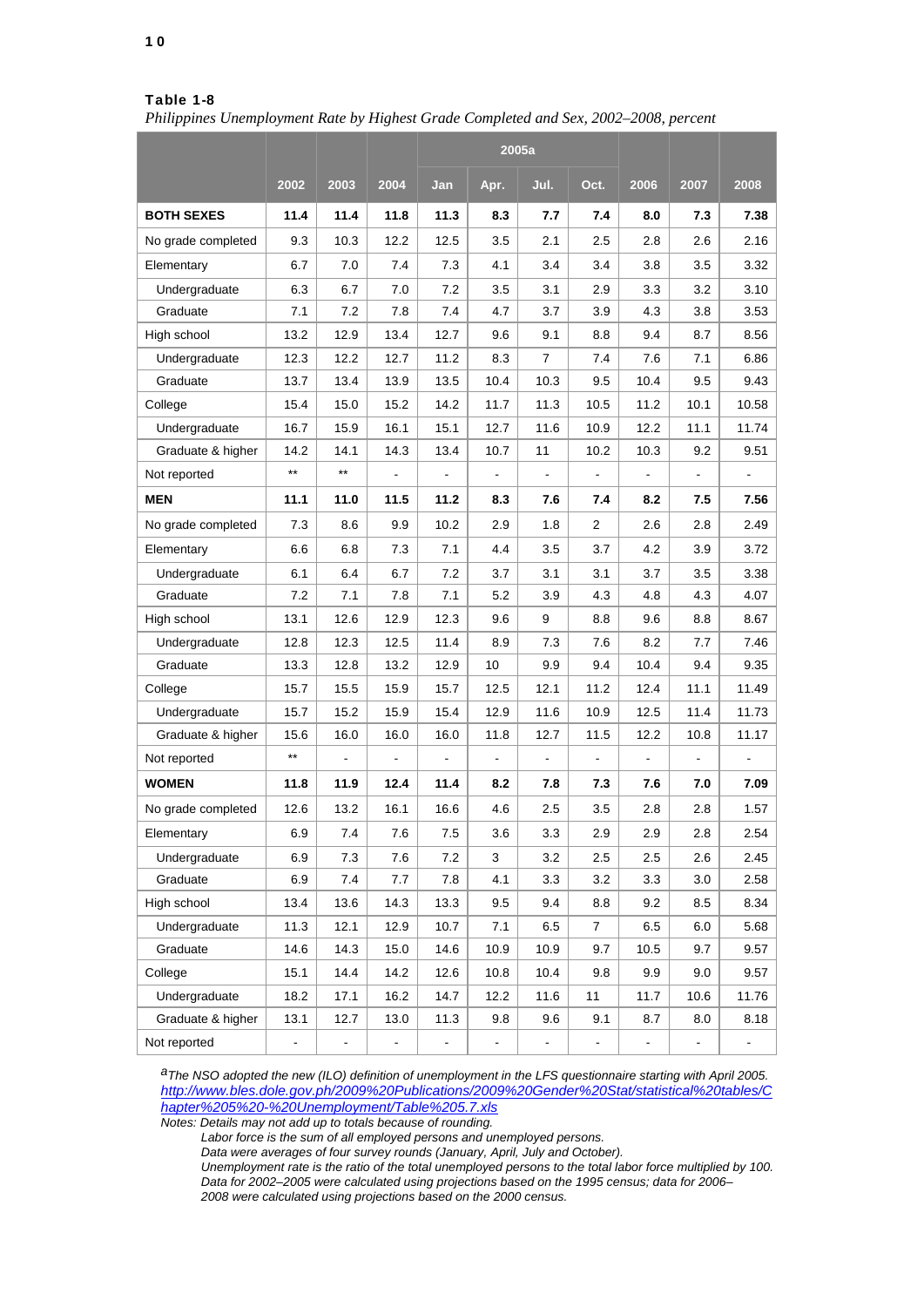To upgrade the skills of the labor force, the government provides training conducted by the Technical Education and Skills Development Agency (TESDA). TESDA receives about 2 percent of its total budget for education to support programs aimed at enhancing technical and vocational skills of the workers. TESDA even gets higher support than the Commission on Higher Education, which is the agency that oversees state colleges. The bulk of the education budget goes to basic education (Table 1-9).

### Table 1-9

*Budget Appropriations for Philippine Education by Level and Agency, Fiscal 2002–2006 (000 pesos)*

| <b>Level and Agency</b>                                    | 2002        | 2003        | 2004        | 2005        | 2006        |
|------------------------------------------------------------|-------------|-------------|-------------|-------------|-------------|
| Basic education: DECS                                      | 103,134,128 | 106,708,873 | 105,295,032 | 110,995,428 | 118,038,047 |
| Higher education: Commission on<br><b>Higher Education</b> | 754,573     | 664.364     | 1,052,856   | 1,073,653   | 1,140,670   |
| Technical, vocational education:<br><b>TESDA</b>           | 2,161,324   | 2,614,536   | 2,085,384   | 2,411,206   | 2,421,613   |
| Total                                                      | 106,050,025 | 109,987,773 | 108,433,272 | 114,480,287 | 121,600,330 |

*Note: Years are fiscal years. Programs for 2002–2005 are actual and for 2006 proposed. Only selected agencies were covered to represent each level of education. Source: Department of Budget and Management.* 

Another feature of the labor structure is high underemployment rate (Table 1-10). Underemployment accounts for the increasing informal sector operators in the country, with almost 90 percent self-employed. Citing Hasan and Jandoc (2009), Aldaba and Hermoso (2010) noted that the share of employment in manufacturing has remained low for many years. The shift in employment away from agriculture has been absorbed by the services sector, usually in low-skilled, low-value jobs that are not considered permanent wage employment.

### Table 1-10

*Underemployment in the Philippines*

|                          | Oct 2002 | Oct 2003 | Oct 2004 | Oct 2005 | Oct 2006 |
|--------------------------|----------|----------|----------|----------|----------|
| Underemployment (in 000) | 4.849    | 4.964    | 5.357    | 6.970    | 6.761    |
| Underemployment rate (%) | 16.1     | 15.7     | 16.9     | 21.2     | 20.4     |

*Note: Estimates are preliminary and may change Source: National Statistics Office*

## **General Impact of the Global Recession**

The impact of the financial crisis was visible in the GDP movement in 2008 and 2009. From a growth rate of 7.1 percent in 2007, GDP growth declined to 3.8 percent in 2008 and to 0.9 percent in 2009. Per capita GDP also declined from 5.0 percent in 2007 to -1.0 percent in 2009. GDP per capita is projected to improve in 2010 to 1.8 percent and to improve further in 2011 as the economy recovers from the crisis (Figure 1-6).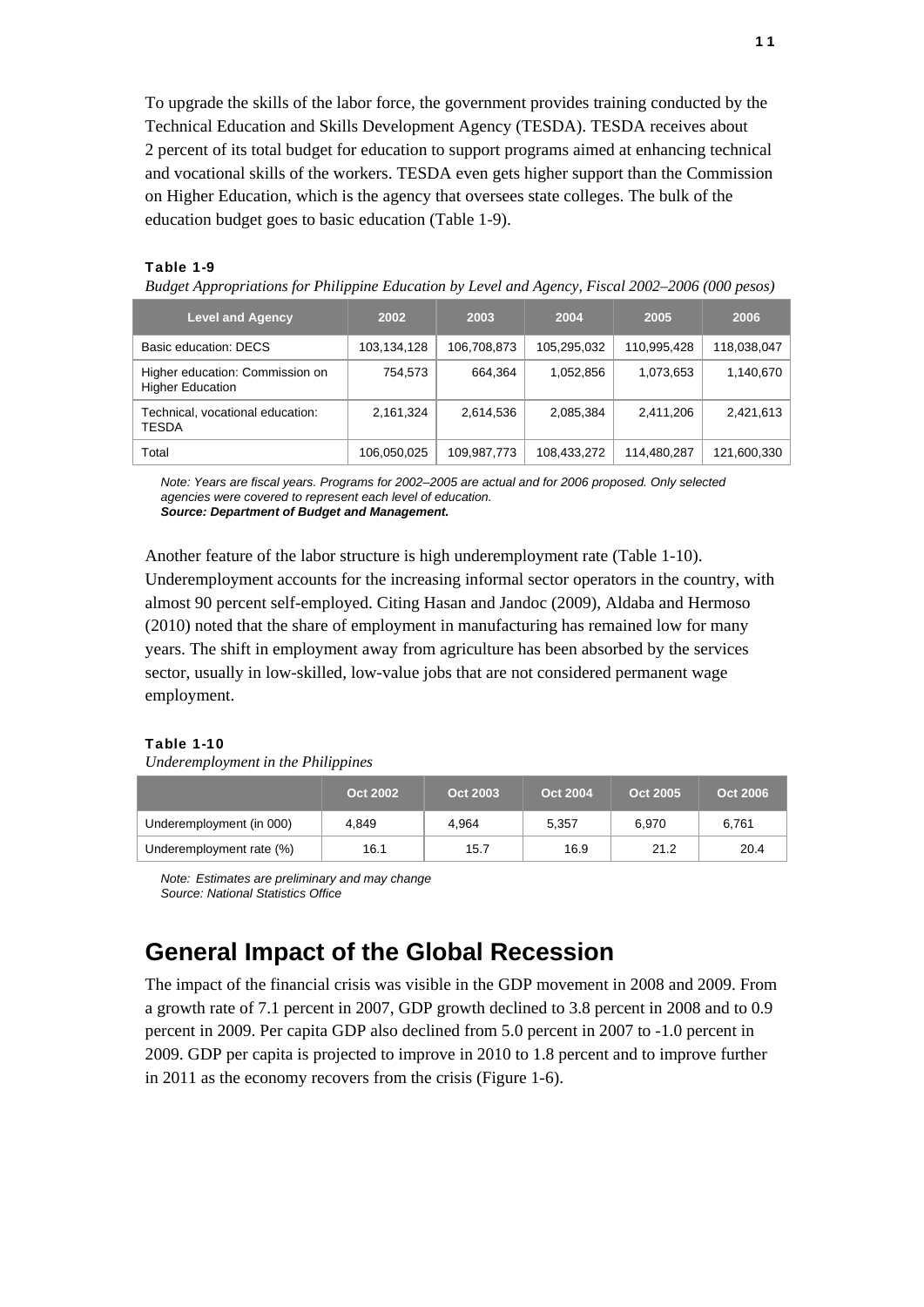

Figure 1-6 *Real GDP and Per Capita GDP (Annual Percentage Change)*

*Source: World Economic Outlook (WEO), April 2009 and April 2010* 

Yap et al. (2009) argued that the economic slow-down was not directly a result of the crisis, but rather was brought about by a sharp increase in inflation in 2008. From a rate of 2.8 percent in 2007, inflation increased to 9.3 percent in 2008. High inflation in 2008 was attributable to a lot of factors, foremost of which were households that postponed consumption expenditures, particularly durable goods; the high cost of fuel that scaled back services in the transportation sector; and higher prices caused by an increase in the cost of production. The global increases in food and fuel prices, and to a lesser extent, the U.S. recession, aggravated the situation. Inflation was kept at bay in 2009 and was brought down to 3.2 percent but is expected to rise to 4 percent in 2010 and 2011. The relatively stable exchange rate in 2007 up to the present also helped curb inflation. The exchange rate for the Philippine peso, which is pegged to the U.S. dollar in the global market, ranges from P44–P 47.

Two successive disastrous typhoons that ravaged Metro Manila and Luzon in the last quarter of 2009 also worsened the situation for the Philippines and slowed economic growth further. Economic damage, particularlyinfrastructure and agriculture damage, of these two typhoons is estimated at P9.76 billion.

A study conducted by Yap and Majuca (2010) argued that the Philippines initially felt the impact of the crisis through the trade channel. At the height of the crisis, merchandise exports declined sharply, from a 6.4 percent growth rate in 2007 to -2.5 percent in 2008, and to -22.3 percent in 2009. The contraction is partly attributable to weaker demand for electronics and garments in the international market. Electronic products, particularly semiconductors, which account for 60 percent of the country's merchandise exports, were badly hurt as demand from the United States and Japan declined. FDI also slowed after high growth in middle of 2000. FDI declined to 47 percent in 2008, but improved by 26 percent in 2009. Domestic investments declined in 2008 as several firms cut back on investments (Table 1-11).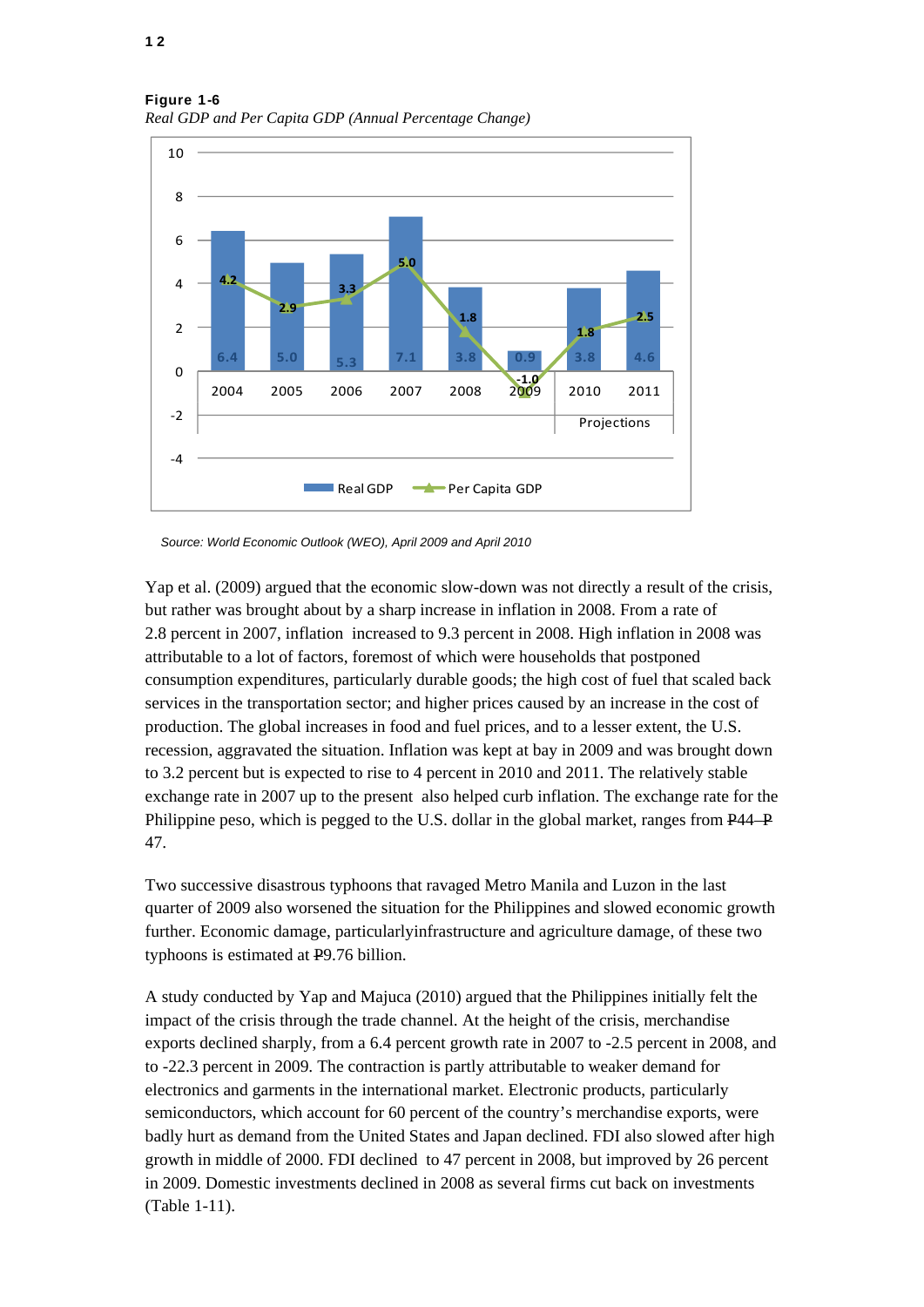*Select Indicators of Philippine Economy*

|                                                     | 2004      | 2005      | 2006      | 2007      | 2008       | 2009      | 2010       | 2011       |
|-----------------------------------------------------|-----------|-----------|-----------|-----------|------------|-----------|------------|------------|
| Inflation (%)                                       | 6.0       | 7.6       | 6.2       | 2.8       | 9.3        | 3.2       | 4.7        | 4.5        |
| Exchange rate to<br>U.S. dollar (annual<br>average) | 56.1      | 55.1      | 51.3      | 46.1      | 44.5       | 47.6      |            |            |
| Growth in<br>merchandise exports<br>$(\%)$          | 9.8       | 3.8       | 15.6      | 6.4       | $-2.5$     | $-22.3$   | 15.2       | 12.7       |
| Growth in<br>merchandise imports<br>$(\% )$         | 8.0       | 8.0       | 10.9      | 8.7       | 5.6        | 24.1      | 16.0       | 10.6       |
| Trade balance (US\$<br>million)                     | $-5684.0$ | $-7773.0$ | $-6732.0$ | $-8391.0$ | $-12885.0$ | $-8878.0$ | $-10599.0$ | $-10815.0$ |
| Current account<br>balance (US\$ million)           | 1628.0    | 1984.0    | 5347.0    | 7119.0    | 3633.0     | 8552.0    | 5940.0     | 6240.0     |
| Current account<br>balance (% of GDP)               | 1.9       | 2.0       | 4.5       | 4.9       | 2.2        | 5.3       | 3.3        | 3.2        |
| FDI (US\$ million)                                  | 688.0     | 1854.0    | 2921.0    | 2916.0    | 1544.0     | 1948.0    |            |            |
| Growth rate (%)                                     | 40.12     | 169.48    | 57.55     | $-0.17$   | $-47.05$   | 26.17     |            |            |
| Gross domestic<br>investment (% of<br>GDP)          | 16.7      | 14.6      | 14.5      | 15.4      | 15.2       | 14.0      |            |            |

*Source: Asian Development Outlook 2010*

The Philippines has been operating on deficit for decades. Fortunately for the Philippines, the government's fiscal position improved two years before the crisis, with the deficit narrowing since 2003 and substantially trimmed in 2006 and 2007 as a result of improvements in government revenue efforts, which enjoyed growth of 20 percent and 16 percent in the years 2006 and 2007, respectively. This has mitigated the possible adverse impacts of the crisis.

Nontax revenue doubled in 2007, which improved overall revenue collection. But in 2008 revenue growth declined to 5.8 percent despite a slight improvement in tax effort, with nontax revenue declining by 25 percent. The deficit widened in 2008 and again in 2009 up to almost 4 percent of GDP. The bigger budget gap in 2009 is an offshoot of the implementation of measures to counter the impact of the crisis, at a period when revenue decreased with declining tax and nontax revenue (Table 1-12). Social service expenditure for education, health, social security, welfare and employment—increased in 2009 to alleviate the condition of the poor and vulnerable. The proposed budget for 2010, however, is lower than the previous year's budget, which may have an impact on sustaining the social service programs to counter the impact of the crisis. (Table 1-13).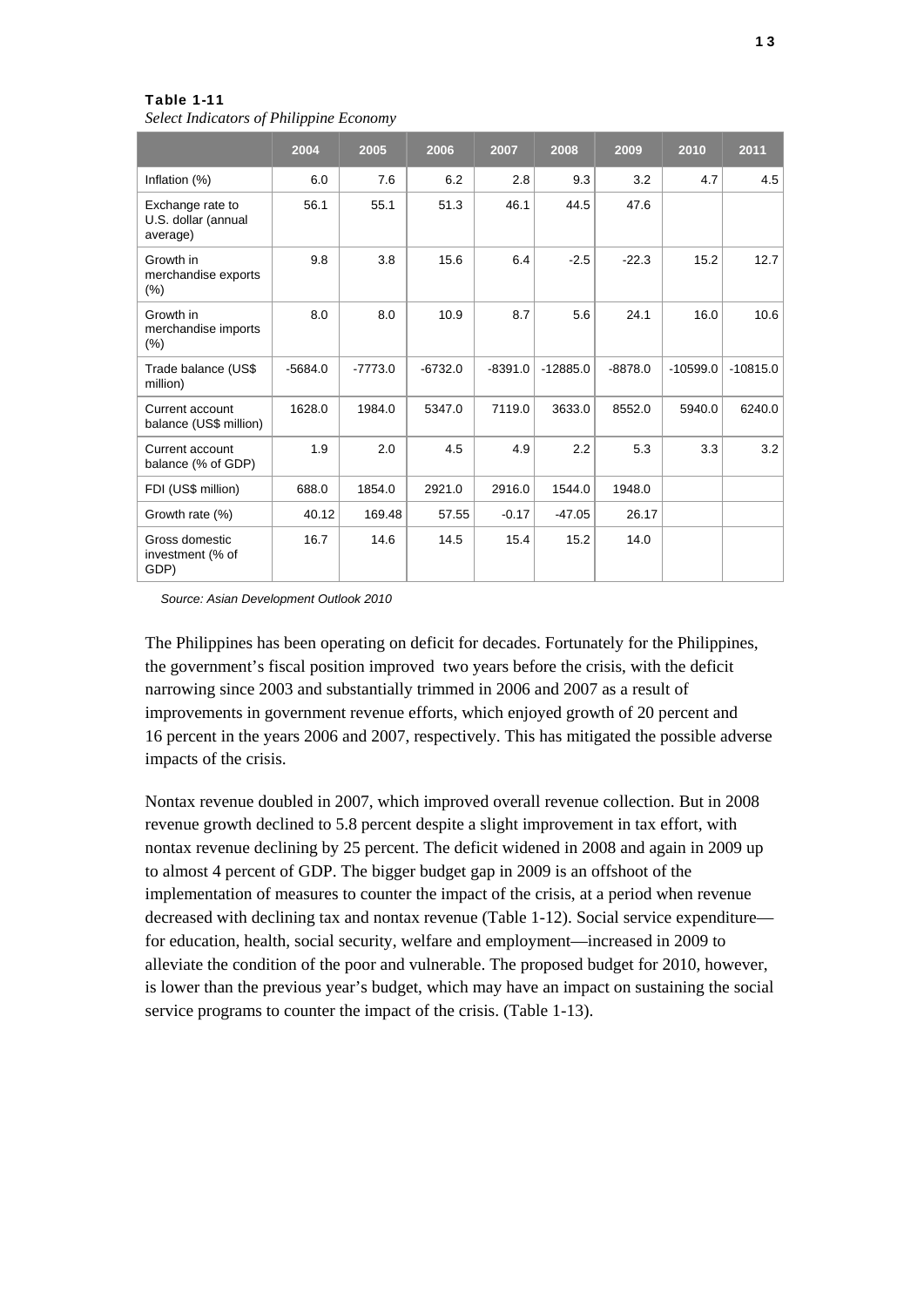*Philippine National Government Cash Operations, Million Pesos*

|                                              |            |            |            |           |           |           |            | 2010 <sup>a</sup> |            |           | Jan-Feb           |
|----------------------------------------------|------------|------------|------------|-----------|-----------|-----------|------------|-------------------|------------|-----------|-------------------|
|                                              | 2003       | 2004       | 2005       | 2006      | 2007      | 2008      | 2009       | Jan               | <b>Feb</b> | 2009      | 2010 <sup>a</sup> |
| Revenue<br>ı.                                | 639,737    | 706,718    | 816,159    | 979,638   | 1,136,560 | 1,202,905 | 1,123,211  | 92,265            | 76,699     | 159,431   | 168,964           |
| Ratio to GDP                                 | 14.8       | 14.5       | 15.0       | 16.2      | 17.1      | 16.2      | 14.6       |                   |            |           |                   |
| Annual Growth Rate (%)                       | 10.6       | 10.5       | 15.5       | 20.0      | 16.0      | 5.8       | (6.6)      | 17.6              | (5.3)      | (5.5)     | 6.0               |
| <b>Tax Revenue</b><br>А.                     | 550,468    | 604,964    | 705,615    | 859,857   | 932,937   | 1,049,179 | 981,631    | 83,054            | 70,386     | 132,587   | 153,440           |
| Tax Effort <sup>b</sup>                      | 12.8       | 12.4       | 13         | 14.3      | 14        | 14.1      | 12.8       |                   |            | n.a.      | n.a.              |
| Nontax Revenue<br>В.                         | 89,269     | 101,754    | 110,544    | 119,781   | 203,623   | 153,726   | 141,580    | 9,211             | 6,313      | 26,844    | 15,524            |
| <b>Expenditures</b><br>П.                    | 839,605    | 893,775    | 962,937    | 1,044,429 | 1,149,001 | 1,271,022 | 1,421,743  | 129,390           | 109,887    | 226,478   | 239,277           |
| Ratio to GDP                                 | 19.5       | 18.3       | 17.7       | 17.3      | 17.3      | 17.1      | 18.5       |                   |            |           |                   |
| Annual Growth Rate (%) of which:             | 6.4        | 6.5        | 7.7        | 8.5       | 10.0      | 10.6      | 11.9       | 11.0              | (0.1)      | 12.3      | 5.7               |
| <b>Interest Payments</b><br>А.               | 226,408    | 260,901    | 299,807    | 310,108   | 267,800   | 272,218   | 278,866    | 37,602            | 31,399     | 71,044    | 69,001            |
| 1 Domestic                                   | 147,565    | 169.997    | 190,352    | 197.263   | 157,220   | 170,474   | 164,703    | 19,356            | 15,723     | 37,492    | 35,079            |
| 2 Foreign                                    | 78,843     | 90,904     | 109,455    | 112,845   | 110,580   | 101,744   | 114,163    | 18,246            | 15,676     | 33,552    | 33,922            |
| Net Lending and Equity<br>В.                 | 8,243      | 5,720      | 1,897      | 3,692     | 13,479    | 16,084    | 6,423      | 401               | 840        | 1,436     | 1,241             |
| III. Surplus/Deficit (-)                     | $-199,868$ | $-187,057$ | $-146,778$ | $-64,791$ | $-12,441$ | $-68,117$ | $-298,532$ | $-37,125$         | $-33,188$  | $-67,047$ | $-70,313$         |
| Ratio to GDP                                 | $-4.6$     | $-3.8$     | $-2.7$     | $-1.1$    | $-0.2$    | $-0.9$    | $-3.9$     |                   |            | n.a.      | n.a.              |
| IV. Financing                                | 286,823    | 242,542    | 235,992    | 110,121   | 99,108    | 160,108   | 229,843    | $-10,751$         | $-58,608$  | 23,444    | $-69,359$         |
| Net Domestic Borrowing<br>А.                 | 142,961    | 161,375    | 143,327    | $-10,633$ | 42,946    | 169,310   | 77,366     | $-81,409$         | $-10,994$  | $-56,812$ | $-92,403$         |
| <b>Gross Domestic Borrowing</b>              | 290,283    | 383,780    | 396,819    | 370,306   | 326,963   | 429,261   | 321,898    | $-27,200$         | 37,096     | 26,058    | 9,896             |
| Less: Amortizations                          | 147,322    | 222,405    | 253,492    | 380,939   | 284,017   | 259,951   | 244,532    | 54,209            | 48,090     | 82,870    | 102,299           |
| Net External Borrowing<br>В.                 | 143,862    | 81,167     | 92,665     | 120,754   | 56,162    | $-9,202$  | 152,477    | 70,658            | $-47,614$  | 80,256    | 23,044            |
| <b>Gross External Borrowing</b>              | 240,122    | 199,533    | 218,317    | 284,081   | 118,414   | 71,311    | 251,366    | 72,955            | 380        | 89,387    | 73,335            |
| Less: Amortizations                          | 96,260     | 118,366    | 125,652    | 163,327   | 62,252    | 80,513    | 98,889     | 2,297             | 47,994     | 9,131     | 50,291            |
| Change in Cash: Deposit/Withdrawal (-)<br>۷. | 25,767     | $-19,412$  | 22,329     | 6,063     | 106,951   | 47,477    | $-66,027$  | 44,608            | $-106,554$ | $-94,996$ | $-61,946$         |
| Budgetary<br>А.                              | 86,955     | 55.485     | 89,214     | 45,330    | 86.667    | 91,991    | -68.689    | $-47.876$         | $-91,796$  | $-43.603$ | $-139,672$        |
| Nonbudgetary accounts <sup>c</sup><br>В.     | $-61,188$  | $-74,897$  | $-66,885$  | $-39,267$ | 20,284    | $-44,514$ | 2,662      | 92,484            | $-14,758$  | $-51,393$ | 77,726            |

<sup>a</sup> *Preliminary figures* 

*b Revised series to compute tax effort as percent of GDP (instead of GNP in the old series); to be consistent with international practice adopted by the Department of Finance* 

*c Refers to accounts not included in the NG budget, e.g., sale, purchase or redemption of government securities, but included in the cash operations report to show the complete relations in the movement of the cash accounts.*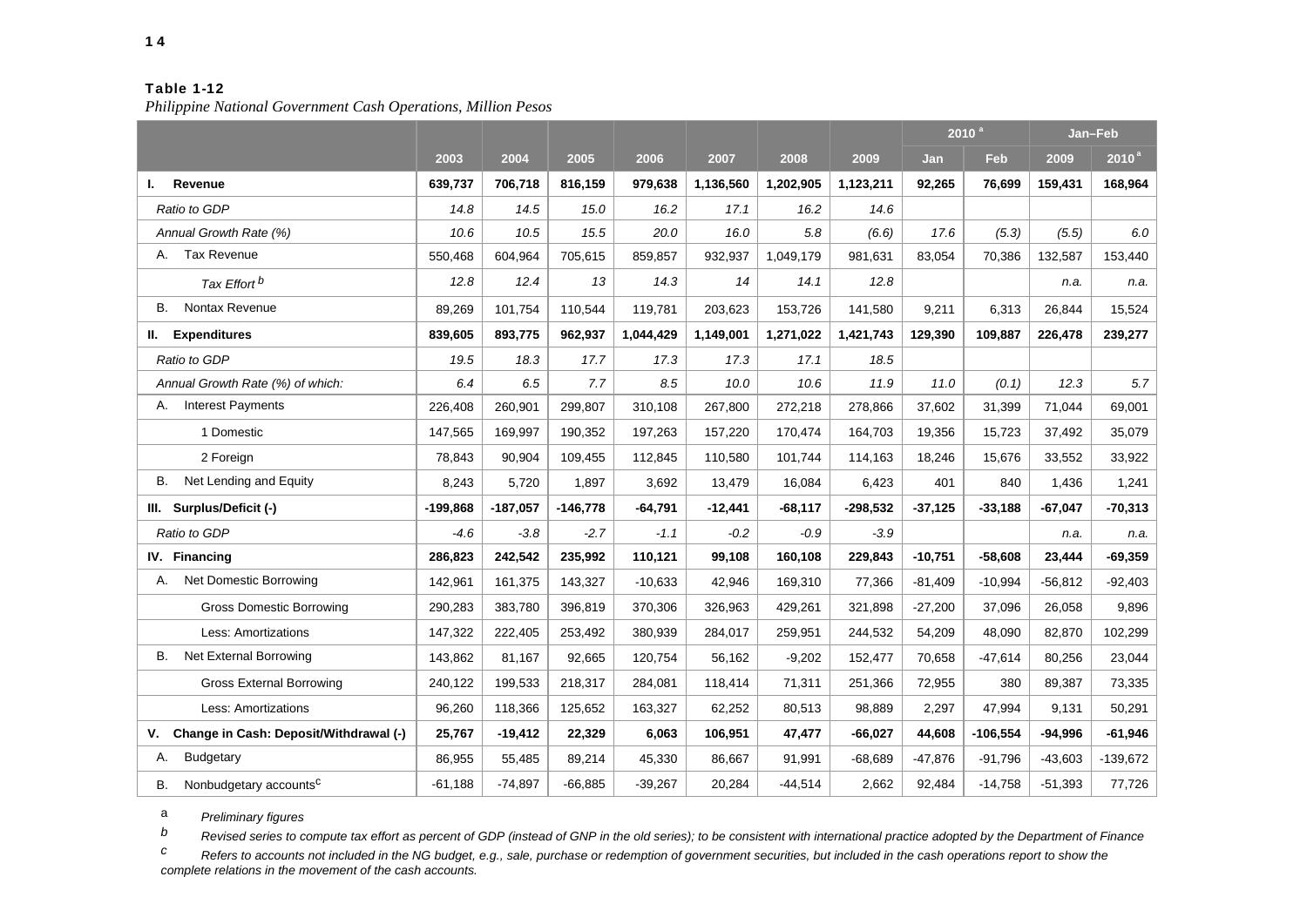*Expenditure Program by Social Services Sector, Fiscal 2008–2010 (Million Pesos)*

|                                             |         | Level   |                   | <b>Percent Distribution</b> |       |                   |  |  |
|---------------------------------------------|---------|---------|-------------------|-----------------------------|-------|-------------------|--|--|
|                                             | 2008    | 2009    | 2010 <sup>a</sup> | 2008                        | 2009  | 2010 <sup>a</sup> |  |  |
| <b>Social Services</b>                      | 368,342 | 452,221 | 479,936           | 28.02                       | 31.71 | 31.14             |  |  |
| Education, culture and manpower development | 186.620 | 222,291 | 235,210           | 14.20                       | 15.59 | 15.26             |  |  |
| Health                                      | 18.641  | 38,442  | 37,897            | 1.42                        | 2.70  | 2.46              |  |  |
| Social security, welfare and employment     | 70,300  | 90.212  | 100,988           | 5.35                        | 6.33  | 6.55              |  |  |
| Housing and community development           | 9,418   | 5,334   | 5,368             | 0.72                        | 0.37  | 0.35              |  |  |
| Land distribution                           | 4,167   | 1,279   | $\blacksquare$    | 0.32                        | 0.09  | 0.00              |  |  |
| Other social services                       | 1,226   | 2,168   | 2,126             | 0.09                        | 0.15  | 0.14              |  |  |
| Subsidy to local government units           | 77,970  | 92,496  | 98,347            | 5.93                        | 6.49  | 6.38              |  |  |

*Note: Years are fiscal years.* 

*a Proposed* 

*Source: Department of Budget and Management: http://www.dbm.gov.ph/data/Image/TableB.7.pdf*

# **General Policy Response to the Impacts of the Recession**<sup>2</sup>

To offset the impact of the crisis, the Philippine government, through the Department of Finance and National Economic Development Authority (NEDA) developed the Economic Resiliency Plan (ERP), which is funded by a P330 billion fiscal package. The ERP aims to battle the recession by increasing government spending. It also involves other policy measures such as tax cuts, public-private partnerships, and increases in compulsory social and health insurance. The plan has the following objectives:

- Ensure sustainable growth
- Save and create as many jobs as possible
- Protect the most vulnerable sectors, particularly the poorest sectors, returning OFWs, and workers in export industries
- Ensure low and stable prices to support consumer spending; and
- Enhance competitiveness in preparation for the global rebound.

The package is broken down into the following allotments (Diokno 2010):

- P160 billion in incremental government allocations (to fund small, communitylevel infrastructure)
- P100 billion for government corporations, financial institutions, and the private sector (to be used for large infrastructure)
- P40 billion for corporate and individual income tax breaks
- P30 billion for temporary additional benefits from social security institutions, particularly the Government Service Insurance System, Social Security System, and Philhealth.

l

<sup>2</sup> This section is based on Yap, Reyes, and Cuenca (2009).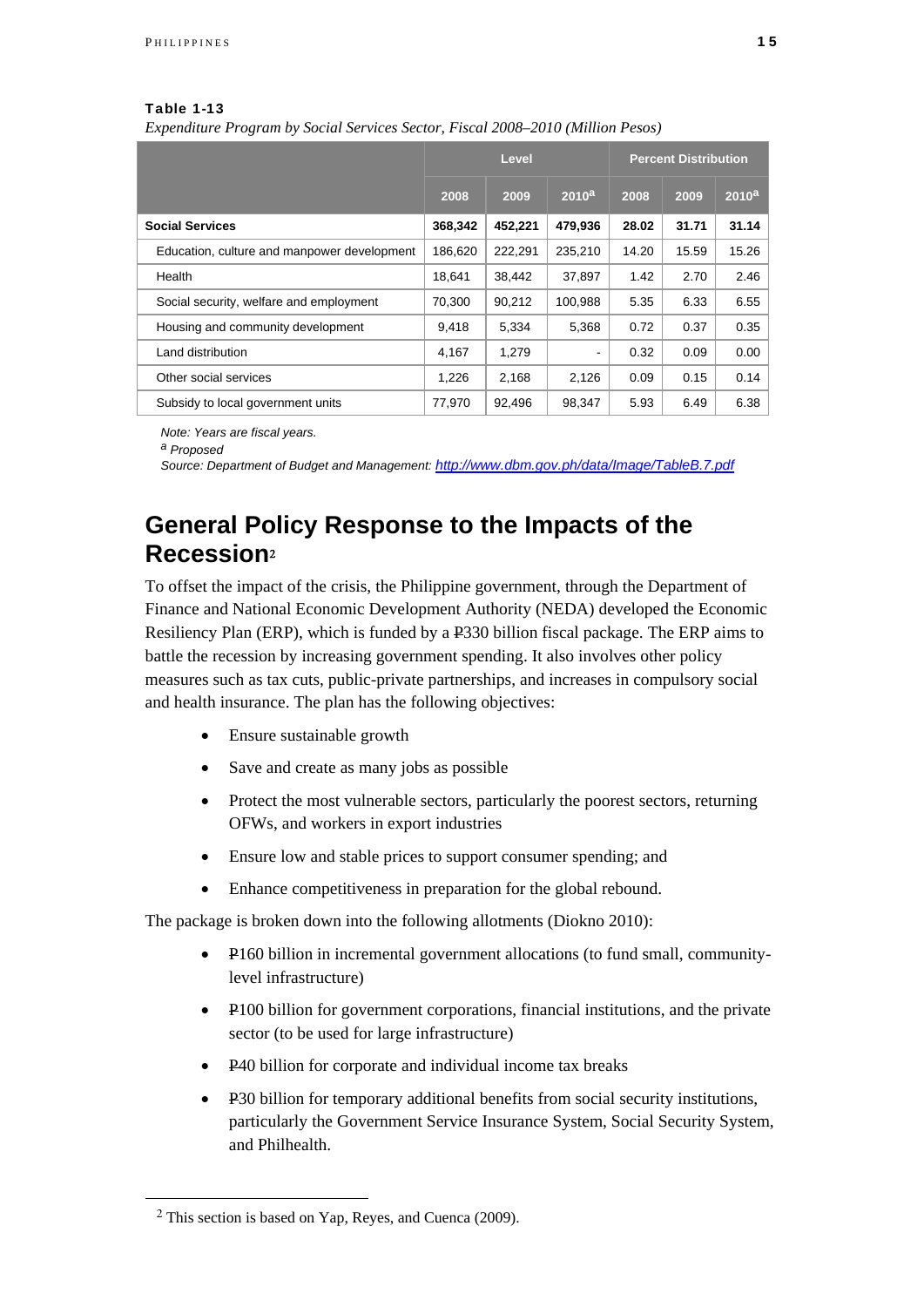The ERP emphasizes job generation and gives top priority to easy-to-implement projects such as repair and rehabilitation of roads, hospitals, bridges, and irrigation facilities, school and government buildings. Two packages, for 2009 and 2010, were prepared. The infrastructure package for 2009, worth P160 billion, was used to fund 4,000–5,000 small projects in the BESF (Budget of Expenditures and Sources of Financing). The projects included small-scale community project such as construction, repair or rehabilitation of irrigation systems, and rural roads to pump up job creation. The second package, worth P100 billion, involves bigger projects and is to be used to fund more complex and long-term projects under the public-private partnership scheme.

Fiscal stimulus measures were also developed to address the impact of the crisis. The policy response included a package that address issues related to bank insurance, monetary policy, exchange rate and fiscal and administrative measures. The Asian Development Bank (ADB) made the following inventory of measures implemented by the Philippines to address the impact of the global financial crisis (ADB 2008, , as cited in Yap (2010):

- *Deposit guarantee*. Announced plans to raise deposit guarantee from P-250,000 to P1 million, pending Congress approval on 21 Oct 08.
- *Government stakes in banks*
- *Regulatory forbearance.* Allowed financial institutions to reclassify their investments in debt and equity securities from October 23 until December 31, 2008. Eased FCDU asset cover requirements on October 31, 2008.
- *Monetary policy (policy rate and reserve ratio)*
	- Policy rates kept at 6 percent since June 2008
	- reduced regular reserve requirement on bank deposits and substitutes by 2 percentage points effective November 14, 2008
	- $\frac{1}{2}$  increased central bank budget for the peso rediscounting facility from P20 billion to P40 billion on November 7, 2008
	- Opened a US dollar repurchase agreement or \$facility on October 20, 2008, to ensure dollar liquidity with the bank's dollar-denominated Philippine sovereign bonds as underlying collateral.
- *Exchange rate (new arrangement and government intervention).* Massive intervention in the foreign exchange market in July 2008.
- *Stock market intervention*
- *Fiscal and administrative measures.* In March 2008, postponed planned 2008 budget balance to 2010. Imposed domestic petrol price rollbacks in the third quarter of the year.

An inventory of the programs implemented by the government showed that a comprehensive strategy which targets macro-level impacts as well as protection of affected sectors had been crafted and are being implemented or planned to be implemented. Some of these programs had existed before the crisis but were reorganized to meet the demands of sectors affected. The programs covered issues relating to monetary policy, emergency employment, social protection programs, training for work scholarship program, assistance to displaced OFWs, housing programs, multistakeholder conferences and consultations,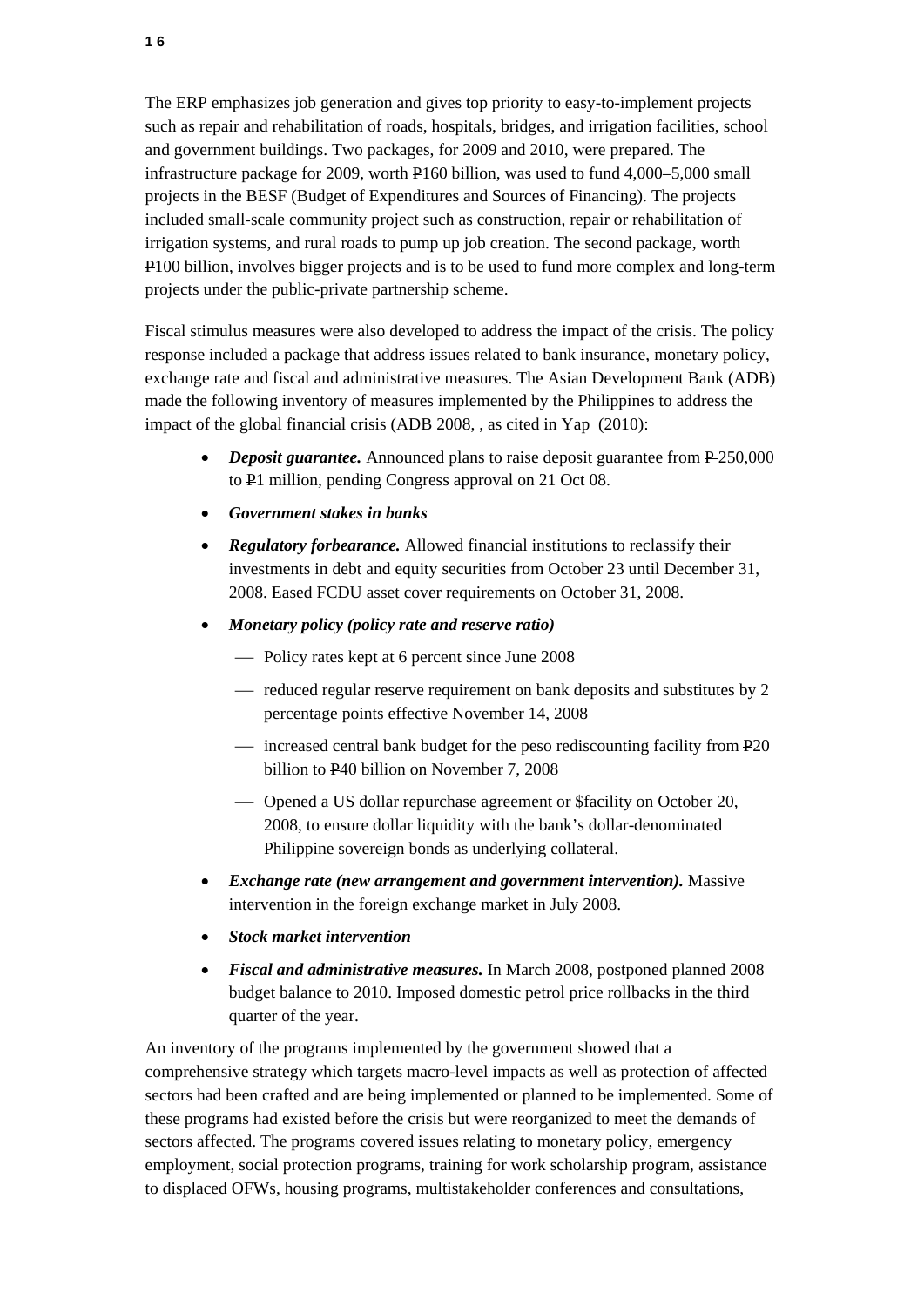export support fund and local government assistance (Aldaba and Hermoso, 2010; Reyes, Sobrevinas and de Jesus, 2010; Yap, Reyes and Cuenca, 2009).

## **Impacts on the Labor Market and Interventions in Response to the Crisis**

### **Impacts of the Recession on the Labor Market**<sup>3</sup>

Despite the limited direct channel of transmission of the global financial crisis to the Philippines, the crisis took a toll in the form of losses in employment, wages and take- home pay, particularly in the manufacturing sector. There was also a reported higher poverty incidence and hunger in the country at the peak of the impact of the crisis in 2008, with selfrated poverty increasing at the start of the year and hunger incidence increasing by the last quarter of 2008 (Figure 1-7). The World Bank estimates that 1.4 million Filipinos will be poorer in 2010 as a result of the crisis.

### Figure 1-7





*Source: Aldaba and Hermoso (2010) , citing National Statistics Office data* 

According to Department of Labor and Employment (DOLE) reports, displaced workers came mostly from the manufacturing sector, accounting for 69.4 percent of total displacement. Among the subsectors in this industry, electronics suffered most, with close to 9,000 displaced workers in 55 establishments. This figure makes up 2.1 percent of total employment in the electronics industry. The second-largest number of displaced workers is found in the mining industry, with 5,359, followed by Garments with 4,117 displaced workers. More than half (56.5 percent) of locally displaced workers were concentrated in Region IV-A, where the export processing zones are located and where the semiconductor manufacturing industry, which is the hardest hit of all the export industries, is located. Displacements in Region III and Region VII were also due to production declines in electronics and semiconductors and the automotive and support industry. Worker displacement in CARAGA, which is the biggest displacement, was due to the contraction in

l

<sup>3</sup> This section is mostly drawn from Dejardin (2010)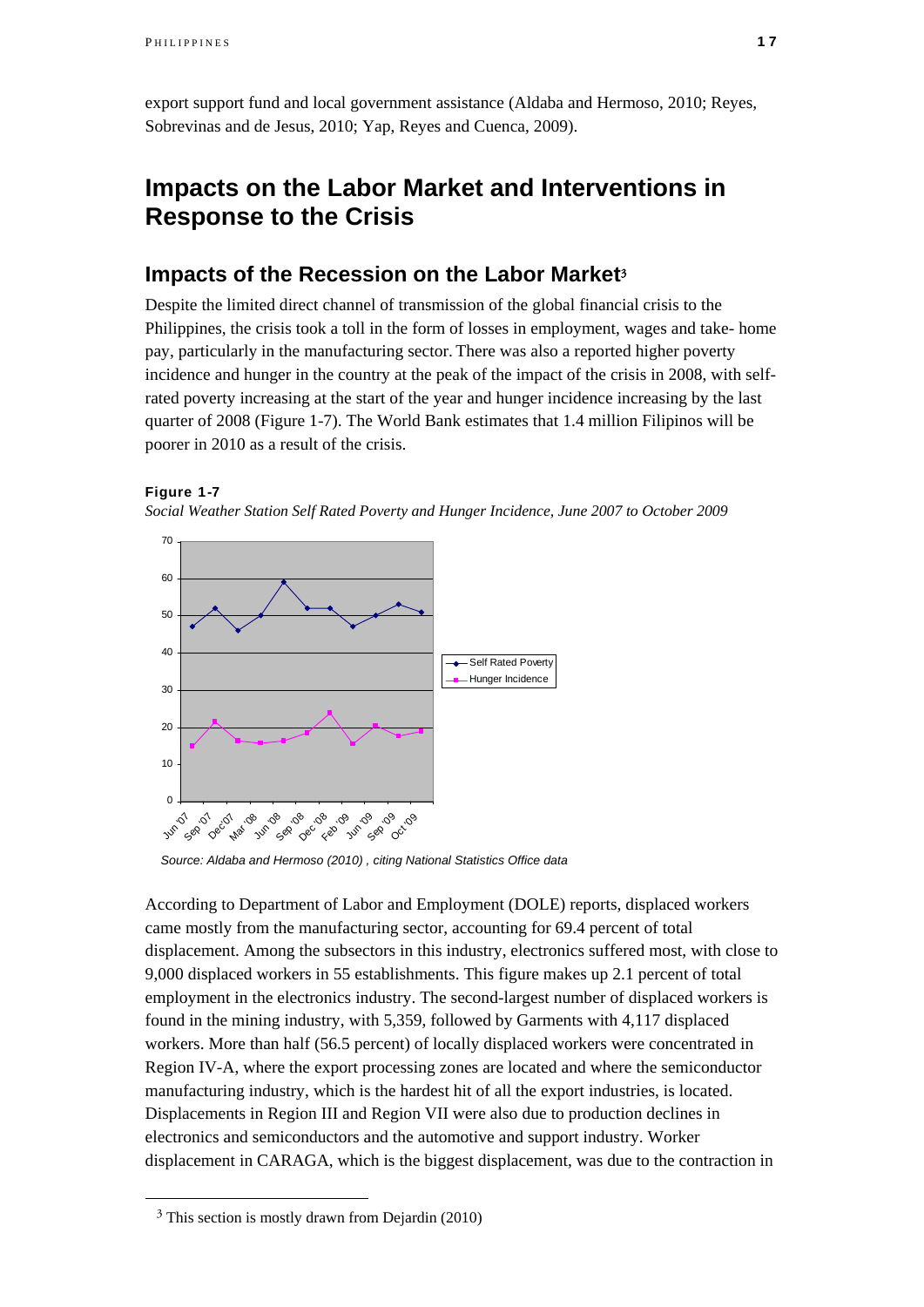mining as a result of the decline in the prices of mineral products in the world market (Table 1-14).

### Table 1-14

|  |  | Number of Affected Philippine Workers by Region, October 2008 to February 16, 2009 |  |  |  |
|--|--|------------------------------------------------------------------------------------|--|--|--|
|  |  |                                                                                    |  |  |  |

| <b>Region</b>          | No. of<br><b>Establishments Affected</b> | No. of<br><b>Workers Affected</b> | No. of<br><b>Workers Displaced</b> |
|------------------------|------------------------------------------|-----------------------------------|------------------------------------|
| <b>ALL REGIONS</b>     | 435                                      | 84,615                            | 39,309                             |
| NCR <sup>*</sup>       | 48                                       | 3,906                             | 3,773                              |
| CAR                    | 8                                        | 672                               | 567                                |
| Region I               | $\mathbf{1}$                             | 14                                | 14                                 |
| Region II              | $\overline{4}$                           | 417                               | 417                                |
| Region II <sup>*</sup> | 29                                       | 6,212                             | 2,628                              |
| Region IV-A*           | 215                                      | 49,613                            | 22,230                             |
| Region IV-B            | 16                                       | 1,334                             | 1,334                              |
| Region V               | 9                                        | 730                               | 338                                |
| Region VI              | 15                                       | 505                               | 494                                |
| Region VII             | 23                                       | 8,529                             | 2,377                              |
| Region VIII            | 1                                        | 22                                |                                    |
| Region IX              | 5                                        | 243                               | 243                                |
| Region X               | 5                                        | 987                               | 87                                 |
| region XI              | $\overline{2}$                           | 179                               | 179                                |
| Region XII             | 17                                       | 1,027                             | 352                                |
| CARAGA                 | 37                                       | 10,225                            | 4,276                              |

*Note : \* incomplete database* 

*Source: DOLE Regional Offices* 

*Source of data: Labor Market Updates Vol1 No.1 (March 2009); www.ble.dole.gov.ph/publication/LMU\_vol1\_no1\_09.pdf*

There was a noticeable increase in labor force participation between 2008 and 2009, in contrast to a downward trend in labor force participation rate in years immediately preceding the crisis. The rising rates were driven by increasing participation of women in the workforce, as well as by 15–29-year-old workers and 55-64-year-old workers, who usually do not have a college education. Dejardin (2010) argued that this phenomenon is part of the "added worker effect," wherein during periods of crisis and economic downturn, when breadwinners, who are usually men, lose their jobs, families encourage other members such as women and young members to compensate for the loss to maintain the living standard (Table 1-15).

The figures also showed a rise in employment levels for the Philippines in 2008, 2009 and 2010. In 2009 and 2010, particularly, the number of employed persons increased (Table 1- 16). Dejardin (2010) argued that a rise of employment levels is not necessarily positive, especially in countries such as the Philippines, where social security coverage is low. An increase in employment levels could also mean that poor families sent out members of the family, both young and old alike, to join the labor force to augment their incomes. This is validated by the increasing number of workers aged 15–24. To assess the labor policy, it could be as useful to look at other indicators such as underemployment, hours of work, and wages.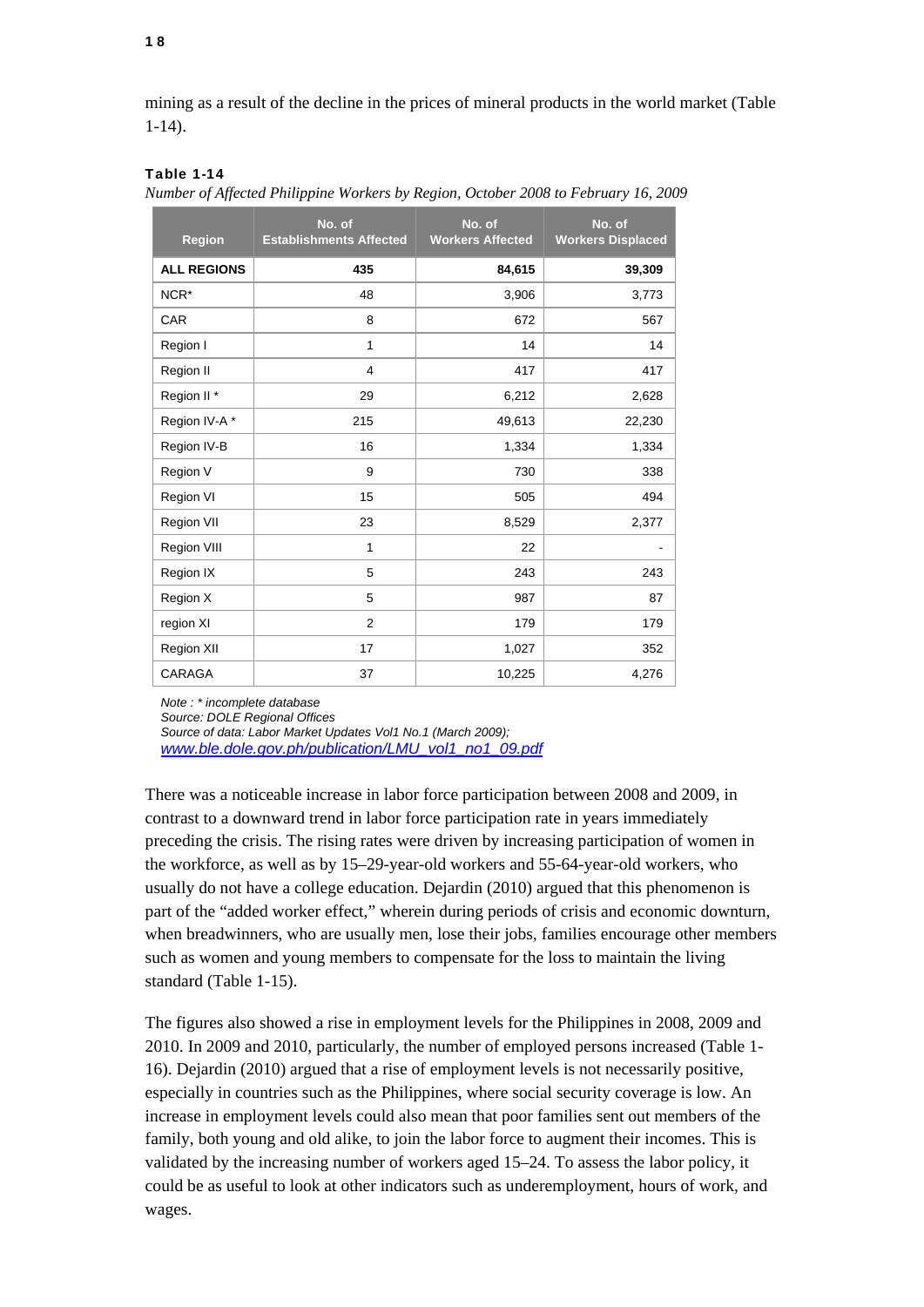*Summary Statistics on Unemployment Philippines: 2008, 2009 and 2010 (in thousands except rates)*

|                                |      | <b>Total Unemployed Persons</b> |                   |      | Percent Share (%) |                   |      | <b>Unemployment Rate (%)</b> |                   | <b>Increment</b> |           |
|--------------------------------|------|---------------------------------|-------------------|------|-------------------|-------------------|------|------------------------------|-------------------|------------------|-----------|
|                                | 2008 | 2009                            | 2010 <sup>p</sup> | 2008 | 2009              | 2010 <sup>p</sup> | 2008 | 2009                         | 2010 <sup>p</sup> | 2008-2009        | 2009-2010 |
| <b>Both Sexes</b>              | 2675 | 2854                            | 2829              | 100  | 100               | 100               | 7.2  | 7.7                          | 7.3               | 179              | $-25$     |
| Male                           | 1741 | 1829                            | 1828              | 65.1 | 64.1              | 64.6              | 7.6  | 8.2                          | 7.8               | 88               | $-1$      |
| Female                         | 935  | 1026                            | 1000              | 35   | 35.9              | 35.3              | 6.6  | 7.2                          | 6.5               | 91               | $-26$     |
| AGE GROUP                      |      |                                 |                   |      |                   |                   |      |                              |                   |                  |           |
| 15-24 yrs old                  | 1328 | 1405                            | 1457              | 49.6 | 49.2              | 51.5              | 16.7 | 17.8                         | 17.8              | 77               | 52        |
| 25-54 yrs old                  | 1245 | 1331                            | 1256              | 46.5 | 49.6              | 44.4              | 5.1  | 5.4                          | 4.9               | 86               | $-75$     |
| 56 yrs old and over            | 102  | 119                             | 117               | 3.8  | 4.2               | 4.1               | 2.1  | 2.5                          | 2.3               | 17               | $-2$      |
| <b>HIGHEST GRADE COMPLETED</b> |      |                                 |                   |      |                   |                   |      |                              |                   |                  |           |
| No Grade Completed             | 10   | 11                              | 19                | 0.4  | 0.4               | 0.7               |      |                              |                   | $\mathbf{1}$     | 8         |
| Elementary                     | 396  | 411                             | 420               | 14.8 | 14.4              | 14.8              |      |                              |                   | 15               | 9         |
| Undergraduate                  | 180  | 183                             | 208               | 6.7  | 6.4               | 7.4               |      |                              |                   | 3                | 25        |
| Graduate                       | 215  | 228                             | 212               | 8    | 8                 | 7.5               |      |                              |                   | 13               | $-16$     |
| High school                    | 1238 | 1276                            | 1321              | 46.3 | 44.7              | 46.7              |      |                              |                   | 38               | 45        |
| Undergraduate                  | 343  | 343                             | 386               | 12.8 | 12                | 13.6              |      |                              |                   | $\mathbf 0$      | 43        |
| Graduate                       | 895  | 932                             | 935               | 33.5 | 32.7              | 33.1              |      |                              |                   | 37               | 3         |
| College                        | 1032 | 1156                            | 1069              | 38.6 | 40.5              | 37.8              |      |                              |                   | 124              | $-87$     |
| Undergraduate                  | 551  | 634                             | 547               | 20.6 | 22.2              | 19.3              |      |                              |                   | 83               | $-87$     |
| Graduate                       | 481  | 522                             | 522               | 18   | 18.3              | 18.5              |      |                              |                   | 41               | 0         |

*Note: Based on the new official unemployment definition (NSCB Resolution No. 15 s 2004).* 

*p Preliminary.*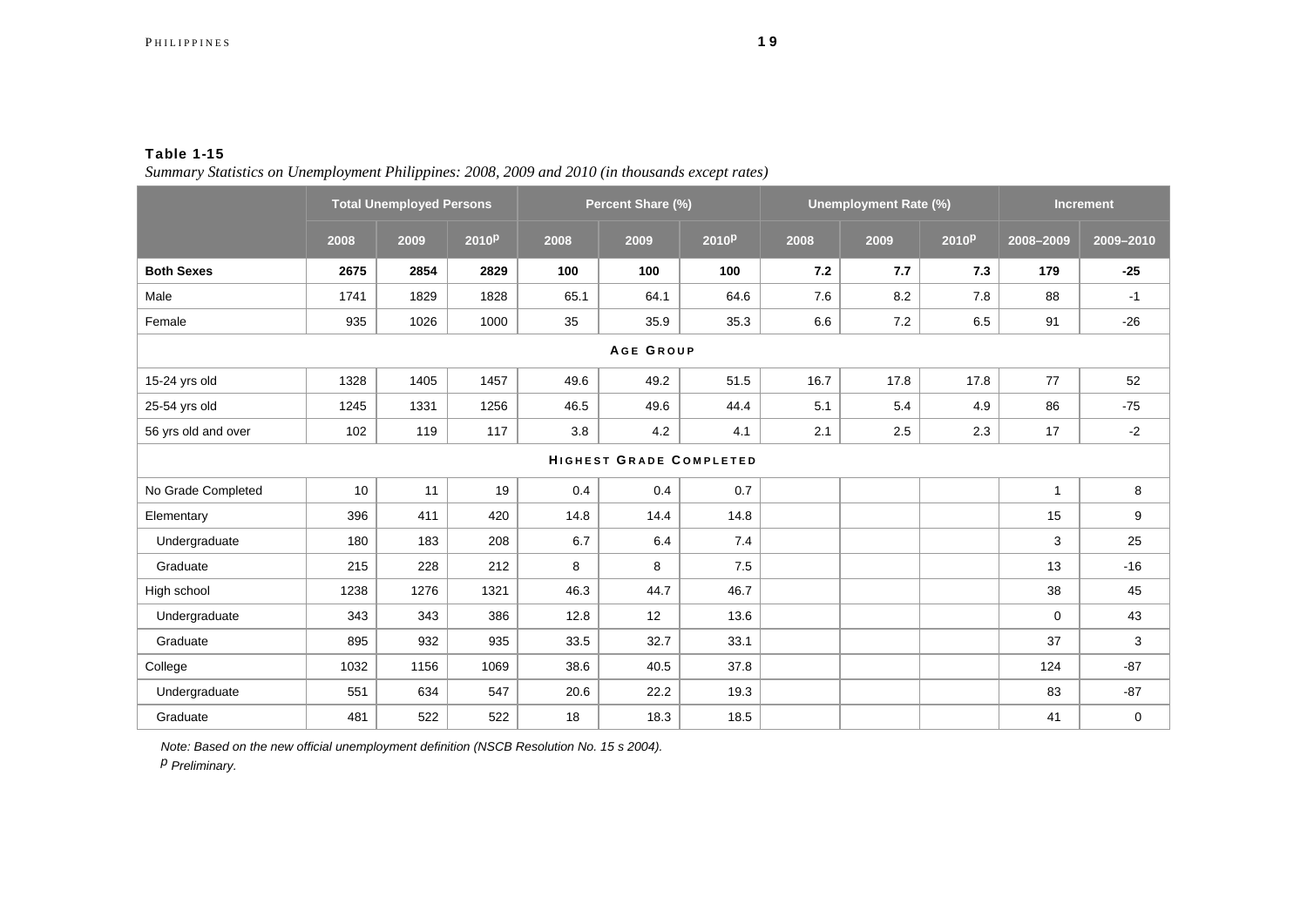|                                            |                  |                  |           | <b>Increment</b> |           | <b>Growth rate</b> |           |  |
|--------------------------------------------|------------------|------------------|-----------|------------------|-----------|--------------------|-----------|--|
| <b>Indicator</b>                           | <b>Jan. 2008</b> | <b>Jan. 2009</b> | Jan. 2010 | 2008-2009        | 2009-2010 | 2008-2009          | 2009-2010 |  |
| Household population 15 years old and over | 57,390           | 58,657           | 60,208    | 1,267            | 1,551     | 2.2                | 2.6       |  |
| Labor force                                | 36,368           | 37,116           | 38,820    | 748              | 1,704     | 2.1                | 4.6       |  |
| Employed persons                           | 33,693           | 34,262           | 35,992    | 569              | 1,730     | 1.7                | 5         |  |
| Unemployed persons                         | 2,675            | 2,854            | 2,029     | 179              | $-25$     | 6.7                | $-0.9$    |  |
| Underemployed persons                      | 6,368            | 6,238            | 7,102     | $-130$           | 864       | $-2$               | 13.9      |  |
| Visibly underemployed                      | 4,024            | 3,985            | 4,172     | $-39$            | 187       | $-1$               | 4.7       |  |
| Not in the labor force                     | 21,022           | 21,541           | 21,388    | 519              | $-153$    | 2.5                | $-0.7$    |  |
| LFPR $(%)$                                 | 63.4             | 63.3             | 65        |                  |           |                    |           |  |
| Employment rate (%)                        | 92.6             | 92.3             | 92.7      |                  |           |                    |           |  |
| Unemployment rate (%)                      | 7.4              | 7.7              | 7.3       |                  |           |                    |           |  |
| Underemployment rate (%)                   | 18.9             | 18.2             | 20        |                  |           |                    |           |  |
| Visibly underemployment rate (%)           | 11.9             | 11.6             | 11.6      |                  |           |                    |           |  |

*Philippines Key Employment Indicators: January 2008–2010 (thousands)*

*p – preliminary* 

*Source: National Statistics Office, Labor Force Survey: http://www.bles.dole.gov.ph/LABSTAT/Vol14\_22.pdf*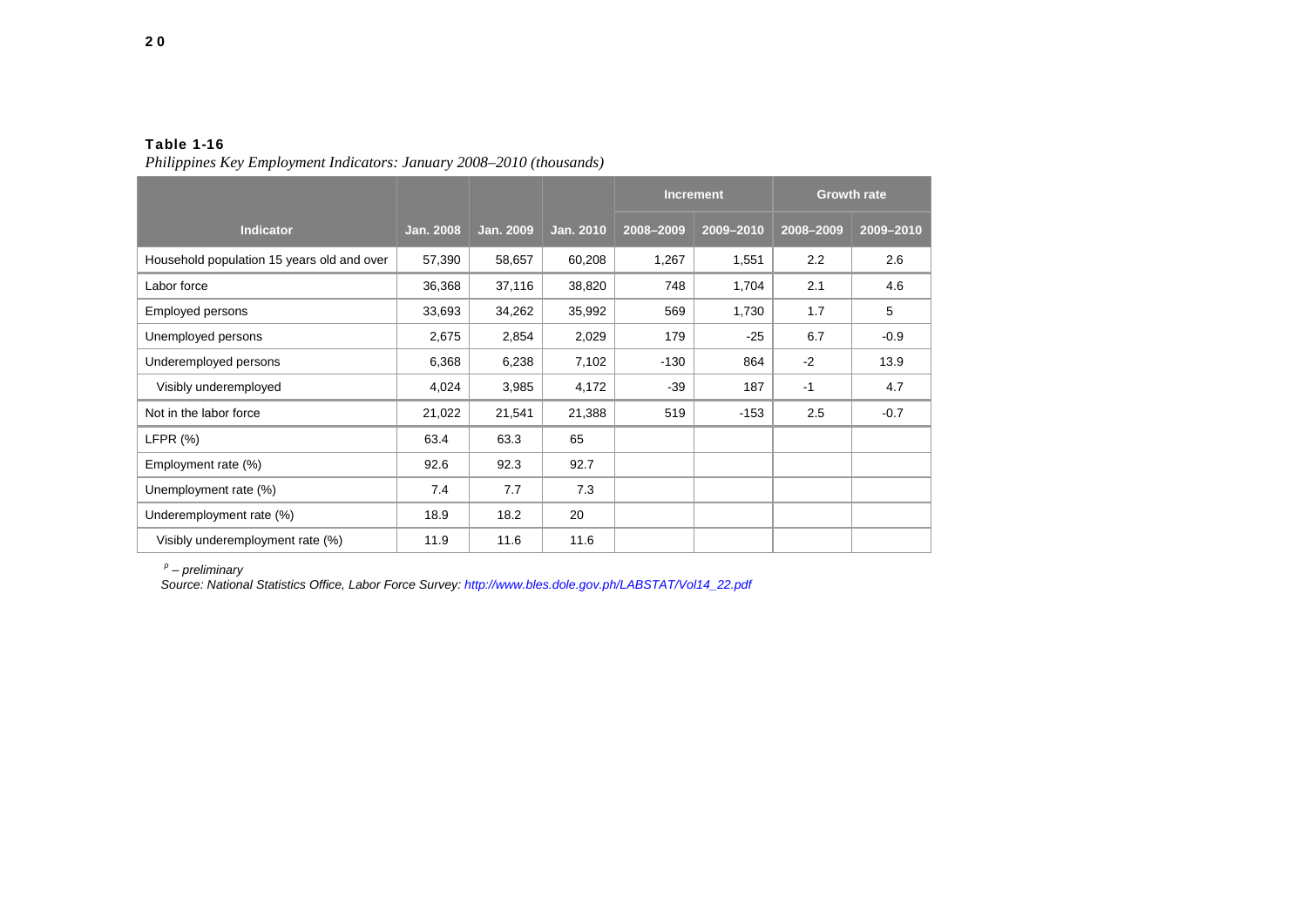The already high unemployment rate was aggravated during the crisis, when people wanted to work additional hours to augment their income or take another job with better pay, but opportunities were scarce.

While jobs increased in 2009, these jobs were found to be not full-time work. The number of full-time jobs (jobs requiring 40 hours of work per week) between 2008 and 2009 actually decreased. For the Filipino worker, working in a non-full-time job can result into two things: lesser take-home pay, and loss of social security benefits that usually accompany work in a full-time setting (Dejardin 2010).

Table 1-17 shows that an increase in employment level in 2009 was largely part-time work (less than 40 hours per week). A significant number of part-time workers were former fulltime workers who lost their jobs or new entrants to the labor market. The increase in the number of part-time workers has been attributed to austerity measures implemented by companies to cope with falling demand for products in both the domestic and international markets. Dejardin referred to the employment gains in 2009 as "distress employment" in low-income, low-productivity activities.

### Table 1-17

| Summary Statistics on Underemployment in Philippines: January 2007 and 2010 (thousands) |  |
|-----------------------------------------------------------------------------------------|--|
|-----------------------------------------------------------------------------------------|--|

| <b>Indicator</b>                            | 2007  | 2008  | 2009  | 2010 <sup>a</sup> |
|---------------------------------------------|-------|-------|-------|-------------------|
| Underemployed                               | 7,214 | 6,368 | 6,238 | 7,102             |
| Worked less than 40 hours/week <sup>b</sup> | 4,165 | 3,896 | 3,985 | 4,172             |
| Worked more than 40 hours/week              | 2,894 | 2,344 | 2,253 | 2,931             |
| <b>Industry</b>                             |       |       |       |                   |
| Agriculture                                 | 3,301 | 3,138 | 2,931 | 3,315             |
| Industry                                    | 1.084 | 952   | 942   | 1,014             |
| <b>Services</b>                             | 2,829 | 2,278 | 2,365 | 2,773             |
| Underemployment rate (%)                    | 18.2  | 19.7  |       |                   |
| Visible underemployment rate (%)1           |       |       | 11.6  | 11.6              |

*Source: National Statistics Office, Labor Force Survey* 

*Note: Details may not add to totals because of rounding of figures aPreliminary* 

*b Includes number of underemployed persons who were with jobs but did not work during the reference period* 

For those who lost their jobs or were pushed to give up part of their wage, the services sector was a harbor. The shift of employment to the services sector resulted in more people being employed in sales and services jobs and microbusinesses. Within this sector, the biggest source of employment is wholesale and retail trade, followed by transport, storage and communication. Closely following is real estate, renting and business activities. A negative consequence of more people joining these sectors is that, unlike formal sector employment or production sector employment, these jobs are least covered by labor and social protection programs.

Agriculture employment increased slightly in 2009 but is projected to contract in 2010. Meanwhile, the industry sector contracted by 2 percent in 2009 but is expected to gain by 10 percent in 2010, with a projected 26 percent increase in the mining industry; 17 percent increase in electricity, gas, and water sector; 14 percent increase in the construction sector; and 8 percent increase in the manufacturing sector (Table 1-18).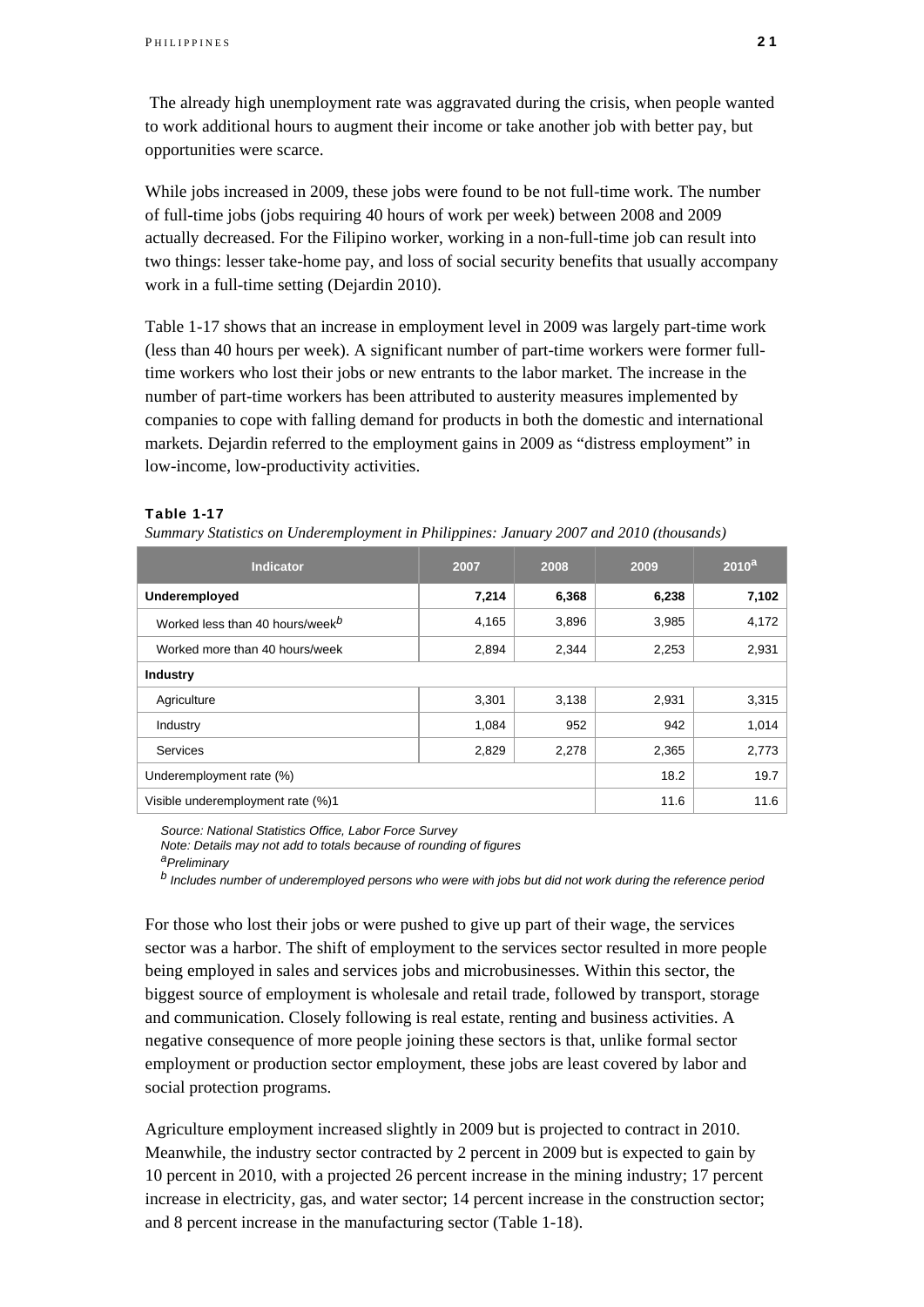*Summary Statistics on Philippines Employment: January 2008, 2009 and 2010 (thousands)* 

|                                             |                                   |              |                           | <b>Increment</b> |                  | <b>Growth rate</b> |                  |
|---------------------------------------------|-----------------------------------|--------------|---------------------------|------------------|------------------|--------------------|------------------|
| <b>Indicator</b>                            | <b>Jan. 2008</b>                  | Jan.<br>2009 | Jan.<br>2010 <sup>p</sup> | $2008 -$<br>2009 | $2009 -$<br>2010 | $2008 -$<br>2009   | $2009 -$<br>2010 |
| <b>Employed persons</b>                     | 33,693                            | 34,262       | 35,992                    | 569              | 1,730            | 1.7                | 5                |
|                                             | <b>SECTOR</b>                     |              |                           |                  |                  |                    |                  |
| Agriculture, fishery and forestry           | 11,793                            | 11,847       | 11,799                    | 54               | -48              | 0.5                | -0.4             |
| Agriculture, hunting and forestry           | 10,409                            | 10,446       | 10,340                    | 37               | -106             | 0.4                | -1               |
| Fishing                                     | 1,383                             | 1,400        | 1,459                     | 17               | 59               | 1.2                | 4.2              |
| Industry                                    | 4,981                             | 4,856        | 5,320                     | -125             | 464              | $-2.5$             | 9.6              |
| Mining                                      | 152                               | 152          | 192                       | 0                | 40               | 0                  | 26.3             |
| Manufacturing                               | 2,963                             | 2,849        | 3,011                     | $-114$           | 162              | $-3.8$             | 5.7              |
| Electricity, gas and water                  | 126                               | 134          | 157                       | 8                | 23               | 6.3                | 17.2             |
| Construction                                | 1,740                             | 1,721        | 1,960                     | -19              | 239              | $-1.1$             | 13.9             |
| Services                                    | 16,919                            | 17,559       | 18,873                    | 640              | 1,314            | 3.8                | 7.5              |
| Wholesale and retail trade                  | 6,333                             | 6,635        | 7,066                     | 302              | 431              | 4.8                | 6.5              |
| Hotels and restaurants                      | 964                               | 988          | 1,103                     | 24               | 115              | 2.5                | 11.6             |
| Transport, storage & communication          | 2,674                             | 2,660        | 2,733                     | -14              | 73               | $-0.5$             | 2.7              |
| Financial intermediation                    | 364                               | 337          | 384                       | -27              | 47               | $-7.4$             | 13.9             |
| Real Estate, renting & business activities  | 904                               | 1,044        | 1,120                     | 140              | 76               | 15.5               | 7.3              |
| Public administration & defense,            | 1,612                             | 1,659        | 1,822                     | 47               | 163              | 2.9                | 9.8              |
|                                             | <b>COMPULSORY SOCIAL SECURITY</b> |              |                           |                  |                  |                    |                  |
| Education                                   | 1,083                             | 1,157        | 1,147                     | 74               | $-10$            | 6.8                | $-0.9$           |
| Health and social work                      | 390                               | 435          | 432                       | 45               | -3               | 11.5               | $-0.7$           |
| Other community, social & personal          | 846                               | 857          | 949                       | 11               | 92               | 1.3                | 10.7             |
|                                             | <b>SERVICE ACTIVITIES</b>         |              |                           |                  |                  |                    |                  |
| Private households with employed<br>persons | 1,747                             | 1,785        | 2,115                     | 38               | 330              | 2.2                | 18.5             |
| Extra-territorial organizations             | 2                                 | 3            | 2                         | 0                | 0                | 0                  | 0                |
|                                             | <b>STATUS OF EMPLOYMENT</b>       |              |                           |                  |                  |                    |                  |
| Wage and salary workers                     | 17,421                            | 17,911       | 20,068                    | 490              | 2,157            | 2.8                | 12               |
| Self-employed workers                       | 10.880                            | 10,725       | 10,576                    | $-155$           | $-149$           | $-1.4$             | $-1.4$           |
| <b>Employers</b>                            | 1,281                             | 1,412        | 1,526                     | 131              | 114              | 10.2               | 8.1              |
| Unpaid family workers                       | 4,110                             | 4,214        | 3,822                     | 104              | $-392$           | 2.5                | $-9.3$           |
|                                             | <b>HOURS OF WORK</b>              |              |                           |                  |                  |                    |                  |
| Less than 40 hours (part-time)              | 11,877                            | 12,453       | 12,307                    | 576              | $-146$           | 4.8                | $-1.2$           |
| 40 hours and over (full-time)               | 21,407                            | 21,234       | 23,245                    | -173             | 2,011            | -0.8               | 9.5              |
| Did not Work                                | 410                               | 575          | 439                       | 165              | $-136$           | 40.2               | $-23.7$          |
|                                             | <b>REGION</b>                     |              |                           |                  |                  |                    |                  |
| <b>NCR</b>                                  | 4,096                             | 4,059        | 4,397                     | $-37$            | 338              | $-0.9$             | 8.3              |
| CAR                                         | 678                               | 677          | 701                       | -1               | 24               | $-0.1$             | 3.5              |
| Region I                                    | 1,793                             | 1,866        | 1,881                     | 73               | 15               | 4.1                | $0.8\,$          |
| Region II                                   | 1,343                             | 1,367        | 1,401                     | 24               | 34               | 1.8                | 2.5              |
| Region II                                   | 3,447                             | 3,512        | 3,729                     | 65               | 217              | 1.9                | 6.2              |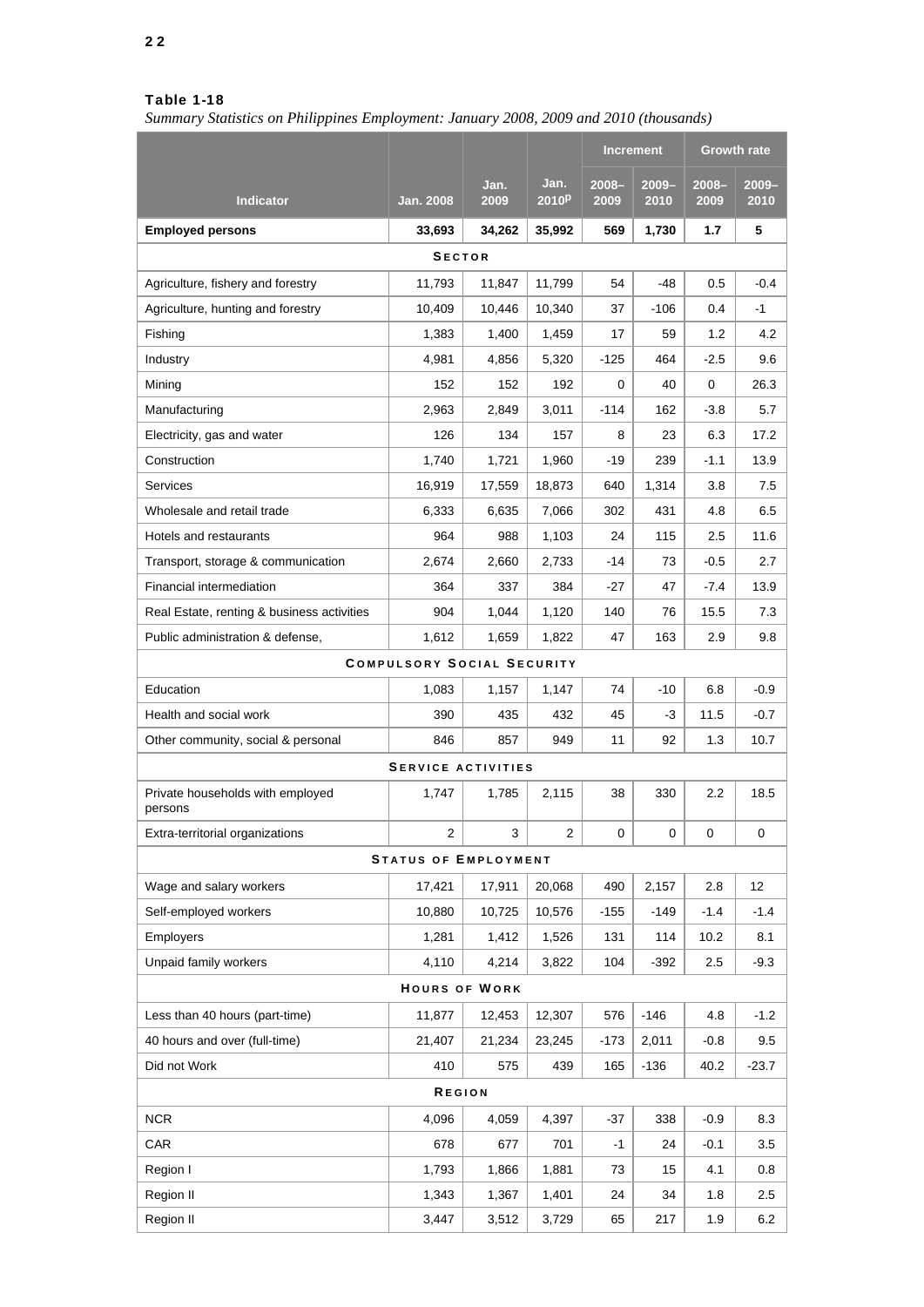|                  |                  |              |                           | <b>Increment</b> |                  | <b>Growth rate</b> |                  |
|------------------|------------------|--------------|---------------------------|------------------|------------------|--------------------|------------------|
| <b>Indicator</b> | <b>Jan. 2008</b> | Jan.<br>2009 | Jan.<br>2010 <sup>p</sup> | $2008 -$<br>2009 | $2009 -$<br>2010 | $2008 -$<br>2009   | $2009 -$<br>2010 |
| Region IV-A      | 4,171            | 4,222        | 4,488                     | 51               | 266              | 1.2                | 6.3              |
| Region IV-B      | 1,121            | 1,169        | 1,173                     | 48               | 4                | 4.3                | 0.3              |
| Region V         | 1,921            | 1,978        | 2,073                     | 57               | 95               | 3                  | 4.8              |
| Region VI        | 2,788            | 2,842        | 3,025                     | 54               | 183              | 1.9                | 6.4              |
| Region VII       | 2,581            | 2,611        | 2,728                     | 30               | 117              | 1.2                | 4.5              |
| Region VIII      | 1,568            | 1,573        | 1,651                     | 5                | 78               | 0.3                | 5                |
| Region IX        | 1,241            | 1,323        | 1,397                     | 82               | 74               | 6.6                | 5.6              |
| Region X         | 1,719            | 1,763        | 1,837                     | 44               | 74               | 2.6                | 4.2              |
| region XI        | 1,691            | 1,643        | 1,721                     | -48              | 78               | $-2.8$             | 4.7              |
| Region XII       | 1,504            | 1,579        | 1,625                     | 75               | 46               | 5                  | 2.9              |
| CARAGA           | 952              | 979          | 958                       | 27               | $-21$            | 2.8                | $-2.1$           |
| <b>ARMM</b>      | 1,078            | 1,094        | 1,207                     | 16               | 113              | 1.5                | 10.3             |

*Note: Details may not add to totals because of rounding of figures.* 

*p – preliminary* 

*Source: National Statistics Office, Labor Force Survey: http://www.bles.dole.gov.ph/LABSTAT/Vol14\_22.pdf*

Elementary occupations (requiring few or no skills) in agriculture and industry also increased between 2008 and 2009. The bulk of these increase went to 15–19-year-old workers with primary or secondary educations. The share of low-skilled jobs in services and sales declined slightly in 2009 relative to 2008 but continued to be an important primary occupation for workers aged 15–19 years, mostly female, and with primary and secondary educations (Dejardin 2010).

The expansion of sales, services, farming, and elementary occupations has negative implications on wages. These occupations have the highest concentrations of workers whose real hourly pay fell in the bottom quintile of the national hourly wage distribution in 2004, 2007, and 2008. This was aggravated by a decline in the real value of wages and earnings as food and fuel prices increased in 2008. With the reduction in working hours, lower hourly wages mean deeper cuts in weekly earnings (Dejardin 2010).

Among those working overseas, a reported 5,332 OFWs were reported to be affected and displaced because of the crisis. More than 4,000 workers, or close to 80 percent, were OFWs in Taiwan working in the electronics, metal, works and semiconductor industry. Displaced workers in Korea were mostly from the electronics sector. Fifteen seafarers were displaced in the United States as a result of the bankruptcy of the company. A number of construction workers were also retrenched because of the suspension of construction projects in Saudi Arabia, Macau, and Russia (Table 1-19).

 Nonetheless, remittances remained robust and continue to increase, cushioning the country from the impact of the crisis. Remittances increased by US\$2 million in 2008 and by US\$900,000 in 2009 (Figure 1-8), despite the displacement of some workers abroad. New workers were also deployed in 2007, 2008, and 2009, albeit at much smaller numbers than in previous years (Figure 1-9). In February 2009, Production and Related Workers and Transport Equipment Workers comprise the biggest job order, followed by Professional, Technical and Related Workers (Table 1-20).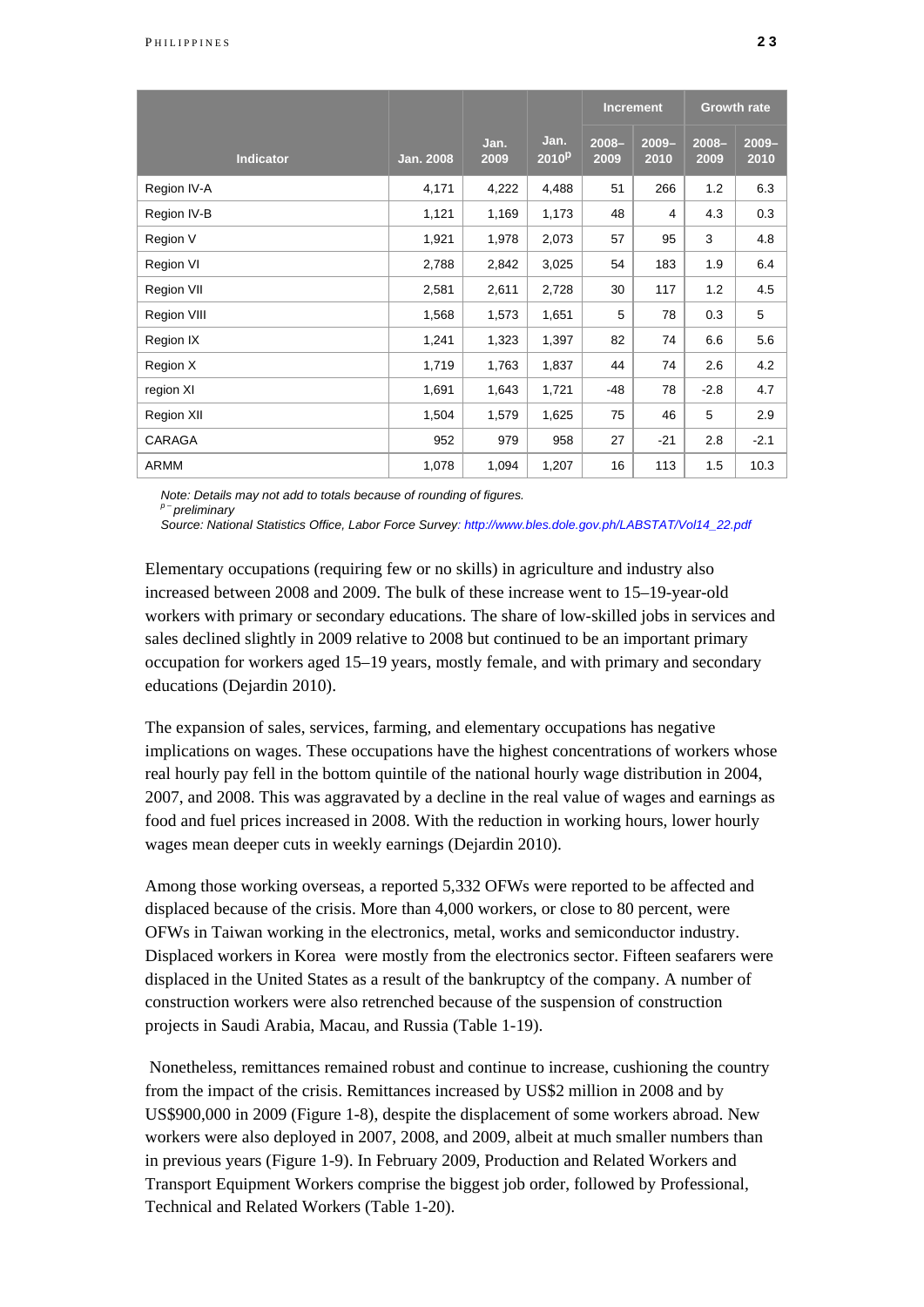*N umber of OFWs Displaced by the Global Crisis by Country and Industry (as of February 2009)*

| <b>Country</b> | <b>No. of Companies</b><br><b>Affected</b> | No. of Displaced<br><b>Workers</b> | <b>Industry</b>                         |
|----------------|--------------------------------------------|------------------------------------|-----------------------------------------|
| Taiwan         | 83                                         | 4,197                              | Electronics, metal works, semiconductor |
| Australia      | 2                                          | 81                                 | Shipbuilding, construction              |
| <b>Brunei</b>  | $\overline{4}$                             | 112                                | Garments                                |
| <b>UK</b>      | 1                                          | 16                                 | Electrical/telecom                      |
| <b>UAE</b>     | $\overline{7}$                             | 300                                | Service                                 |
| Macau**        | 6                                          | 155                                | Construction; hotel                     |
| Greece         | $\overline{2}$                             | 31                                 | Service, cruise vessel                  |
| <b>KSA</b>     | 2                                          | 53                                 | Construction                            |
| Korea          | 24                                         | 104                                | Electronics                             |
| Poland*        | 1                                          | 11                                 | Metalwork                               |
| Canada         | 1                                          | 180                                | Oil and gas                             |
| Japan          | 1                                          | 14                                 | Information tech.                       |
| Malaysia       | 3                                          | 17                                 | Garments                                |
| <b>USA</b>     | 1                                          | 15                                 | Sea based                               |
| Russia*        | 1                                          | 19                                 | Building, construction                  |
| Singapore*     | 1                                          | 19                                 | Metalwork                               |
| Qatar          | 1                                          | 8                                  | Various                                 |
| Total          | 141                                        | 5,332                              |                                         |

*\* Based on recruitment agency report* 

*\*\* 40 hotel workers were promised to be rehired in company's projects in Singapore Source of data: Labor Market Updates Vol1 No.1 (March 2009): www.ble.dole.gov.ph/publication/LMU\_vol1\_no1\_09.pdf*

### Figure 1-8 *Remittances of OFWs*

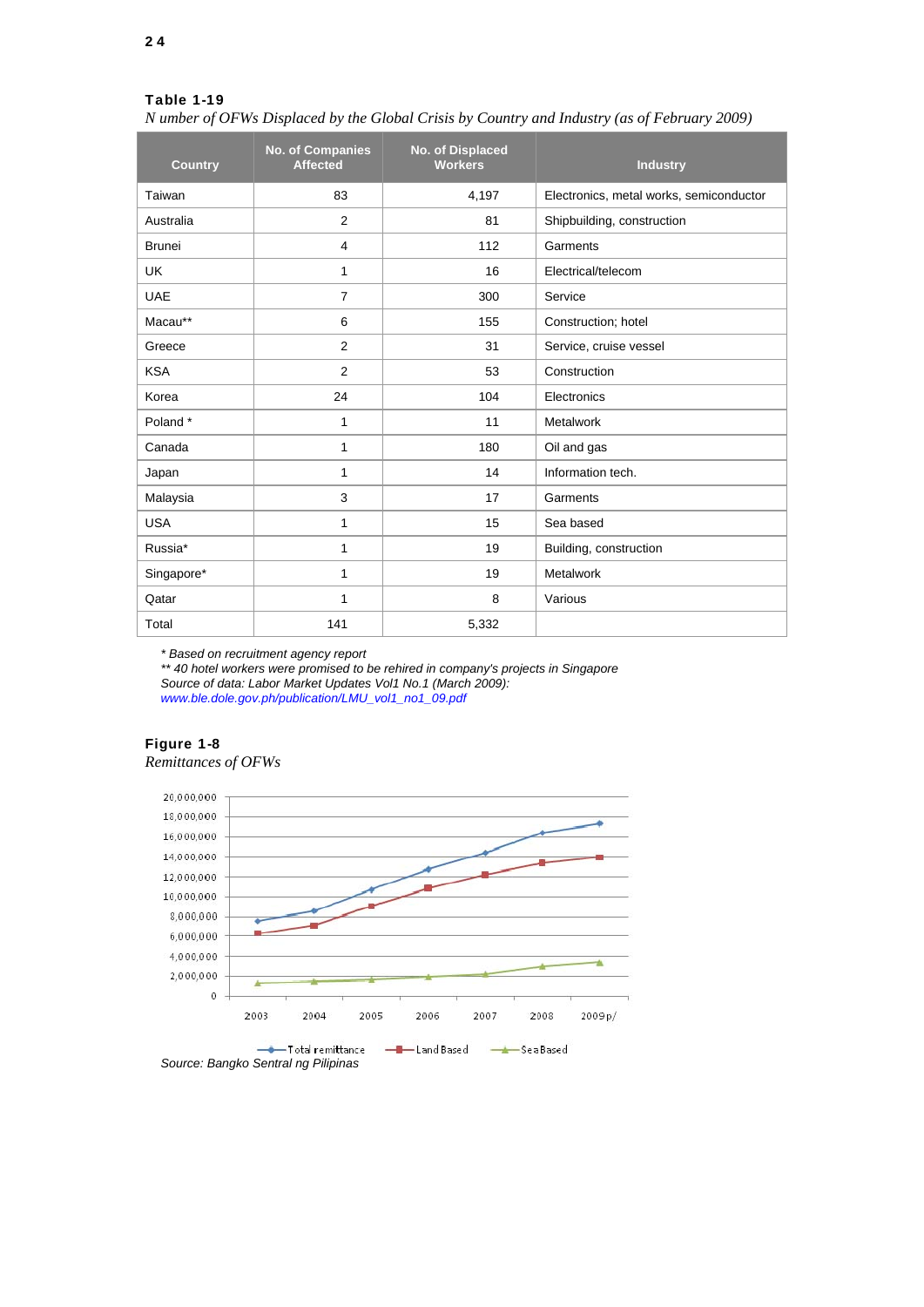#### Figure 1-9

*Number of Deployed OFWs*



### Table 1-20

*Active Job Orders by Major Skills as of February 12, 2009*

|                                                             | <b>Total Active</b> |                |
|-------------------------------------------------------------|---------------------|----------------|
| <b>Major Skill</b>                                          | <b>Approved</b>     | <b>Balance</b> |
| Professional, Technical and Related Workers                 | 152,906             | 119,569        |
| Administrative and Managerial Workers                       | 6,118               | 5,393          |
| <b>Clerical and Related Workers</b>                         | 38,738              | 22,424         |
| Sales Workers                                               | 21,195              | 11,035         |
| Service Workers                                             | 232,725             | 119,121        |
| Agricultural, Animal Husbandry and Forestry Workers         | 2,695               | 1,594          |
| Production and Related Workers, Transport Equipment Workers | 299,215             | 195,718        |
| Others (N.E.C.)                                             | 3,468               | 2,800          |
| Total                                                       | 757,060             | 477.654        |

*Source: Philippine Overseas Employment Administration (POEA) Source of data: Labor Market Updates Vol1 No.1 (March 2009): www.ble.dole.gov.ph/publication/LMU\_vol1\_no1\_09.pdf* 

### **Labor Market Interventions**

The Economic Resiliency Plan embodies the Philippine government's response to the global financial crisis As specified in the Economic Resiliency Plan Frequently Asked Questions or ERP-FAQ, the plan seeks to ensure stable growth, save and create jobs, provide assistance to the most vulnerable sectors (i.e., the poorest of the poor, returning OFWs, and workers in export industries), ensure low and stable prices, and improve competitiveness in preparation for the global economic rebound. To attain these objectives, the following strategies were adopted:

- Implement budget interventions
- Accelerate spending for small infrastructure projects
- Expand social protection programs
- Save and create jobs
- Implement off-budget interventions.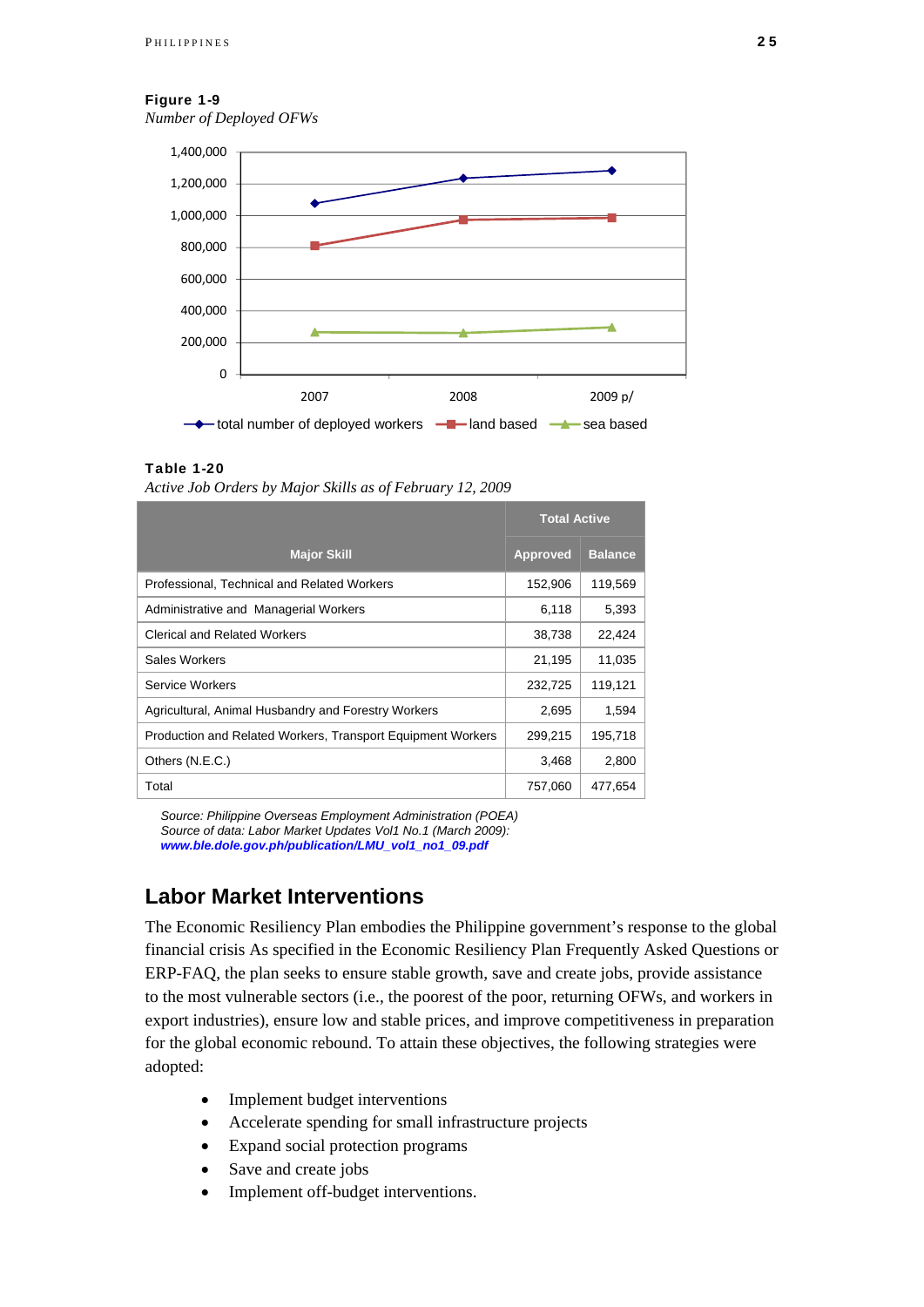Various projects and programs were implemented to preserve jobs and expand social protection programs. To save and create jobs, the ERP's response was the Comprehensive Livelihood and Emergency Employment Program (CLEEP). The CLEEP is a national government effort to protect the most vulnerable sectors, including the poor, returning expatriates, workers in the export industry, and out-of-school youths, from the effects of reduced or lost income resulting from global economic crisis by providing emergency employment and funding and supervising livelihood projects (ERP-FAQ).

Under CLEEP, the livelihood and public works projects have been aligned and coordinated with the priorities of the super regions, the needs of the 12 poorest provinces, and the most food-poor areas.

This program also aims to create green-collar jobs for upland workers and more jobs in farm-to-market road construction and irrigation projects. Among the projects it has been developing are fertilizer production, goat raising, and other productive home-based activities. It is expected that 400,000 jobs will be created through this effort.

Programs were created for displaced overseas workers and those in the merchandise export sector. DOLE and the Overseas Workers Welfare Administration (OWWA) carried out the following interventions for returning overseas Filipinos (also indicated in the ERP-FAQ):

- Monitor overseas labor market displacements
- Monitor job order contracts to determine any decrease in overseas labor demand
- Establish worker registration services
- Redeploy workers to other emerging markets
- Identify and develop new market niches
- Assist in repatriation services
- Expand livelihood/business formation programs
- Strengthen reintegration and business counseling services
- Establish skills upgrading and retooling services.

DOLE created quick-response teams in its regional offices for workers in the export industries and returning OFWs. These teams, in coordination with local companies, established an early-warning system to determine which firms are likely to shut down or lay off workers. DOLE also provides assistance to affected workers in claiming unpaid salaries, job placement, and livelihood programs. Furthermore, DOLE is pushing for alternatives to laying off workers, including shortened work shifts, maximized vacation leaves, and rotating forced leaves (DevPulse 2009).

Meanwhile, the ERP's social protection program expansion<sup>4</sup> focused on the following:

 *Conditional cash transfers.* Known as the 4Ps (Pantawid Pamilyang Pilipino Program) was initiated by the Department of Social Welfare and Development (DSWD) to help the poor weather the impact of high prices of oil and commodities. The program is in partnership with local governments, which provide support by providing facilities and supplies for health such as vaccines and family planning services and education. The program is a conditional cash transfer scheme that provides a specific amount to poor families for nutrition, health, and education expenses. In return, parents ensure their children's

l

<sup>4</sup> Drawn from ERP-FAQ and Aldaba and Hermoso (2010)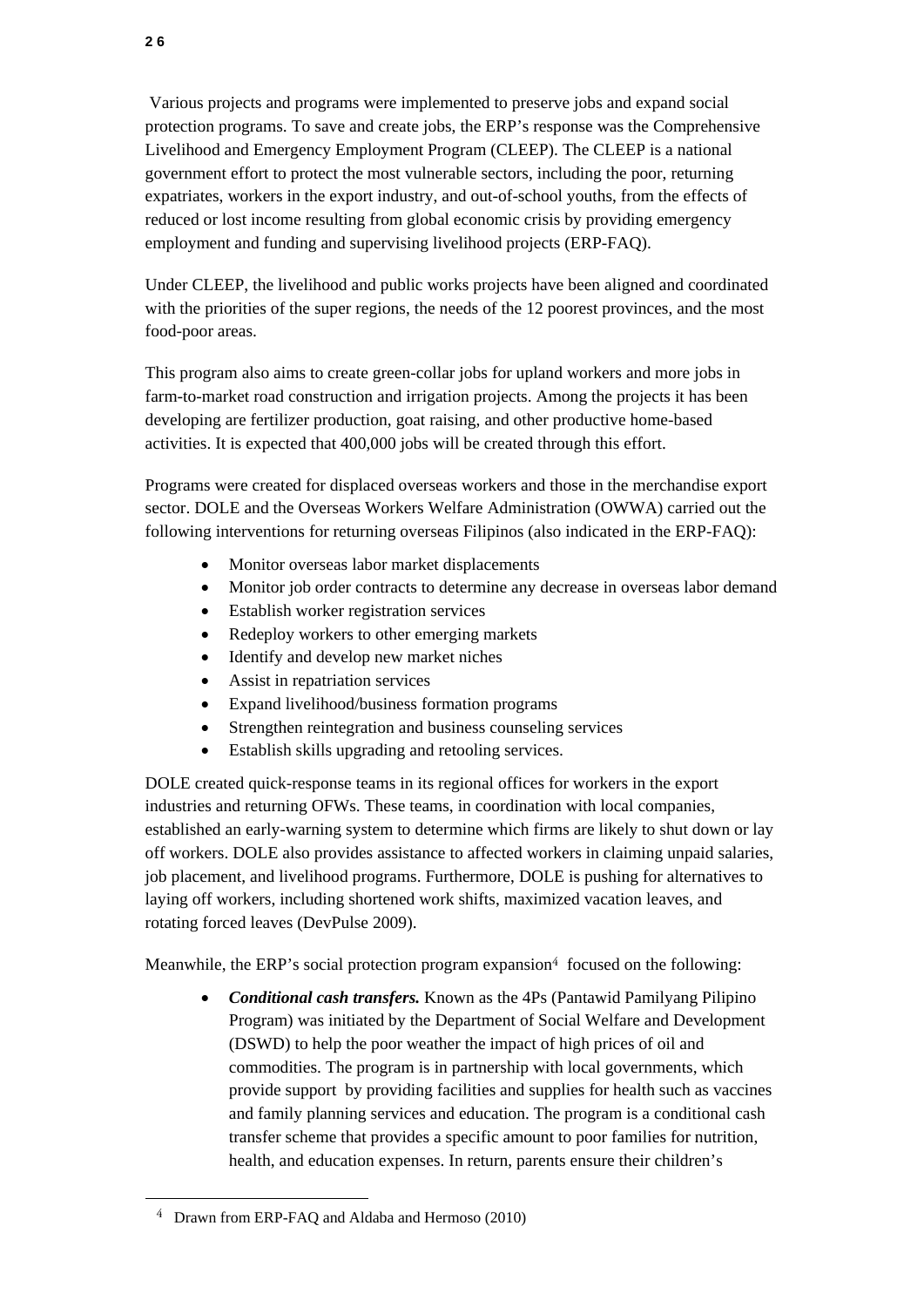l

85 percent school attendance and vaccination and health care. Beneficiary areas were selected from the 100 poorest municipalities from the poorest provinces based on 2003 small area estimates of the National Statistical and Coordination Board.

- **PhilHealth Indigent Program.** Additional P1 billion (US\$21.3 million) to PhilHealth representing the full contribution of the national government to the national insurance program
- *Training for Work Scholarships program.* The allocation for TESDA increased by P2 billion to help equip more Filipinos with skills that can help them take advantage of opportunities for income generation.
- *Program for primary and secondary hospitals.* Additional P1.97 billion (US\$42 million) to the Department of Health's budget to improve the facilities and manpower of primary and secondary hospitals
- *National Food Authority (NFA) Rice Access Program.* The program offers subsidized prices for rice which can be bought through NFA rolling stores and government-run stores. In 2008, 14 million families have taken advantage of the subsidized NFA rice. As of November 2009, NFA had distributed 32, 217, 942 bags of 50 kg of rice with daily average sales of 146,445 bags nationwide.
- *Self Employment Assistance-Kaunlaran (SEA-K).* SEA-K is designed to enhance the socioeconomic skills of poor families to establish and manage a sustainable community-based micro-credit organization for entrepreneurial development. The target beneficiaries of this program are unemployed and underemployed families.
- *Other programs.* Expanding social protection also involves the NARS program (where nurses are deployed to underserved areas in pursuit of the Millennium Development Goals); and matching grants to local government units and student loans.

An eight-point emergency  $plan<sup>5</sup>$  was drafted during the Multi-Sectoral Job Summit on February 9, 2009. It lays out specific measures and actions to help displaced and retrenched workers as well as companies affected by the global economic meltdown. The eight-point emergency plan is summarized as follows:

- 1. Social Security System (SSS)' to disregard penalties and surcharges on loans of affected workers (for a period of one year);
- 2. Establishment of standby fund by DOLE and OWWA for displaced seafarers and land-based OFWs as workers being laid off in export-oriented industries.

The first component of this program is an Expatriate and Export Workers' Livelihood Support Fund in the amount of P1 billion financed by OWWA and supported by government lending institutions such as the Development Bank of the Philippines, the Land Bank and the SB Corporation. Displaced expatriate and export-oriented workers can access the fund to help capitalize start-up businesses or finance studies and training.

<sup>5</sup> As announced by former President Gloria Macapagal Arroyo (PGMA) during her speech at the Multi-Sectoral Jobs Summit "Joining Hands Against the Global Crisis"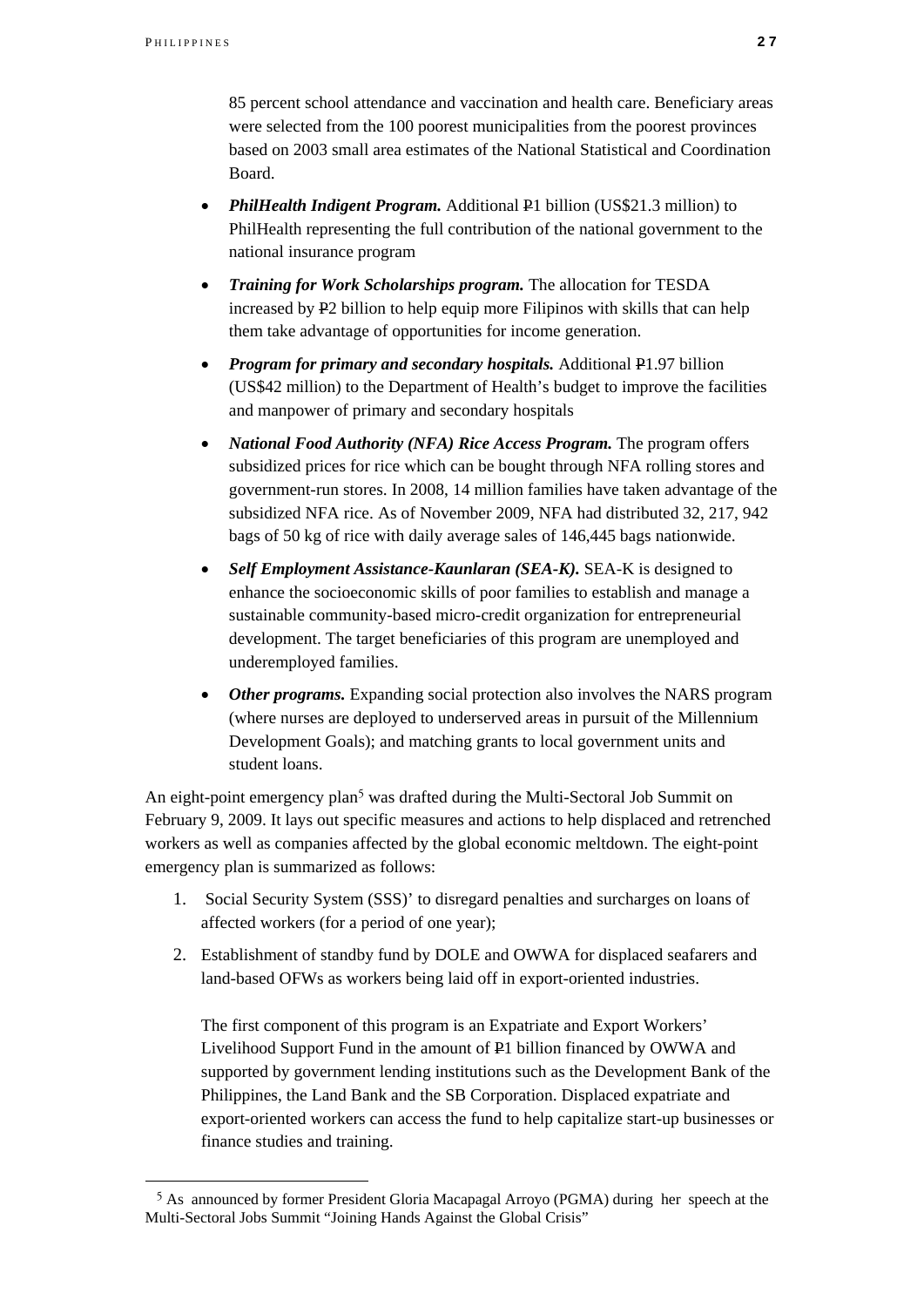- 3. Implementation of training programs targeting workers displaced as a result of the global financial crisis. TESDA conducted the training in CALABARZON, Subic, Clark, and Mactan—regions where export processing zones are located and where many workers were displaced.
- 4. Reduction in the cost of doing business by providing fuel subsidy to firms operating in export processing zones that transport their workers to and from the zones by Philippine Export Zone Authority (PEZA); lowering the costs of business licenses and permits; and standardization of the city business registration and permit process in Metro Manila.
- 5. Provision of loan facilities, such as for working capital, to creditworthy firms, by government financial institutions. The Bangko Sentral ng Pilipinas, through the national government's representative in the Monetary Board, provides liberal terms for rediscounting facilities 6 and allows banks flexibility in regulatory financial ratio compliance.
- 6. DOLE is studying the possibility of imposing a moratorium on wages and other economic benefits for a limited period.
- 7. Expand training partnerships between government and private companies thru TESDA; and
- 8. Sharing of information between the government and industries on industry employment, number of companies affected, number of workers affected either through retrenchment or flexible work arrangements, and other related information in order to come up with an accurate and reliable picture of the actual impact of the global financial crisis on employment and business and allow both government and industry to develop appropriate responses and interventions.

 President Arroyo further gave details to an important component of the ERP's Emergency Employment Program which is the creation of "green collar" jobs, which are the highlight of the job creation program from the various projects emanating from infrastructure and social projects. Following compose the Green collar jobs program:

- The P2 billion reforestation fund, in the regreening of logged-over uplands like the mountains of Bukidnon, Cagayan de Oro, Lanao del Sur and in the regeneration of mangrove areas;
- Under the GREET program of tourism, coastal cleanup and Baywatch groups;
- Jatropha planting and the replanting of coconut farms to ensure stable and sustainable biofuel feedstock;
- LPG retrofitting of tricycles and PUVs;
- Barangay electrification using solar panels or connecting them to hydroelectric powered grids;
- Designating bike lanes using out-of-school youth; and

.

l

<sup>6</sup> A rediscounting window is a standing credit facility provided by the BSP to help banks liquefy their position by refinancing the loans they extend to their clients (BSP Rediscounting Manual, June 2010)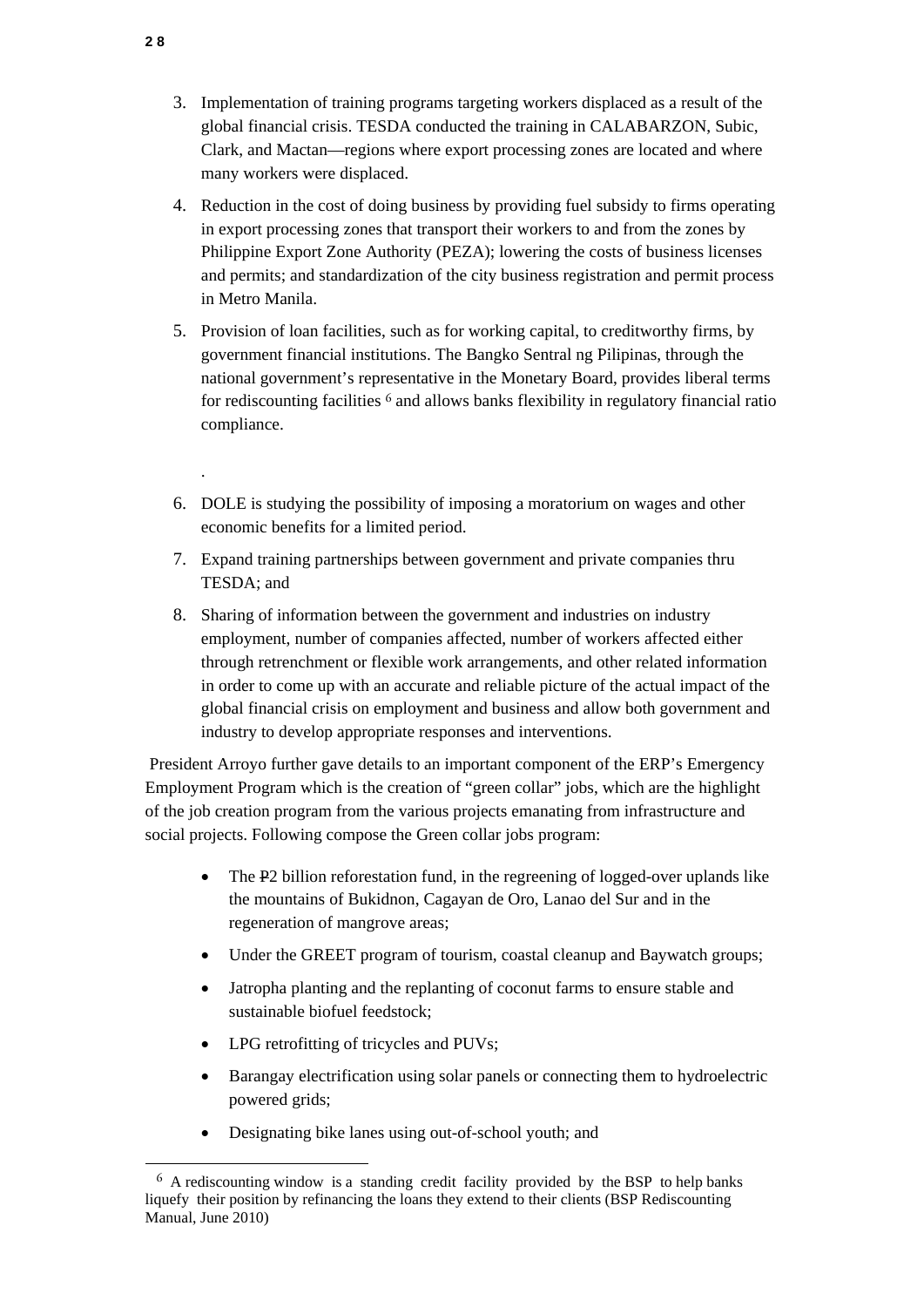l

• Installation of solar-powered street lights, and other clean energy initiatives that the newly signed Renewable Energy Act can unleash.

In addition, some 6,000 short-term jobs have been opened in the government's P 650 million poverty mapping project which the DSWD will undertake. This project is a major component of the government's Youth Employment in Summer program .

# **Key Assessments**<sup>7</sup>

The government was able to respond immediately to the crisis and identify sectors likely to be affected. The impact on export firms and their workers, as well as OFWs, was already anticipated and prompted the government to take the necessary action. Concerned agencies were convened quickly and a special task force—first called Global Recession Impact Monitor, or GRIM, and then Global Recession Impact News, or GRIN—was created to monitor developments at the international and domestic levels and craft the appropriate policy response.

Concerned agencies were instructed to keep track of the impact of the crisis on the economy. DOLE and Philippine Overseas Employment Administration (POEA) monitored workers that are vulnerable to displacement, while the Department of Trade and Industry kept track of affected exporters. The Department of Social Welfare and Development monitored poor households and extended the 4Ps to households affected by the global financial crisis.

The NEDA, along with the Bangko Sentral ng Pilipinas, the Department of Finance, and the Department of Budget and Management, tuned up the economy in preparation for the fiscal stimulus package. The initial meetings focused on monetary and fiscal issues and devising a feasible strategy to enable the economy to stay afloat, as well as provide safety nets to affected sectors. In early 2009, the ERP emerged, which aims to address the impact of the crisis.

Although the government was keen to respond and develop the appropriate strategy, the fragile fiscal situation was a constraint in creating a strong and sustainable fiscal stimulus package. The government eventually committed to a P330 billion package (US\$6.3 billion), but critics of the plan said that the government did not really have the funds for a package of that size. It has been said that there was only somewhere between P7 billion and P70 billion of new funds for the programs. The P100 billion private-public partnership never took off, and there was no cash outlay for the tax relief of P40 billion. According to World Bank figures, however, in 2009, the Philippines was able to reach and even surpass its target, and many large-scale projects were implemented during the crisis months. (Aldaba and Hermoso 2010)

On the bright side, programs aimed at job creation and social protection yielded modest results. CLEEP and similar programs created 375,000 jobs by the last quarter of 2009. Although these are mostly short-term, low-income jobs, this is compensated by an increase in the percentage wage of workers from 51 percent to 55 percent. Moreover, the government

 $^7$  Aldaba and Hermoso (2010) provided an excellent assessment of the government's policy response to the global financial crisis. Discussions from this section are mostly drawn from this article.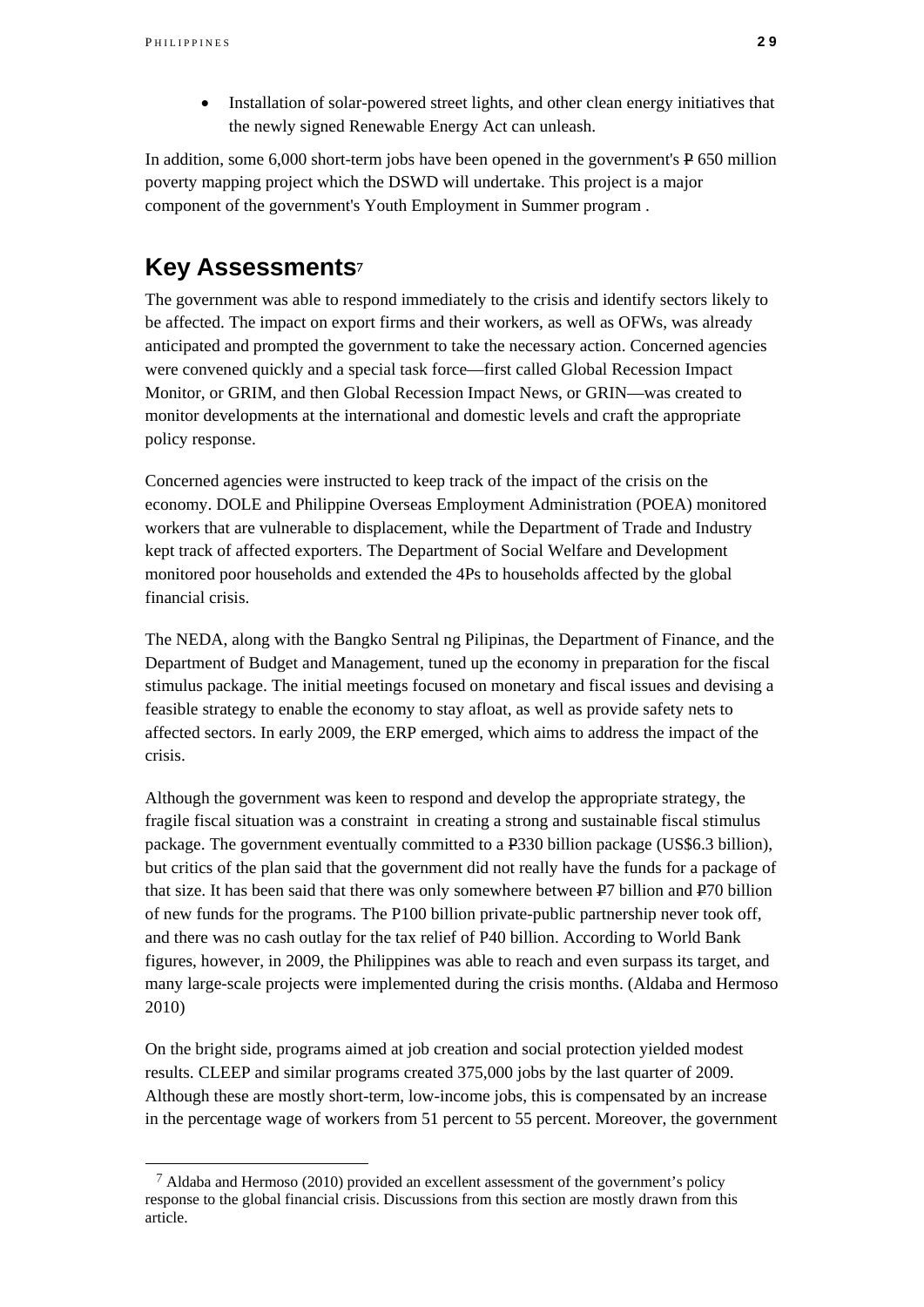provided assistance to displaced workers through legal assistance, emergency employment, livelihood, skills training, job referral, and job placement (Table 1-21).

### Table 1-21

*No. of Philippines Workers Assisted, by Type of Assistance, October 2008 to February 16 ,2009*

| <b>Type of Assistance</b> | <b>Workers Assisted</b> |  |
|---------------------------|-------------------------|--|
| Legal assistance          | 1,627                   |  |
| Emergency employment      | 3,350                   |  |
| Livelihood                | 2.114                   |  |
| Skills training           | 577                     |  |
| Job referral              | 995                     |  |
| Job placement             | 48                      |  |
| Total workers assisted    | 7.725                   |  |

*Note: Details may not add up to total because multiple forms of assistance were provided. Source: DOLE Regional Offices* 

The skills training program of TESDA under DOLE, and microfinance and livelihood programs of DSWD such as SEA-K also showed success in terms of providing assistance to laid-off employees and households (Table 1-22). But an awareness campaign might have allowed other affected workers to take advantage of the programs.

### Table 1-22

*TESDA Assistance for Economically Displaced Workers*

| <b>Region</b>                                   | <b>Number</b> |
|-------------------------------------------------|---------------|
| Cordillera Administrative Region                | 51            |
| National Capital Region                         |               |
| <b>Ilocos</b>                                   | 79            |
| Cagayan Valley                                  | 34            |
| Central Luzon                                   | 152           |
| CALABARZON (IV-A))                              | 179           |
| MIMAROPA (IV-B)                                 | 2             |
| <b>Bicol</b>                                    | 39            |
| <b>Western Visayas</b>                          |               |
| <b>Central Visayas</b>                          | 189           |
| Eastern Visayas                                 | 15            |
| Western Mindanao                                | 55            |
| Northern Mindanao                               | 2             |
| Central Mindanao                                | 150           |
| Southern Mindanao                               | 81            |
| CARAGA                                          |               |
| Autonomous Region of Muslim Mindanao            | 3             |
| Assisted at the National Reintegration for OFWs | 1171          |
| Total                                           | 2,334         |

*Source: Report from the Overseas Workers Welfare Administration (as of 31 December 2009): http://www.ofwjournalism.net/latestories2.P*

The OWWA has its own training program for displaced OFW workers. As of December 31, 2009, about 700 people took advantage of the OWWA training program (Table 1-23). OWWA also has a program called SESP (Skills for Employment Scholarship Program)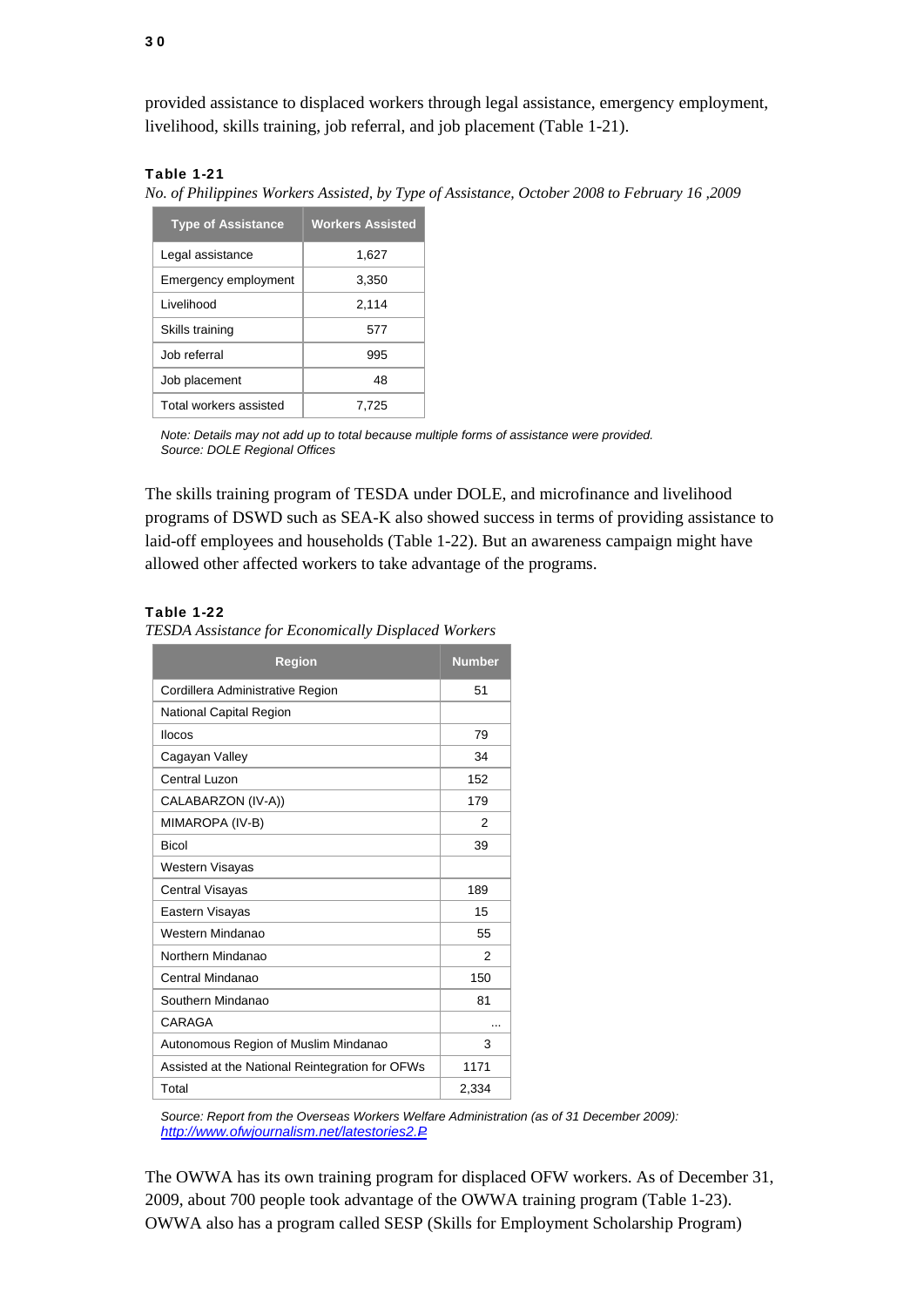offered in cooperation with TESDA, through which OFWs or their children and beneficiaries can take a one-year technical course or a six-month vocational course. The grantee could enroll in any TESDA-registered program. Financial assistance for a one-year or a six-month program was paid directly to the training institution. The courses offered were in agriculture and fishery; processed food and beverages; tourism (hotel and restaurant); decorative crafts and ceramics; gifts, toys and housewares; jewelry; metals and engineering; furniture and fixtures; garments; construction; communication, electronics, information technology; maritime; land transport; health, social services; and other community, social and personal services.

### Table 1-23

| <b>Region</b>                        | <b>Skill for Employment</b><br><b>Scholarship Program</b> | <b>Microsoft Tulay Program</b> |
|--------------------------------------|-----------------------------------------------------------|--------------------------------|
| Cordillera Administrative Region     | 16                                                        | 9                              |
| National Capital Region              | --                                                        | --                             |
| <b>Ilocos</b>                        | 13                                                        | 5                              |
| Cagayan Valley                       | --                                                        | 10                             |
| Central Luzon                        | 8                                                         | 52                             |
| CALABARZON (IV-A))                   | 30                                                        | 23                             |
| MIMAROPA (IV-B)                      | --                                                        | --                             |
| <b>Bicol</b>                         | --                                                        | 40                             |
| Western Visayas                      | $\qquad \qquad -$                                         | $\overline{\phantom{a}}$       |
| <b>Central Visayas</b>               | 121                                                       | 148                            |
| Eastern Visayas                      | $\overline{2}$                                            | $\overline{7}$                 |
| Western Mindanao                     | 29                                                        | 13                             |
| Northern Mindanao                    | $\overline{7}$                                            | 16                             |
| Central Mindanao                     | 61                                                        | 21                             |
| Southern Mindanao                    | --                                                        | 2                              |
| CARAGA                               | 44                                                        | 29                             |
| Autonomous Region of Muslim Mindanao | $-$                                                       | $-$                            |
| Total                                | 331                                                       | 374                            |

*Economically Displaced Workers Receiving Assistance from OWWA as of Dec. 31, 2009*

*Source : OWWA: http://www.ofwjournalism.net/latestories2.P*

The primary social protection program, the Pantawid Pamilyang Pilipino Program or 4Ps was implemented in 28 provinces—148 municipalities and 12 key cities—in 2008 and in 28 provinces—107 municipalities and 3 key cities—in 2009. In 2008, 375,829 households received cash grants amounting to P2.6 billion. In 2009, 324,171 households received cash grants amounting to P4.7 million. According to the National Household Targeting System for Poverty Reduction, 489,870 households were identified as poor. The program achieved modest results but fell short of meeting 100 percent of its target. Studies showed that the program could have had wider coverage if it had been better targeted and coordinated with appropriate agencies.

Implementation of some of these programs was delegated to local government units, under the guidance of the national agency concerned. The Department of the Interior and Local Government functions as national coordinating agency of local government units and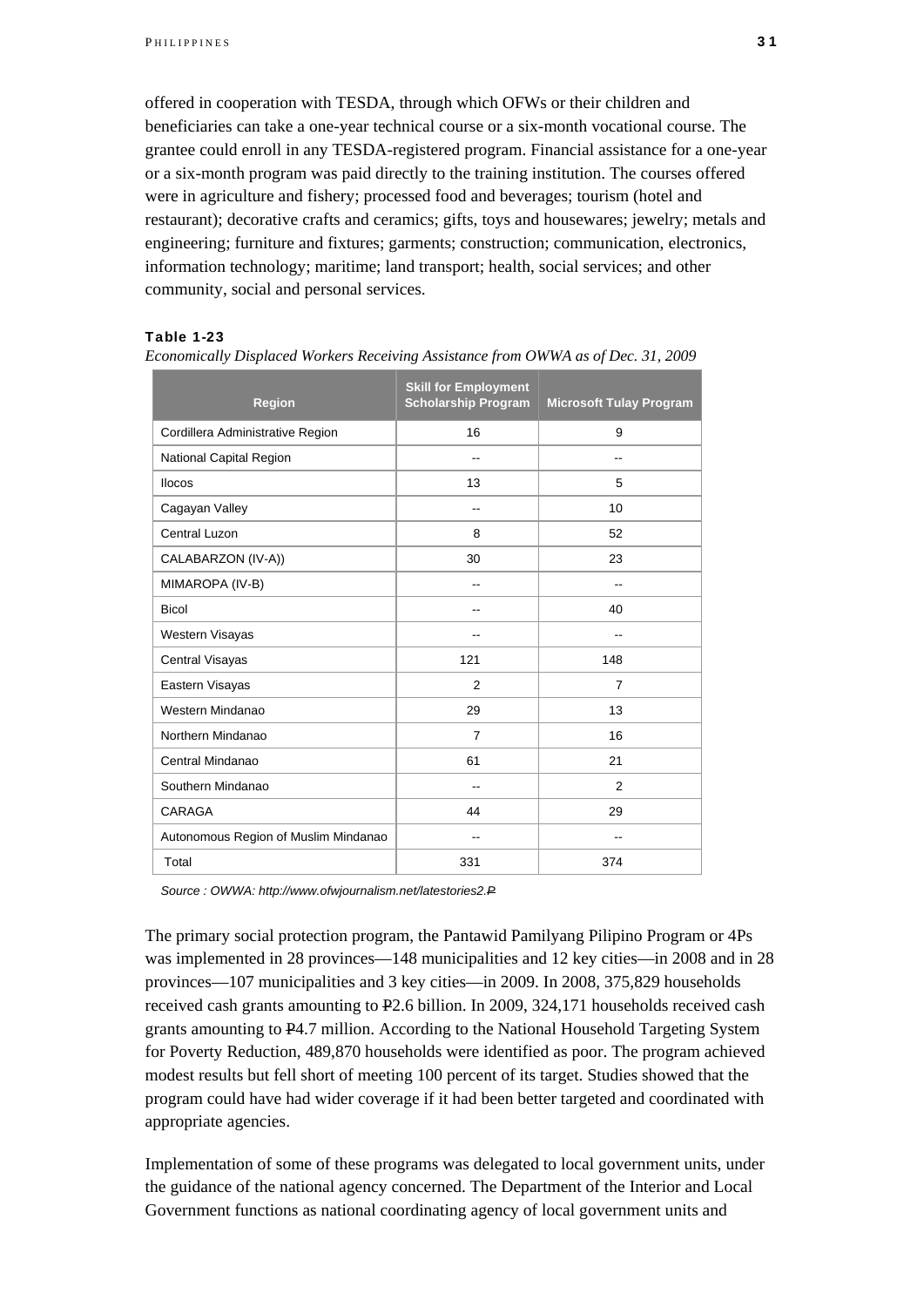supervises implementation of the Local Economic Assistance Program, which aims to assist select local government units in mitigating the impact of the crisis on local economies. Some local government units initiated creative programs to mitigate the impact of the crisis, but some were in need of more technical and financial support to implement and sustain the program. Continuous support to local government units is therefore critical to ensure success of these programs.

Overall, the programs to ease the impact of the global financial crisis achieved some success. The strength of the government lies on its institutional mechanisms to respond to the crisis that could be convened and activated easily to develop policies and provide guidance to line agencies and local governments, which would implement the programs. Data was also easily available and accessible to identify sectors and regions that would likely be hit even before the crisis actually reached Philippine shores. Moreover, the government's multipronged response for job creation and social protection was on the right track to address the unemployment problems and high incidence of poverty. The challenge however, was how to sustain the programs given the government's weak fiscal position. Considering the problems in the revenue generation system of the government, it should be able to find creative ways to mobilize other sources of funds.

The crisis drew attention to deep structural problems of the country and exposed the areas where the government has failed to push the right policy direction, such as an industrialization policy to create quality jobs and support for small and medium enterprises to provide jobs for the poor; a population management strategy to curb the growing population; and adequate investments in human resource development to create a more competitive labor force.

### **Lessons for the Philippine Labor Market**

The crisis highlighted the weakness of the manufacturing sector, which was in the eye of the storm and pushed the most number of people to unemployment. As such, tthere is a need to help this sector and formulate policies that will improve employment generation without compromising the sector's efficiency and productivity.

The economy needs to focus not just on the numbers of jobs created, but on the quality of jobs created. There is a need to implement policies that encourage the generation of more stable and better-paying employment opportunities. A responsive jobs creation program should address five sets of unemployed and underemployed workers: those who are currently unemployed, those who are underemployed, those entering the workforce, those who will lose their jobs at home, and finally overseas workers who lost or will lose their jobs abroad (Diokno 2010).

The high unemployment rate is attributed to the high supply of labor and insufficiency of jobs. Keeping the youth in school would help suppress the excess labor supply, while at the same time, keen attention should be given to an effective population management program.

The Philippine experience showed that tertiary education does not guarantee a job with a decent wage, as shown by unemployment figures where the highest unemployment rates are among college graduates. This could be attributable to a number of reasons— there are simply not enough jobs, or students take courses unaware of the demands of the market, or the quality of tertiary education is not competitive enough to help students land a job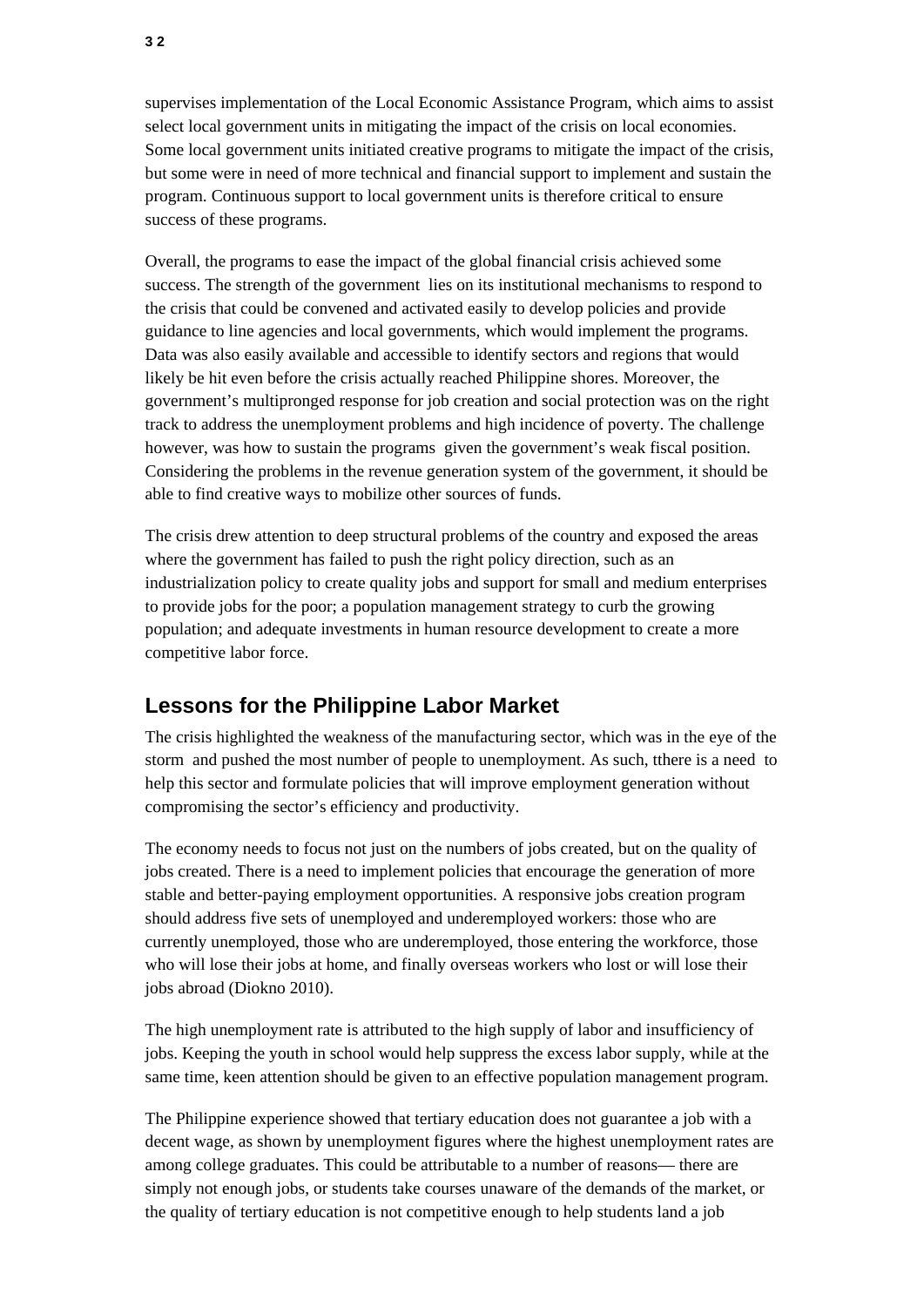(Senate Economic Planning Office, 2004). It is important that the government take the necessary steps to improve the quality of education. It is also important to put a program that will allow retraining and upgrading of skills, particularly of the unemployed, to make the workforce more responsive to the needs of the labor market. The government could also facilitate the exchange of labor market information and reduce costs between job seekers and employers.

High and sustainable growth performance and a stable investment environment will encourage job generation. Moreover, investments in quality education and training will make individuals more productive and more competitive in the labor market. The government should also continue to pursue policies that narrow disparities in employment across regions and access to productive resources and social services. Growth that creates employment and reduces poverty is should be pursued.

### **References**

- Aldaba, F. and R. Hermoso. 2010. Crafting Coherent Policy Responses to the Crisis in the Philippines. Paper for the Policy Coherence Forum: Overcoming the Jobs Crisis and Shaping an Inclusive Recovery: The Philippines in the Aftermath of the Global Economic Turmoil. March. Manila: International Labor Office Policy Integration Department.
- Bureau of Labor and Employment Statistics. 2010. Labstat Updates. Highlights of the January 2010 Labor Force Survey. March. Manila.
- Dejardin, A. K. 2010. "The Philippine Labor Market in the Aftermath of another crisis". Paper for the Policy Coherence Forum Overcoming the jobs crisis and shaping an inclusive recovery: The Philippines in the Aftermath of the global economic turmoil. International Labor Office Policy Integration Department: Manila. March.
- Diokno, B. 2010. "Understanding the Global Economic Crisis". The University of the Philippines Forum. January-February (Vol 11 Issue 1).
- Economic Resiliency Plan Frequently Asked Questions (ERP-FAQ). http://www.neda.gov.ph/erp/downloads\_/Q&A%20on%20ERP.pdf (accessed April 29, 2010).
- National Economic Development Authority. DevPulse. 2008. "Despite Global Challenge: Employment Numbers Improve". Vol. 12, No. 18. September 30.
- NEDA. DevPulse. 2009. "Philippine Economic Resiliency Plan: Meeting the Global Crisis Head-on". Vol 13 No. 1 January 15.

President Gloria Macapagal Arroyo (PGMA). 2009 Speech during the Multi-Sectoral Jobs Summit "Joining Hands Against the Global Crisis" at Heroes' Hall Malacañang, February 9, 2009 http://www.op.gov.ph/index2.P?option=com\_content&do\_pdf=1&id=20056 (accessed April 30, 2010)